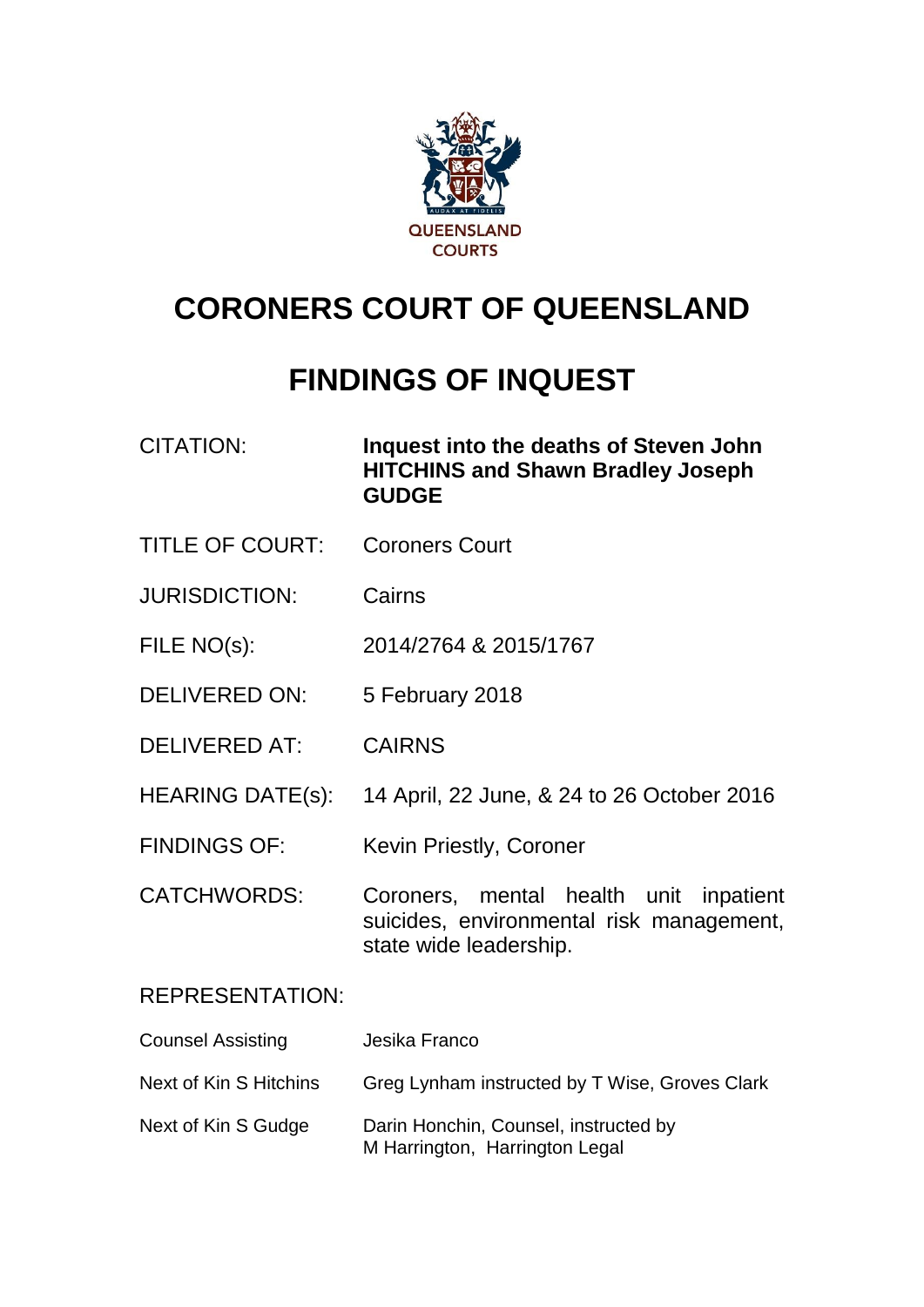| <b>Townsville Hospital</b>    | Carol Lee, Counsel Corrs Chambers Westgarth,                                                              |
|-------------------------------|-----------------------------------------------------------------------------------------------------------|
| & Health Service              | <b>Brisbane</b>                                                                                           |
| <b>TTHHS Mental Health</b>    | Melinda Zerner, Counsel, Jeddart Chambers                                                                 |
| <b>Service Group Director</b> | Brisbane instructed by R Smith, Maurice Blackburn                                                         |
| Office of Chief               | Stephanie Gallagher, Counsel, Corrs Chambers                                                              |
| Psychiatrist                  | Westgarth, Brisbane.                                                                                      |
| <b>Nursing Staff</b>          | Sally Robb, Counsel, Carbolic Chambers<br>instructed by J. Simpson of Roberts & Kane<br><b>Solicitors</b> |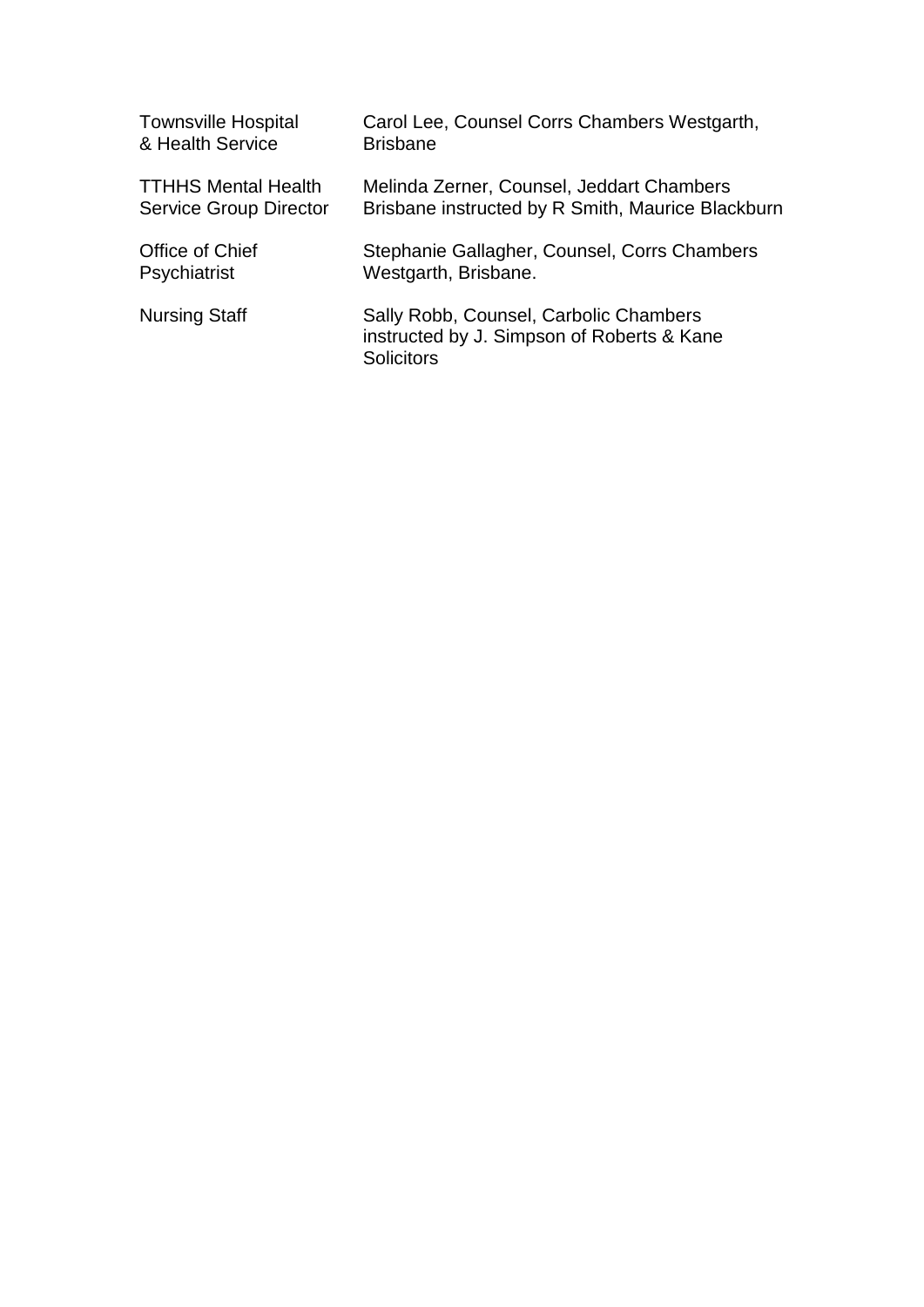# **Contents**

| Inpatient Suicide Risk Management - Environmental Hazards22 |  |
|-------------------------------------------------------------|--|
|                                                             |  |
|                                                             |  |
|                                                             |  |
|                                                             |  |
|                                                             |  |
|                                                             |  |
|                                                             |  |
|                                                             |  |
|                                                             |  |
|                                                             |  |
|                                                             |  |
|                                                             |  |
|                                                             |  |
|                                                             |  |
|                                                             |  |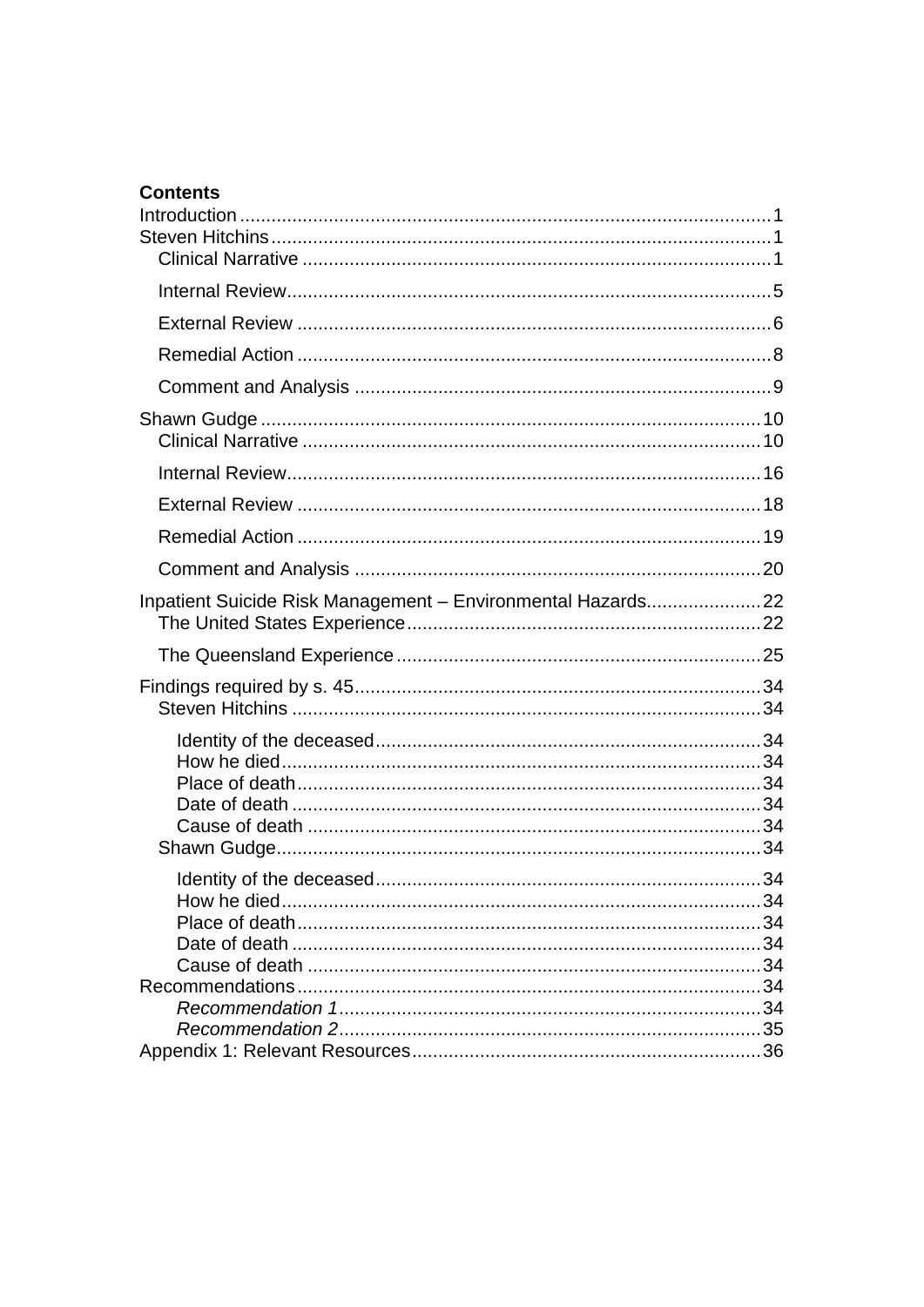## <span id="page-3-0"></span>**Introduction**

At about 7.55pm on 3 August 2014, Steven Hitchins (aged 53) was an inpatient in the Low Dependency Mental Health Unit at Townsville Hospital when he was found deceased with a plastic bag over his head. Autopsy confirmed he died due to asphyxiation.

At about 5.32pm on 10 May 2015, Shawn Gudge (aged 23) was an inpatient in the High Dependency Mental Health Unit of Townsville Hospital when he was found unconscious with a ligature made from a bed sheet around his neck. He was unable to be revived and declared deceased. Autopsy confirmed he died due to hanging.

A coroner is required to investigate and make findings about who died, when the person died, where the person died, how the person died and what caused the person to die (the required findings). A Coroner must not include in findings any statement that a person may be guilty of an offence or civilly liable. A Coroner is empowered at inquest to make comments or recommendations to help prevent deaths from similar circumstances in the future.

The information gathered during the coronial investigation was sufficient to make most of the required findings. However, the circumstances of the deaths gave rise to questions about missed opportunities to better manage the risk of inpatient suicide. I investigated an inpatient suicide in an earlier inquest and made recommendations about management of environmental hazards (inpatient means of suicide).

This inquest was convened to better understand the circumstances of the death, if there were any missed opportunities to reduce the risk of inpatient suicide, and to explore what progress was made in considering and implementing my earlier recommendations.

## <span id="page-3-1"></span>**Steven Hitchins**

#### <span id="page-3-2"></span>*Clinical Narrative*

Mr Hitchins was diagnosed with schizoaffective disorder and had suffered from mental illness for around 20 years. He left school in grade 10 and had various jobs as a cleaner, door man, lifeguard and seasonal worker. He was married and had three children. He developed a mental illness and began abusing illicit drugs in the late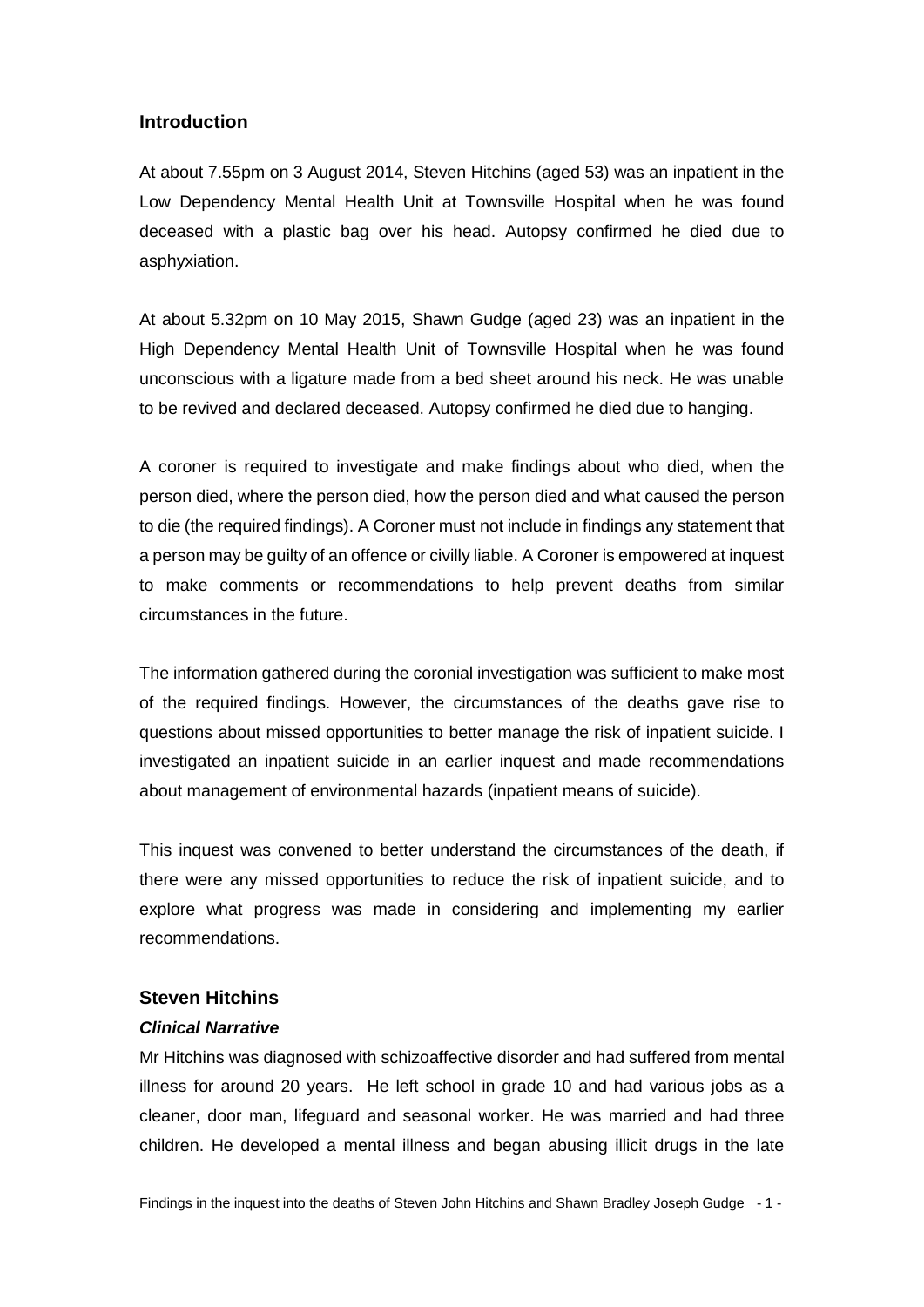1990s. His marriage broke down in 1999, when he left his family and started leading an itinerant life style, travelling up and down the coast between Sydney and Port Douglas.

Mr Hitchins first had contact with psychiatric services when he was admitted to a psychiatric hospital in Sydney after cutting his wrists at a railway station.

In 2006 Mr Hitchins lived in a disused rented boat in Airlie Beach but due to redevelopment of the Airlie Beach Port and Marina, a number of boat owners had to relocate. Mr Hitchins resisted and protested against the local council and port authority. Police forcefully removed him from his boat and the boat was destroyed. Mr Hitchins reported holding a grudge against the police, state and federal governments, and Whitsunday Regional Council, claiming the Mayor had links with the Mafia.

In 2007 Mr Hitchins received a disability support pension on the basis of mental illness. He was admitted to the Cairns Base Hospital Psychiatric Unit in March 2009 in a distressed state. He was agitated, anxious, thought disordered, paranoid and obsessed with fear of the Mafia. He was lost to psychiatric follow up and on admission to the Townsville Hospital in 2014, appeared not to have had any psychiatric treatment since 2010.

In 2012, Mr Hitchins moved to Bowen and lived in a rented public housing unit. However, he believed the Mafia had followed him there. For several weeks prior to his last admission, he stopped going out, except briefly to collect groceries, and remained hypervigilant, without sleep at night, believing this was when the Mafia were most likely to get him.

Around the beginning of May 2014, Mr Hitchins saw the ex-Mayor of Whitsunday smiling on television and took this as a final sign the Mafia were going to kill him. He telephoned Channel Seven reporting he had placed a bomb in Parliament House, Brisbane and it was programmed to explode at any time. Police traced the call and attended his unit. Mr Hitchins refused to admit police and a siege developed. Police eventually broke into the unit on 6 May 2014 and found a replica gun, inflammable material, cannabis and a bong. Mr Hitchins was arrested and transported to the Townsville Watch House.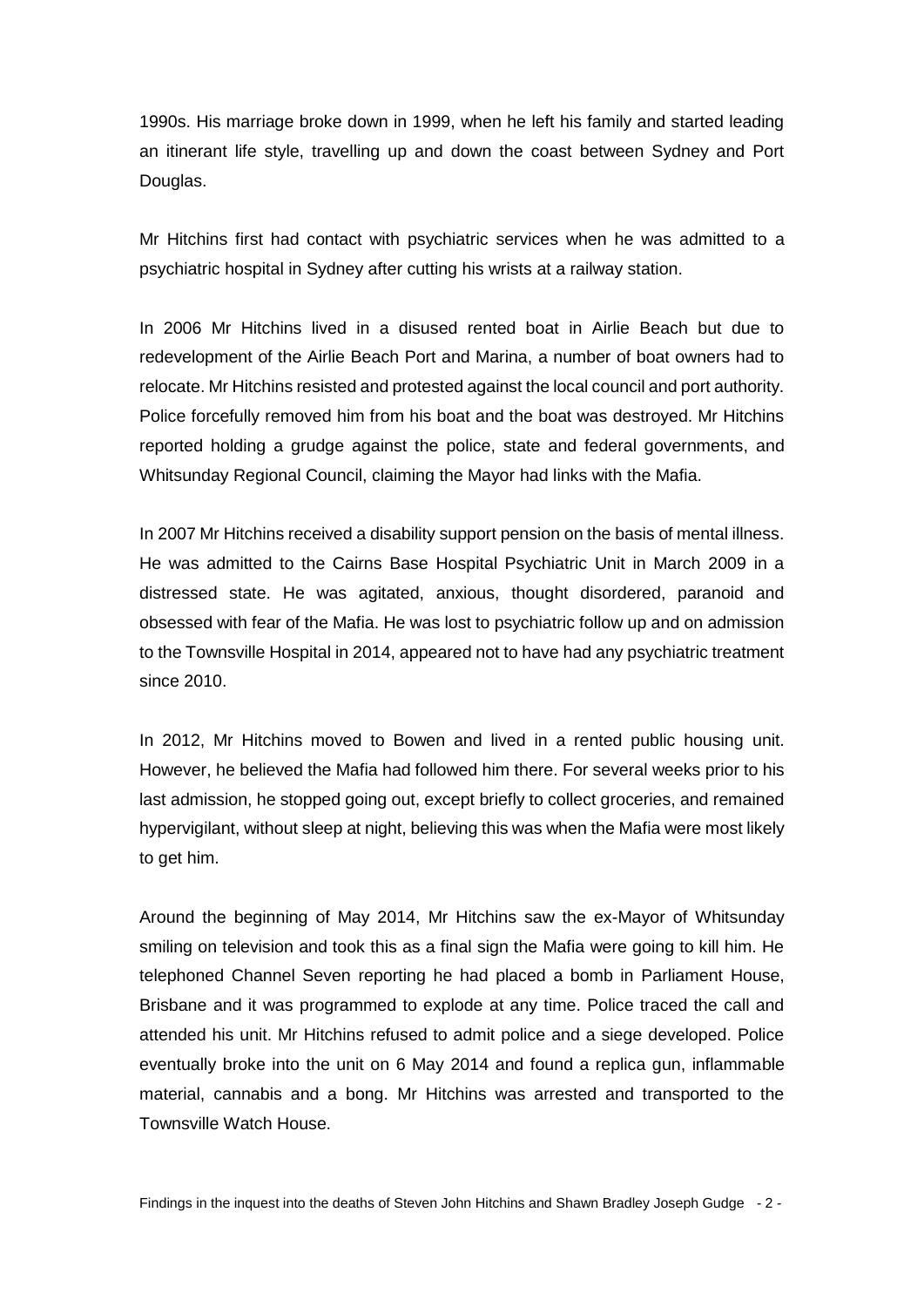Mr Hitchins was assessed in custody, found to be floridly psychotic and transferred to the Townsville Hospital High Dependency Unit (HDU) on 9 May 2014, as a classified patient. He was admitted on an involuntary treatment order and started on risperidone antipsychotic medication, 2mg twice daily. He was initially agitated, anxious, thought disordered. He had auditory hallucinations as well as paranoid and grandiose delusions. He was placed on the antipsychotic risperidone but after some akathisia (restlessness), he was commenced on a depot medication, paliperidone 100m monthly. He was also prescribed a relatively small dose of aripiprazole and promethazine (Phenergan) 25mg at night as well as lorazepam. Mr Hitchin's psychotic symptoms gradually settled, he became more organised in his thoughts and cooperative with treatment.

Mr Hitchins was moved to the low dependency unit on 6 June 2014 and was progressing well. In mid-July Mr Hitchins gave permission for his treating team to contact his daughter, sister, ex-wife and housing manager for collateral information for his assessment.

Mr Hitchins had a Mental Health Review Tribunal hearing on 13 June 2014 which caused him stress, as did proceedings in the Mental Health Court, because of the offences he had been charged with following the bomb threat and siege. The Mental Health Court appearance on 2 July 2014 was adjourned until 8 October 2014 for completion of a psychiatric forensic report.

On 24 July 2014 Mr Hitchins became very distressed, reporting he'd heard from his daughter he was going to lose his accommodation in Bowen. The hospital social worker contacted the Whitsunday Housing Company who confirmed that Mr Hitchins was going to lose his tenancy after 8 August 2014 because he would have been absent from the unit for three months. However, it was reported that his personal property would be stored, and he would be eligible to be allocated another unit when he returned to Bowen.

On the evening of 28 July 2014 nurses noticed Mr Hitchins was agitated and paranoid, stating he did not feel safe on the ward, did not trust anyone, something was going to happen, and he wanted to move to another bed. He slept well that night. The next morning, 29 July 2014, he reported feeling better.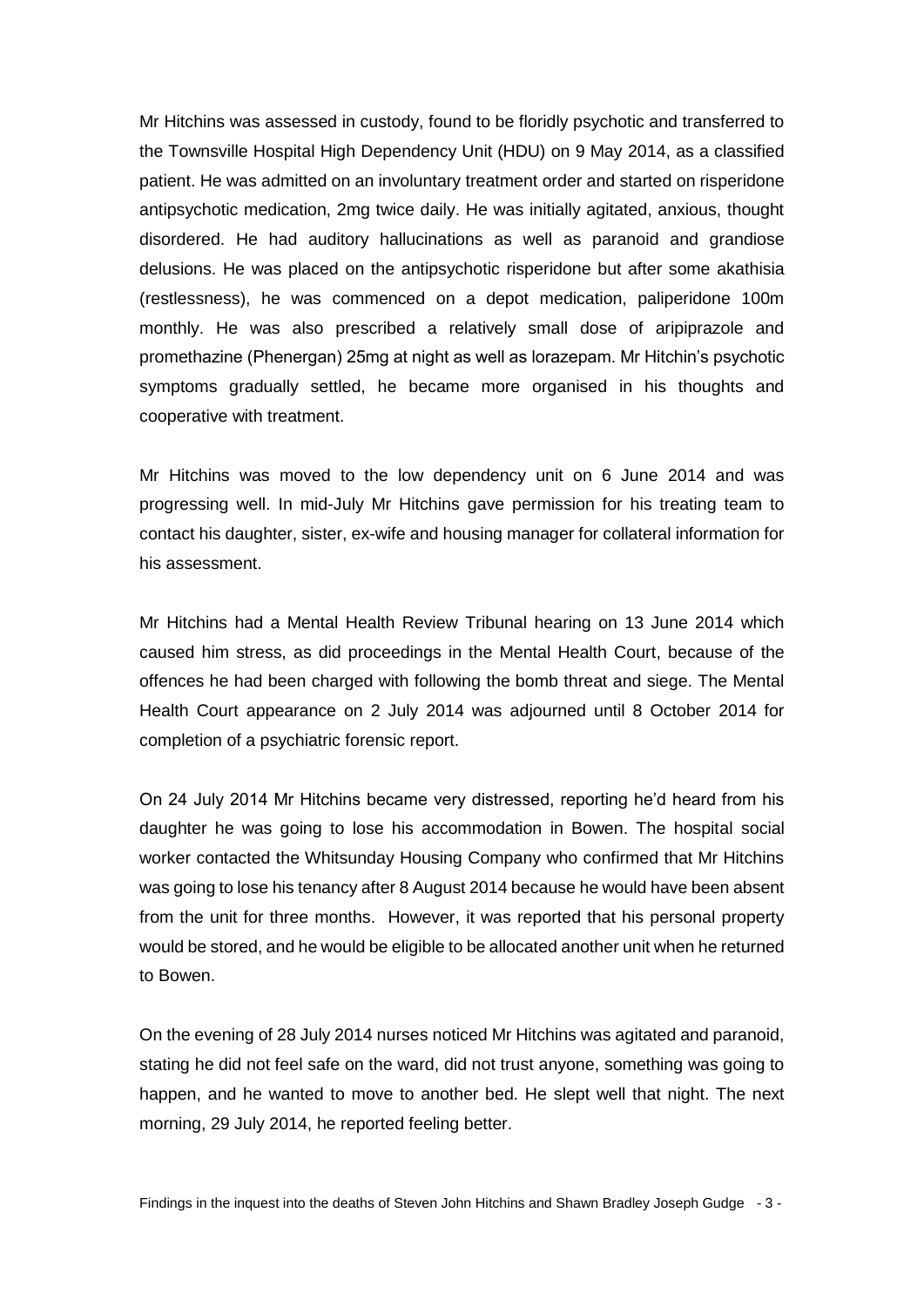On psychiatric review on 30 July 2014, Mr Hitchins was agitated and anxious. He was paranoid, believing people were laughing at him, the Mafia had followed him and disguised themselves as patients, and they were going to kill him on the ward. He said he would kill himself if he had to remain in hospital but denied having any plan. After this review, his risk profile was upgraded from low to medium and he was placed on 15 minute observations. The antipsychotic, aripiprazole, was stopped due to the possibility it was causing agitation and a more sedating antipsychotic, olanzapine, was added to his medication.

On 31 July 2014, a Consultant Psychiatrist reviewed Mr Hitchins and found he remained agitated, hypervigilant, paranoid that something was going to happen, and the Mafia were going to kill him. However, the evening nurses reported he was more settled, he'd been watching television and appeared to sleep well. He was continued on 15 minute observations.

On Friday 1 August 2014, Mr Hitchins was preoccupied with the delusion the Mafia were going to get him. He seemed to improve, but then early in the afternoon complained of chest pains and collapsed to the floor without losing consciousness. Emergency investigations, including an ECG and blood tests, were normal and Mr Hitchins later told his treating team the Mafia would get him "today" and he'd faked the heart symptoms, for which he apologised. He was subdued and low in mood. He was commenced on the antidepressant escitalopram and continued on 15 minute nursing observations.

On Sunday 2 August 2014, Mr Hitchins continued to voice the belief the Mafia were going to kill him. He requested transfer to the HDU and did not go to bed until midnight. He was continued on 15 minute observations.

On 3 August 2014, nurses noticed Mr Hitchins spent most of his time in the TV lounge with other patients. He had a one-on-one session with a nurse, during which he said he was not right in the head, he was paranoid and kept asking people silly questions but couldn't stop himself. Shortly after 7.30pm that evening he was found deceased in his room with a plastic bag secured with a leather belt, over his head,

CCTV footage from a camera in the corridor outside his room revealed Mr Hitchins entered his room at 5pm and nobody entered his room until 7:21pm. Despite this, the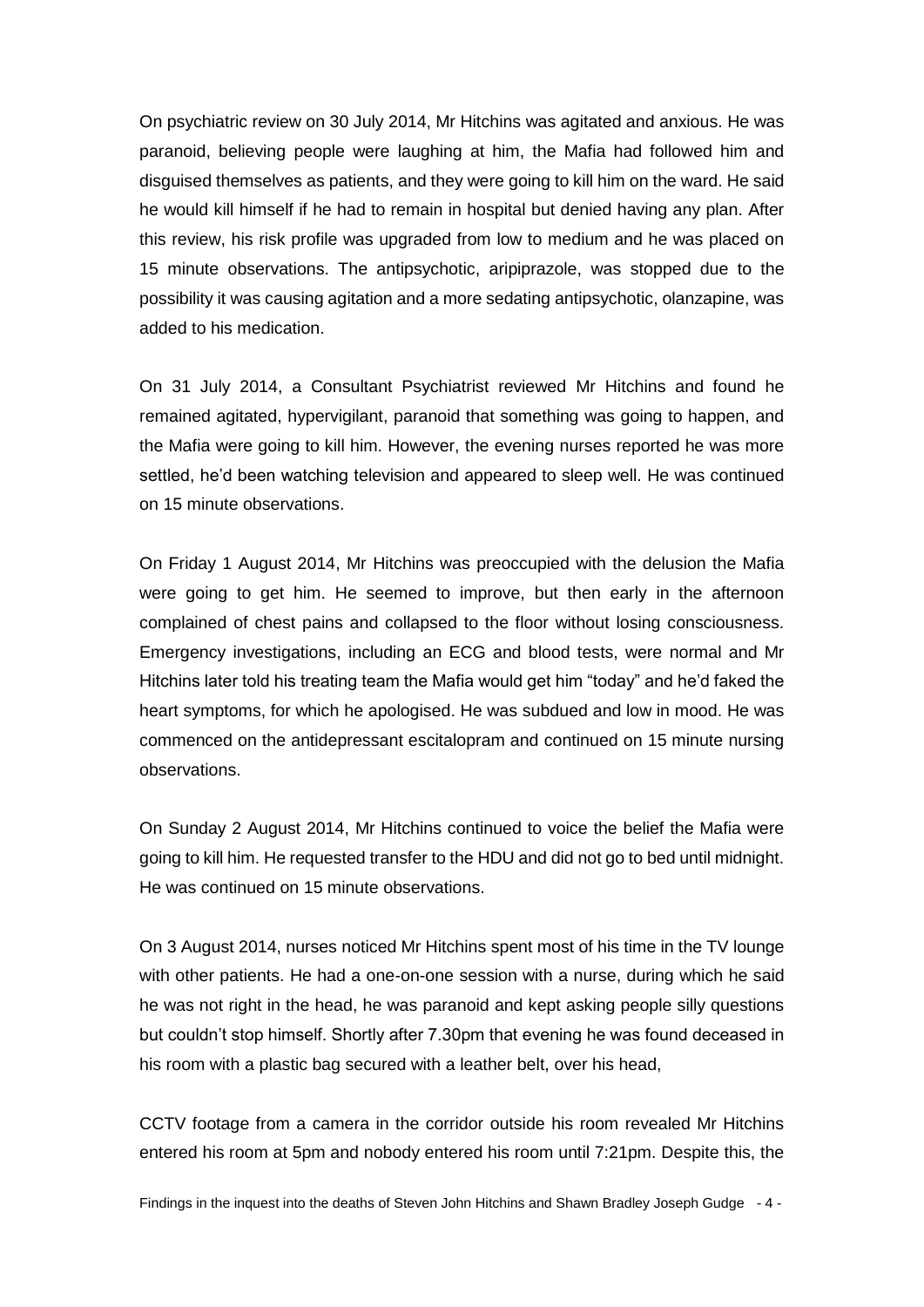visual observations chart for Mr Hitchins recorded each 15 minute observation as completed from 5:15pm through to 7:15pm inclusive. Clearly, they hadn't been done.

#### <span id="page-7-0"></span>*Internal Review*

A Health Service investigation into the Adult Acute Mental Health Inpatient Unit (AAMHIU) was conducted by Psychiatrist Dr Tobias Mackinnon, Statewide Clinical Director Forensic Mental Health, Justice Health and Forensic Mental Health Network NSW; and Ms Michelle Eason, Director of Nursing, the Forensic Hospital, Justice and Forensic Mental Health Network NSW.

The Health Service investigation found limited evidence of systematic and policy governance. There was a lack of clarity at all levels (of management and practice) about the interpretation and implementation of state policy and local procedure through to work instructions. Previous relevant root cause analysis (RCA) recommendations were not implemented, or had been implemented and not continued after subsequent practice revisions, and there was limited awareness of these past recommendations.

The Health Service investigation found in the absence of clear policy guidance, local practice had developed idiosyncratically allowing clinical practice, particularly in relation to visual observations, to develop with inconsistent application across teams and units. Management and medical staff expressed the clear expectation that individual professional responsibility would drive good practice, and current nursing practice was not appropriate irrespective of whether policy was outdated. The report authors considered this attitude may have contributed to a lack of policy development and governance structures. The Health Service Investigation found that consequently a culture of non-standard visual observation practices had developed.

The report authors observed that nursing staff considered the number of patients placed on 15 minute observations by medical staff was inappropriate (noting for example that patients were given ground leave while on 15 minute observations) and also onerous for nursing staff. An attitude had developed whereby observations were considered an administrative burden rather than part of good clinical practice.

It was found the nursing staff who had failed to conduct regular 15 minute observations, despite documenting them, had breached professional practice standards and Health Service policy. It was found this was an individual practice failing, but it was noted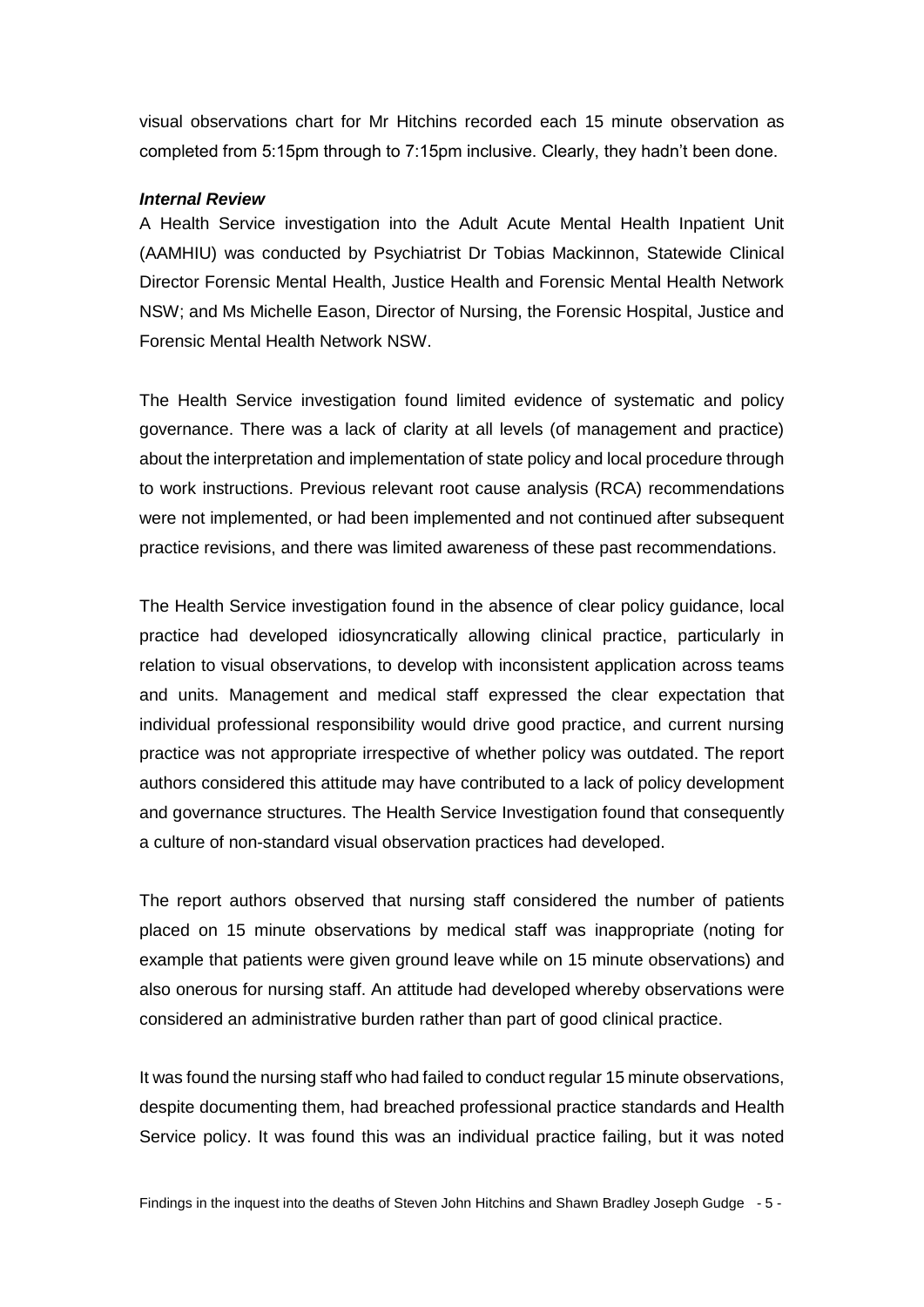these breaches could be considered failings in the context of a workplace culture where non-standard visual observation practices had become routine, rather than an instance of post incident collusion and deliberate falsification.

A number of recommendations were made including; a requirement that policy development occur within a governance structure, that policy clarity be improved and be effectively communicated, that staff be effectively trained regarding policy, and that forms and documents supporting good practice in keeping with policy and practice guidance be developed.

It was also recommended that the Health Service review the staffing establishment of the Unit to ensure multidisciplinary work is feasible; develop clear, consistent and unified handover processes, develop a single method of communicating risk which is standard across all Units, and that orientation and training of new and existing staff introduce staff to the philosophy of the Unit, model of care, and relevant policies and procedures.

#### <span id="page-8-0"></span>*External Review*

In relation to the appropriateness of the suicide and/or risk assessments, Dr Reddan (a Consultant Psychiatrist, engaged by the court to conduct an expert review of clinical management) noted there is emerging literature demonstrating that risk assessment is of very little or no value whereas active treatment of mental illness is of value and has been proven to reduce suicide rates. She considered Mr Hitchin's deteriorating mental state in late July 2014, was noted by medical staff and responded to appropriately, with an increase in observations and the addition of an antidepressant. She considered, with the benefit of hindsight, there were signs of a depressive disorder early in the admission. However, she considered it very likely that Mr Hitchin's paranoia and his actions in response dominated the clinical picture. She noted Mr Hitchins was diagnosed with schizoaffective disorder, indicating his clinicians realised there was a strong component of mood dysregulation.

Dr Reddan considered the medications and doses administered were orthodox, and noted the treating clinician responded appropriately to the akathisia. She considered the transfer to aripiprazole reasonable given it has fewer of the similar side effects of risperidone and is a widely prescribed antipsychotic that is very helpful for many patients. However, she did note that aripiprazole can exacerbate psychosis in some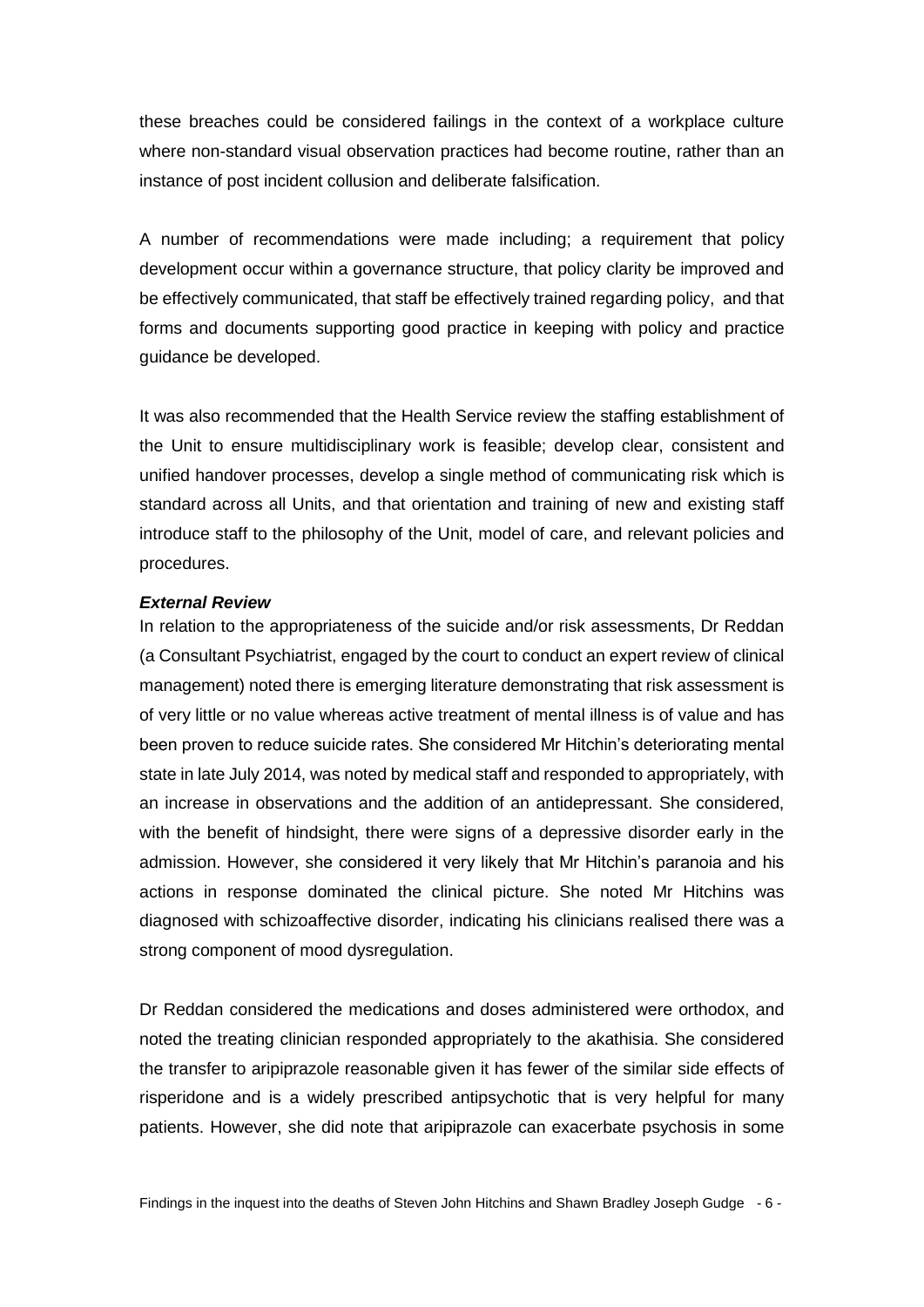individuals and expressed the view that it could have been a factor in his deterioration around 29 July 2014 (although she considered this speculative). She considered the addition of escitalopram on 1 August 2014 was appropriate.

Dr Reddan considered Mr Hitchin's care and treatment from admission and on transfer to Low Dependency Unit (LDU) was appropriate, orthodox and reasonable; and that whilst it is possible he was more depressed that he first appeared (with the benefit of hindsight) it is probable his paranoia dominated the clinical picture.

On deterioration of Mr Hitchin's mental state during late July (around 29 or 30 July), Dr Reddan observed that ordering of a urine drug screen, ceasing the aripiprazole and substituting olanzapine, and increasing observations to 15 minute intervals; was entirely appropriate as was the commencement of the antidepressant on 1 August 2014.

In relation to the lack of 15 minute observations on the evening of Mr Hitchin's death, Dr Reddan suggested that random checking of CCTV footage against observation sheets be considered. She acknowledged that hanging or asphyxiation can be done very quickly between observations and there needs to be a balance achieved with very paranoid patients who can experience close observation as surveillance thereby exacerbating the clinical picture. The greatest value of patient observations was contact with the patient and that risk is best managed through development of a therapeutic alliance by engaging with patients wherever possible.

In relation to environmental hazards, Dr Reddan reiterated that all mental health services, hospitals and correctional services should be built so that there are no hanging points from doors, door handles, railings or other built furniture items. She noted however the need to balance reduction of environmental hazards with the comfort, care and dignity of patients; and that removal of all plastic bags, belts and cords outside of a High Dependency Unit (HDU) or Psychiatric Intensive Care Unit (PICU) environment would not be routinely recommended. However, she thought consideration should be given to increased scrutiny for potential hazards on a caseby-case basis. She did not criticise the access to plastic bags and belts in Mr Hitchin's case considering the length of time he was an inpatient and despite his deterioration in late July.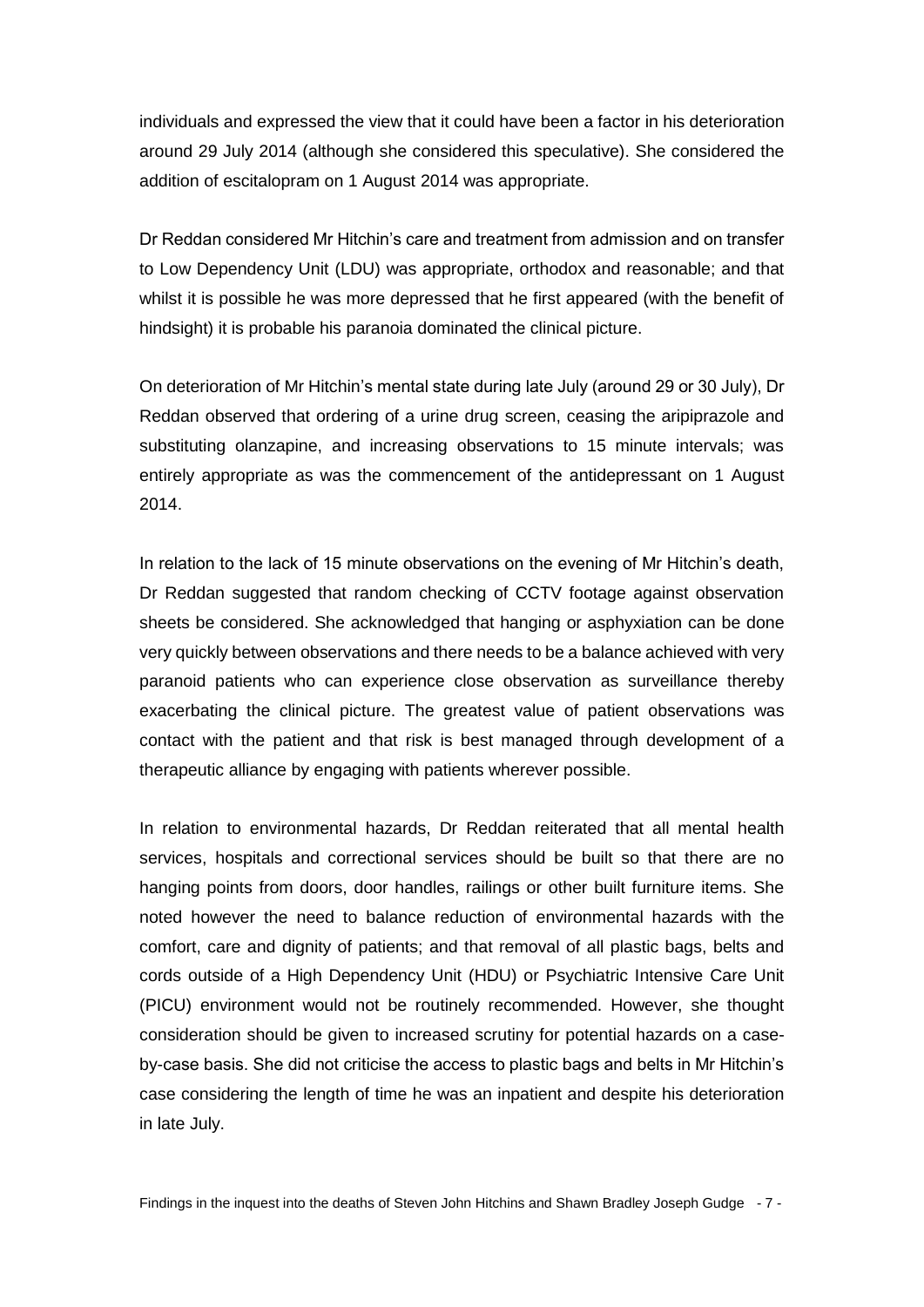#### <span id="page-10-0"></span>*Remedial Action*

Michael Catt, Executive Director, Mental Health Services Group, Townsville, reported that prior to this incident, plastic bag bin liners were removed from patient bedrooms but were present in common areas and kitchens. The bin liner that was used was from the kitchen in the MHU. Following the incident, bin liners were removed from all areas in the Unit. A briefing note was prepared for the Director General of Health reporting on the action taken in removing all bin liners. The Nursing Director of the MHU did a review, as at the date of this death, about the use of plastic bags and allowing patients the use of belts across other Mental Health Units in Queensland, comparable to Townsville's MHU, and found the practices and procedures varied. The action taken by Townsville MHU and the results of its statewide review were sent to the Office of Chief Psychiatrist on 9 September 2014.

In that email, Mr Catt wrote:

Further to my discussion with you early while we have been working through a solution to the removal of plastic bags from our AAMHIU (as per the attached guidelines) which we only recently realised existed. We identified that most units across Queensland are using plastic bags (as attached). All but 3 are using perforated bags which I still do not think adequately reduces the risk. Townsville have completely removed all bags and are using small wheelie bins that are cleaned daily

I would like to highlight the risks this poses for patients and I recommend that this issue is discussed with the DMH and Chief Psychiatrist and placed on the next Mental Health Alcohol and Other Drugs Branch and Clinical I Executive Directors Meeting.

Mr Catt also sought clarification about progress with implementation of the recommendations from the Inquest into the Death of Justin, and was informed that the guidelines were still being developed.

By email dated 17 September 2014, Mr Catt forwarded the earlier email directly to Dr Allan and Dr Kingswell, Psychiatrists in senior leadership positions in Mental Health at a state level.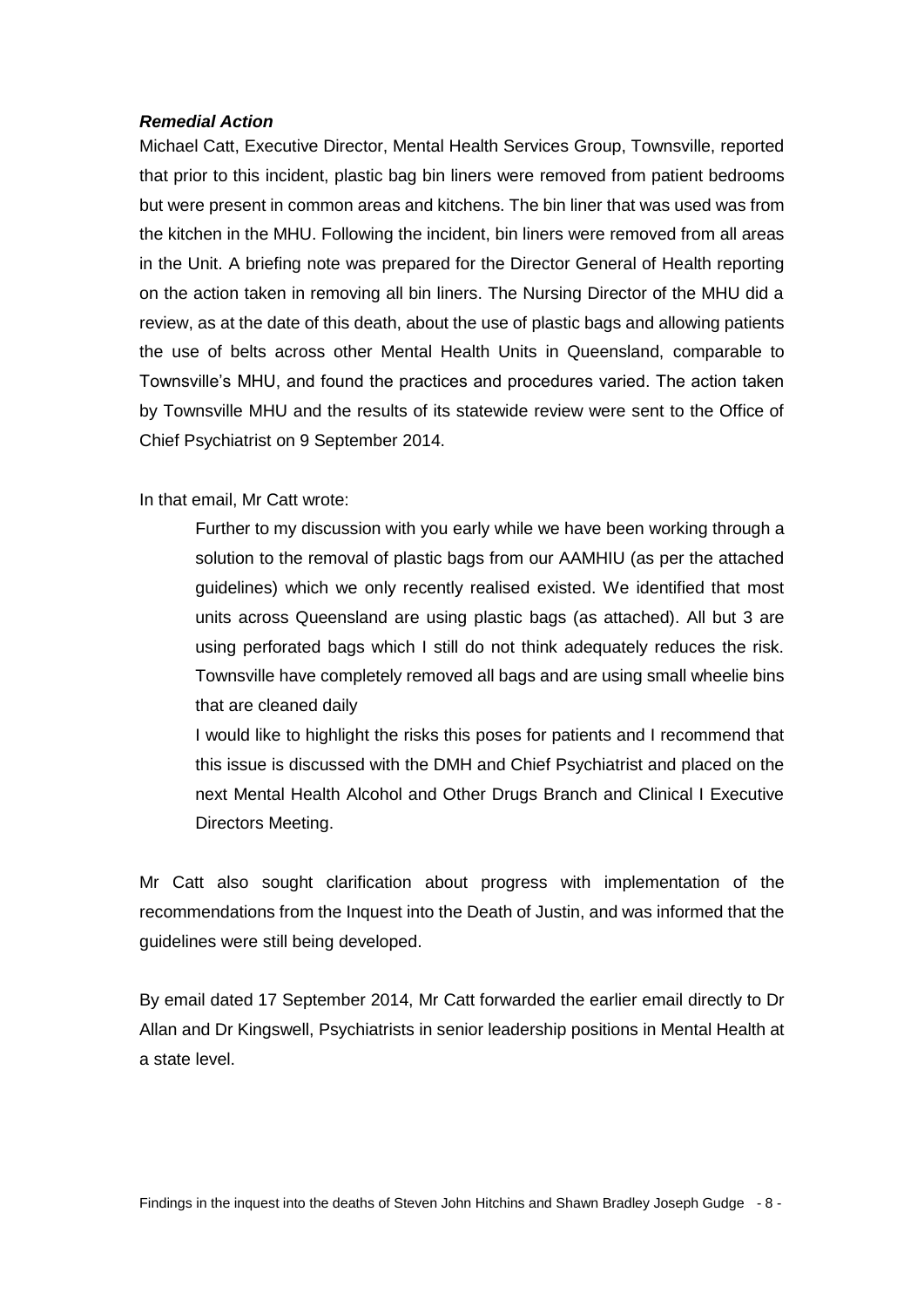The Townsville MHU developed a working party and worked through practicable alternatives to bin liners and developed accompanying policy. A new draft procedure was devised in September 2014, titled "*Plastic Bag Free Unit"*.

Mr Catt reported:

The description of the procedure included "Removal of all plastic bags from patient areas in the AAMHIU", however, the procedure was predominately in relation to plastic bags bought in to an inpatient unit and searches of patient rooms and property. It does include as a strategy, limiting access to plastic bags throughout the units and as a staff responsibility that all plastic bags included perforated plastic bags are prohibited in all patient areas. This draft procedure was implemented and titled, "*Removal of Plastic Bags*" THHSCLI140853 v1, effective 22 December 2014.

Although I will address what happened at a state level shortly, Mr Catt notes no substantive response to his emails until provided with draft guidelines under cover of a memo from Dr Allan dated 17 June 2016, some 20 months later.

#### <span id="page-11-0"></span>*Comment and Analysis*

The evidence supports the finding that Mr Hitchins died due to plastic bag asphyxiation and his death was suicide. His clinical care at the Mental Health Unit was appropriate and reasonable except for patient observations.

No visual observations were conducted between 5pm and 7:21pm. I find that the observation conducted at 7:21pm did not include an attempt to view Mr Hitchin's face or engage in discussion. The absence of 15 minute observations was a missed opportunity to engage with Mr Hitchins and assess his general wellbeing. However, even if 15 minute observations were conducted, there was ample opportunity in the periods between observations for Mr Hitchins to end his life in the manner he did. Completion of the observations would have increased the prospect of earlier detection and initiation of CPR. It is impossible to determine if the outcome would have been different.

I accept the Health Service investigation finding that the absence of periodic observations occurred in the context of a workplace culture where non-standard visual observation practices had become routine, rather than the breaches representing post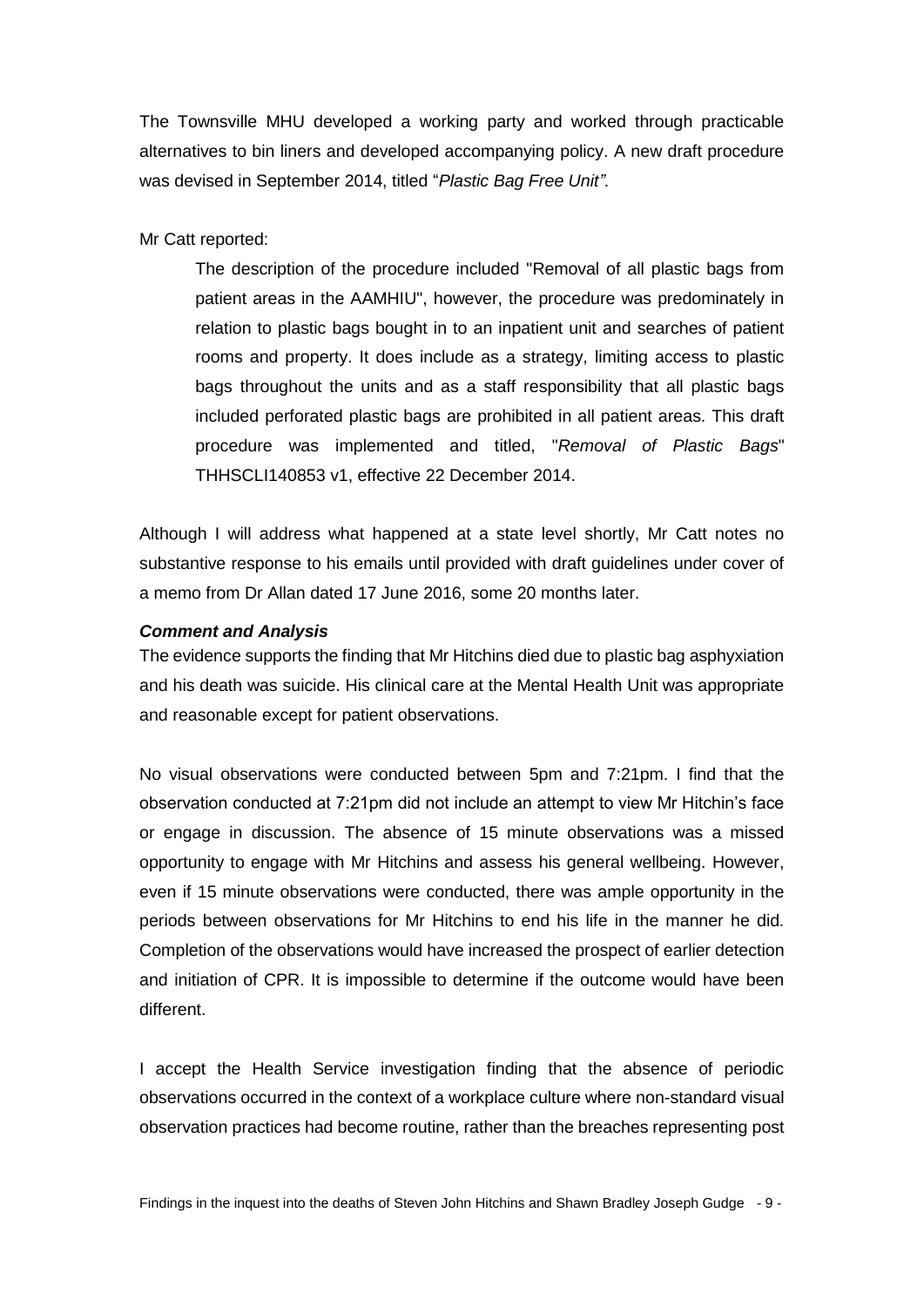incident collusion or deliberate falsification. Townsville Mental Health Service Group (MHSG) placed considerable evidence before me about the extent to which it provided guidance to nursing staff about observations, seeking to refute much of the criticism made in the Health Service investigation including serious concerns about the process used in the preparation of that report. I observe that the matter of observations has been problematic for some time (see my findings in the Inquests into the Deaths of Saccu and Black). Other coronial findings support the fact that this is a much visited area where leadership at a state level is required.

Disciplinary action was taken regarding the conduct of the persons involved and a report submitted to the Health Ombudsman on 12 September 2014. Whether or not disciplinary action is warranted is a matter for proceedings in another forum.

# <span id="page-12-0"></span>**Shawn Gudge**

-

# <span id="page-12-1"></span>*Clinical Narrative*

Mr Gudge had a history of drug abuse including benzodiazepines, opiates including buprenorphine and morphine, amphetamines including methamphetamine ("ice"), hallucinogens such as mushrooms and cannabis. He first presented to the Emergency Department for assistance on 11 November 2014 but did not wait to be seen. He contacted Alcohol Tobacco and Other Drugs Service (ATODS) several days later and in November 2014 self-initiated a referral to a residential rehabilitation program where he received treatment for approximately four months.

After leaving rehabilitation Mr Gudge lived with his cousin and her boyfriend. Mr Gudge did not abuse any substances for some time but on 3 May 2015 recommenced intravenous methamphetamine abuse.

On 7 May 2015 Mr Gudge was involved in a high speed car chase with police. He was driving with a female passenger. Police intercepted the car. Mr Gudge threatened police and charged at them. Police deployed oleoresin capsicum spray and Mr Gudge was taken to the Ayr Emergency Department, assessed and returned to the watch house.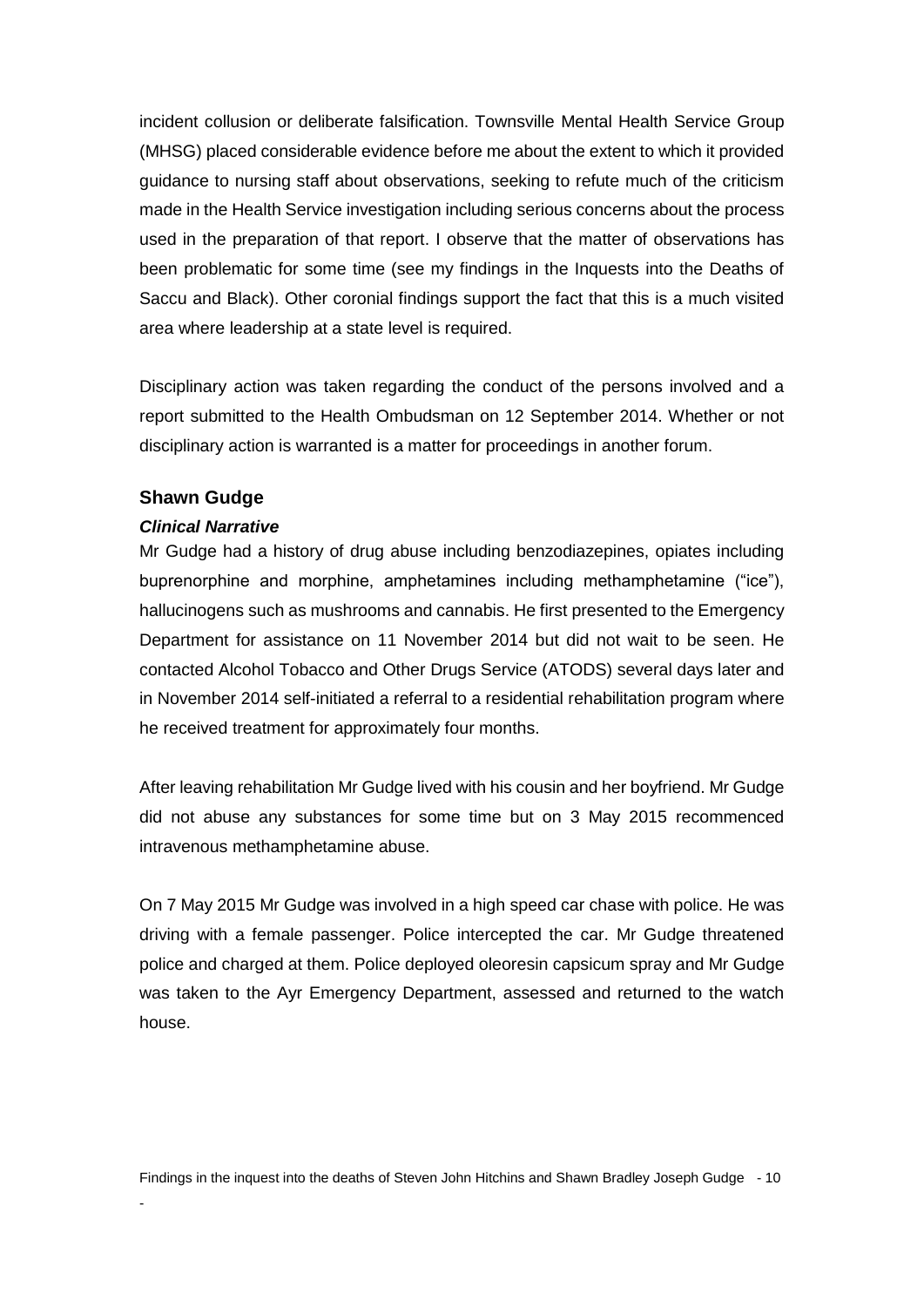Mr Gudge was granted police bail early on Friday 8 May 2015 and went to his father's home. He was distressed, agitated and looking for a rope to hang himself. His father took him to the Emergency Department at Ayr Hospital.

Ms Hodder, Clinical Nurse Consultant from the Burdekin Mental Health Team, assessed Mr Gudge. He reported using intravenous amphetamines, mainly "ice", over the past four days. Ms Hodder noted no known past suicide attempts but family reported that Mr Gudge often behaved in an aggressive manner. Mr Gudge was restless and agitated, reporting "I could snap and have a schizo moment and pull that tap off the wall and stab you with it". He reported auditory hallucinations associated with substance use, said if he had a gun he would kill himself and he would attempt to hang himself. He was assessed to have poor impulse control and there was a relative lack of protective factors.

Mr Gudge was detained under the Queensland *Mental Health Act 2000* and transferred to the Acute Adult Inpatient Mental Health Unit at Townsville for further assessment of his mental state, risks and appropriate management. Ms Hodder consulted with Dr Sarah Beaney and it was decided Mr Gudge be transferred to the High Dependency Unit (HDU) due to the risk of aggression. His risk of harm to self or suicide was assessed as high. His intoxicated state was 'highly influencing' his presentation.

For the purpose of safe transfer, Mr Gudge was administered diazepam, lorazepam and olanzapine. On arrival at Townsville Hospital Mr Gudge briefly engaged with staff but appeared sedated and went to bed to sleep. Dr Beaney saw Mr Gudge at 2:30pm but he was sleeping and very sleepy when woken. Dr Beaney completed her initial assessment based on information from Ms Hodder and collateral information obtained through a telephone conversation with Mr Gudge's father.

Dr Beaney determined Mr Gudge was at a medium risk of suicide and aggression on the basis he was admitted to HDU and the period of amphetamine intoxication was likely nearing an end. It was determined Mr Gudge would remain on 15 minute observations. Dr Beaney gave a verbal handover to Dr Jane Hay (the weekend Consultant Psychiatrist on call) and Dr Lawrence Kozlowski (the evening Registrar on call).

Findings in the inquest into the deaths of Steven John Hitchins and Shawn Bradley Joseph Gudge - 11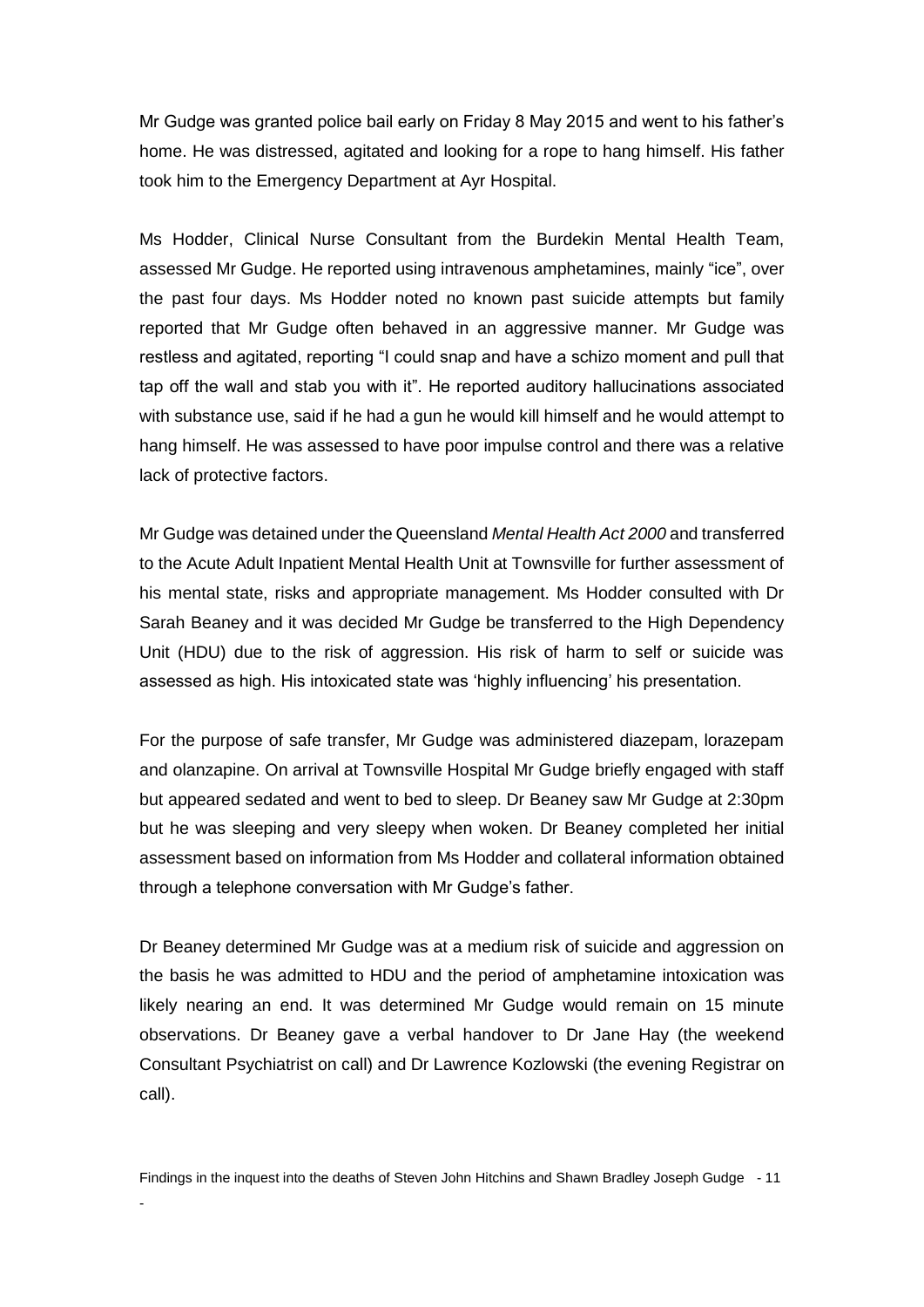On the morning of Saturday 9 May 2015 Dr Hay and Registrar Dr Shu Wen Xu assessed Mr Gudge. Nursing staff informed Dr Hay that Mr Gudge slept overnight but on waking, he'd expressed anger at his admission to the unit. He demanded discharge and threatened to harm staff, patients and himself, or smash up the unit if he wasn't discharged. There was concern by nursing staff that Mr Gudge might become violent.

On meeting Mr Gudge, Dr Hay considered he appeared to be suffering the effects of recent amphetamine use. She observed he was emotionally labile but appeared predominately dysphoric. His affect varied from angry and threatening to distressed and crying to flippant and boastful. He displayed psychomotor agitation, was constantly moving and picking at lesions on his forearms, punching his fist into the palm of his hand, and rocking back and forwards in his chair. Dr Hay noted the interview was difficult and Mr Gudge left the interview room twice before returning.

Mr Gudge gave a disorganised history and account of past events, and presented in an agitated and disorganised manner. He said he recommenced using methamphetamine five days ago to stay awake at night to chase down a "meth head" who owed him money. Mr Gudge acknowledged he was in significant debt and if he didn't pay part of the debt that day his father would be harmed. He said his father was threatened with a firearm by people he owed money to. Mr Gudge said if he couldn't repay the debt, his backup plan was to kill himself to avoid his father being harmed, stating "I'm not afraid of death". He reported making threatening statements to his cousin and her boyfriend whey they asked him to move out. He expressed distress about his long term female friend Tamara, who had been in the car with him (prior to the incident with the police) and whom he had verbally abused and frightened by driving at 185km/h on the wrong side of the road "to show that he was not afraid of death". At the same time, Mr Gudge boasted about a number of other violent acts.

Dr Hay considered the history had a persecutory, grandiose flavour but no other psychotic symptoms were evident. Mr Gudge said he was sleeping well until recommencing amphetamine use a few days earlier and he had not eaten much over the past few weeks. He also reported previous suicidal intent. Dr Hay noted these symptoms may have been indicative of an underlying affective disorder.

Findings in the inquest into the deaths of Steven John Hitchins and Shawn Bradley Joseph Gudge - 12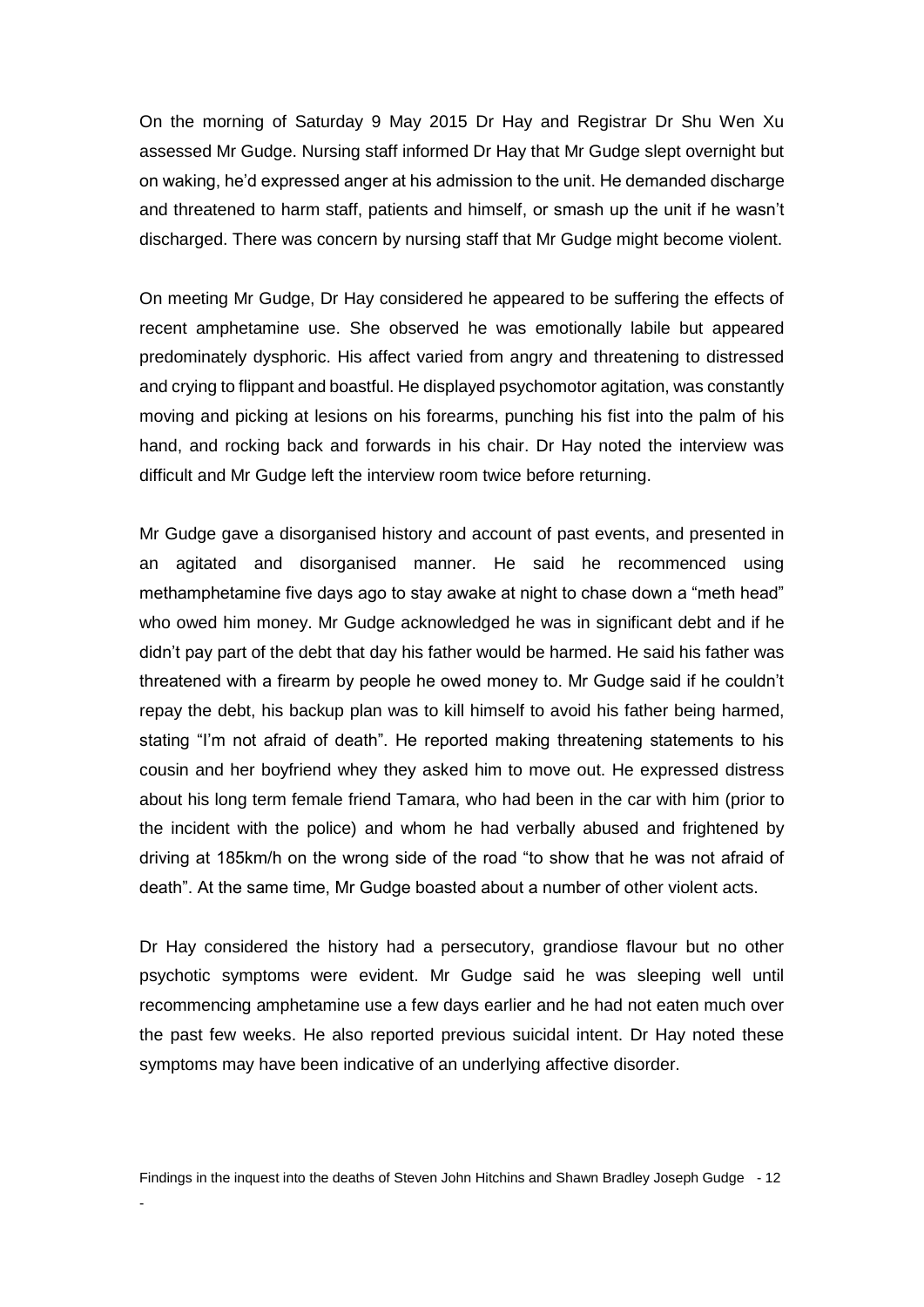Dr Hay concluded Mr Gudge was still displaying the effects of recent heavy methamphetamine use and was a risk to himself and others due to his lability of mood and impulsivity. She decided a longer period of assessment of his mental state was required and collateral information was required from his family about his longitudinal behaviour to ensure there was no underlying psychiatric diagnosis such as a psychotic or mood disorder.

Dr Hay decided Mr Gudge should continue in HDU under the *Mental Health Act* under close supervision and an involuntary treatment order was initiated. Dr Hay informed Mr Gudge he needed to show control over his behaviour and start making some plans for discharge, such as thinking about where he could live, in order to be released from hospital. She asked staff to go through the recovery and resilience workbook with Mr Gudge to assist him in a plan for discharge. He was prescribed lorazepam 1-2mg PRN (pro re nata - as needed), chlorpromazine syrup 100mg PRN and flucloxacillin 500mg for skin infections.

Dr Hay discussed the diagnosis and treatment plan with Mr Gudge's parents. Mr Bernard Gudge reported he saw Mr Gudge regularly over the past few months and felt Mr Gudge was doing well and had no concerns about his mental state, mood or behaviour, before finding him in the yard the previous morning. Mr Bernard Gudge confirmed Mr Gudge was in debt for a large sum of money and he was threatened with an object pointed out the window of a car. He was not sure if it was a gun, stating it might have "just been a pipe or something."

Dr Hay informed Mr Bernard Gudge she believed Mr Gudge's presentation was due to his methamphetamine use and while he was not yet stable enough for discharge, he did not need to be in hospital for long. Mr Bernard Gudge said he thought Mr Gudge was at a high risk of self-harm and should be kept in hospital as long as possible. He also referred to a past event where Mr Gudge discovered a dead body by a railway track and this impacted Mr Gudge's mental health. He reported the recent separation and relocation of Mr Gudge's ex-partner and son was another stressor.

Later that day, Dr Hay spoke with Mr Gudge's mother, Kristene Wood. She provided further collateral information, reporting when Mr Gudge was busy working or fishing, his behaviour was not a problem. But he became very angry and agitated after using

Findings in the inquest into the deaths of Steven John Hitchins and Shawn Bradley Joseph Gudge - 13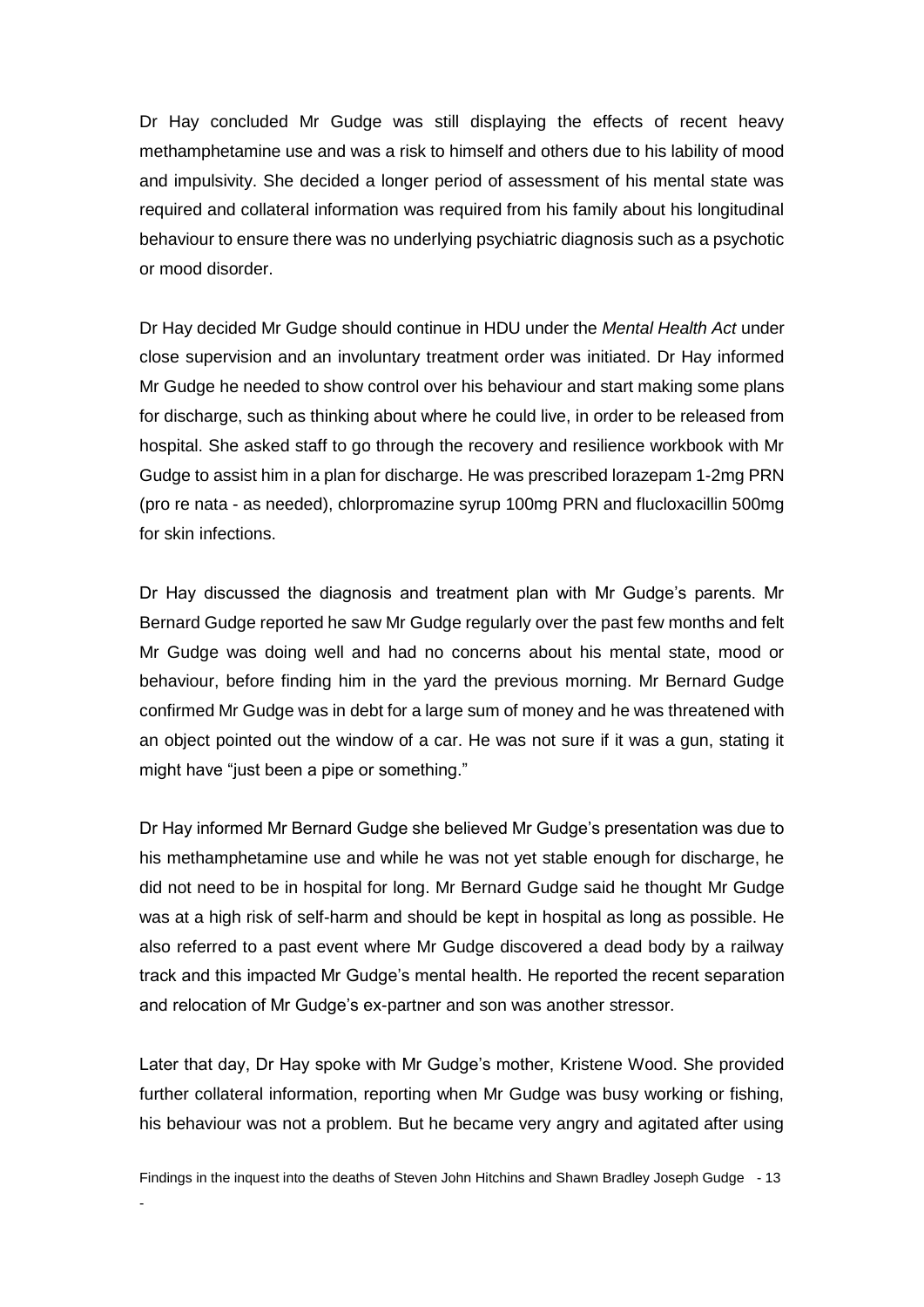methamphetamine. She reported he had expressed suicidal ideation, just prior to entering rehabilitation and on discharge from the facility. Ms Gudge reported an incident in which Mr Gudge found a dead body near the train tracks but said Mr Gudge got very angry when family suggested he might need counselling. She also reported a separation from his infant son as a recent stressor. Dr Hay informed Ms Gudge that his current risk was directly related to his amphetamine use and he did not require an extended admission. This distressed Ms Gudge who considered he should remain in hospital to deal with addiction and anger issues.

Dr Hay asked both parents report feedback to nursing staff about any contact with Mr Gudge as to whether he seemed to be returning to his normal self and any concerns about his mental state.

The next day, Sunday 10 May 2015, Dr Hay attended the HDU a number of times but did not review Mr Gudge. Nursing staff reported Mr Gudge spent most of the morning in his room and did not display signs of increased aggression or agitation. He did not have any visitors.

After lunch Mr Gudge phoned his stepfather to ask that clothes and food be brought into the ward. At 2pm he asked Registered Nurse (RN) Harding that he be discharged but was advised to wait to see the doctor. He was given 2mg of Lorazepam and settled. During the afternoon, RN Curtis spent time with Mr Gudge looking at the Recovery and Resilience Workbook and formulating a safety plan in preparation for discharge. She considered his mental state was labile but starting to improve. He was cooperative.

Dr Hay discussed Mr Gudge's case with the Clinical Director and decided (given Mr Gudge's positive response to treatment and the family's concerns) he not be discharged over the weekend but would remain in hospital until the community mental health team and treating consultant were back. In her statement to the Court, Dr Hay reported she considered Mr Gudge should stay in hospital until there was further feedback from family regarding his mental state. It was also important he see the drug and alcohol service prior to discharge and be given some clear follow up appointments with mental health clinicians in Ayr. Dr Hay left the hospital around 5pm.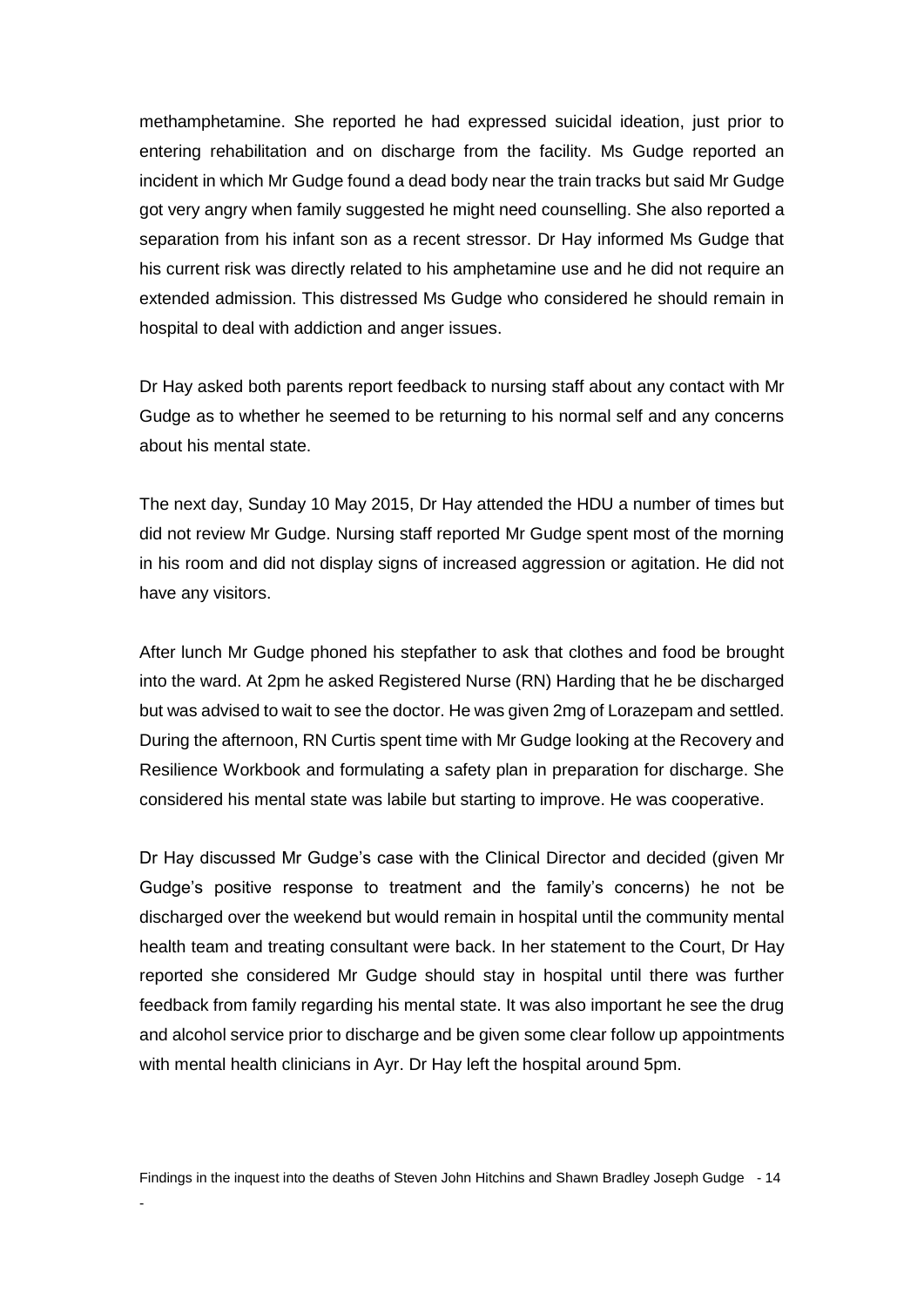RN's Michael Farrell and Helen Patterson reported there was nothing in Mr Gudge's presentation that evening to indicate an increased level of risk. Mr Gudge was subject to 15 minute observations which occurred as scheduled. Mr Gudge came out of his room when the evening meal arrived and took the meal tray into his room. At approximately 5.15pm RN Patterson went into Mr Gudge's room to collect his meal tray. He was lying on the bed facing the window with his blanket around him. He had eaten his meal and RN Patterson asked him if he was finished and if she could take the tray. Mr Gudge grunted in response, which RN Patterson said was consistent with previous interactions.

Approximately 15 minutes later, RN Farrell took hot drinks to patients. On knocking on Mr Gudge's door there was no response. RN Farrell opened the door and saw Mr Gudge with a rolled, twisted bed sheet wrapped around his neck. The other end was secured by the closed bedroom door. He was unconscious and his body supported by the bed sheet around the neck. Mr Gudge's trousers were around his ankles and his genitals were exposed.

RN Farrell pressed the duress alarm, called for help and tried to lift Mr Gudge. There were some difficulties associated with cutting Mr Gudge down. Two nurses had difficulty releasing the bed sheet from the door due to Mr Gudge's weight. The ligature cutter was not where it should have been, in the staff station; and scissors were not effective. A Medical Emergency Team (MET) call was initiated and the bathroom door was forced open, releasing the end of the bed sheet which was stuck in the top door jam. Mr Gudge was lowered to the ground. Staff commenced CPR.

A MET call was received on the MET pager at 5:36pm, four minutes after Mr Gudge was found. Dr Heng, ICU Registrar, responded. He arrived at 5.43pm with the MET team and found Mr Gudge grey, cold, and asystolic. Intravenous access was established, and adrenaline, saline and Hartmann's solution were administered throughout the resuscitation. Initially an airway could not be established due to the large amount of vomitus which rendered both the suction equipment and the oropharyngeal airway ineffective; however Mr Gudge was fitted with a mask and a bag to assist in oxygenation.

Findings in the inquest into the deaths of Steven John Hitchins and Shawn Bradley Joseph Gudge - 15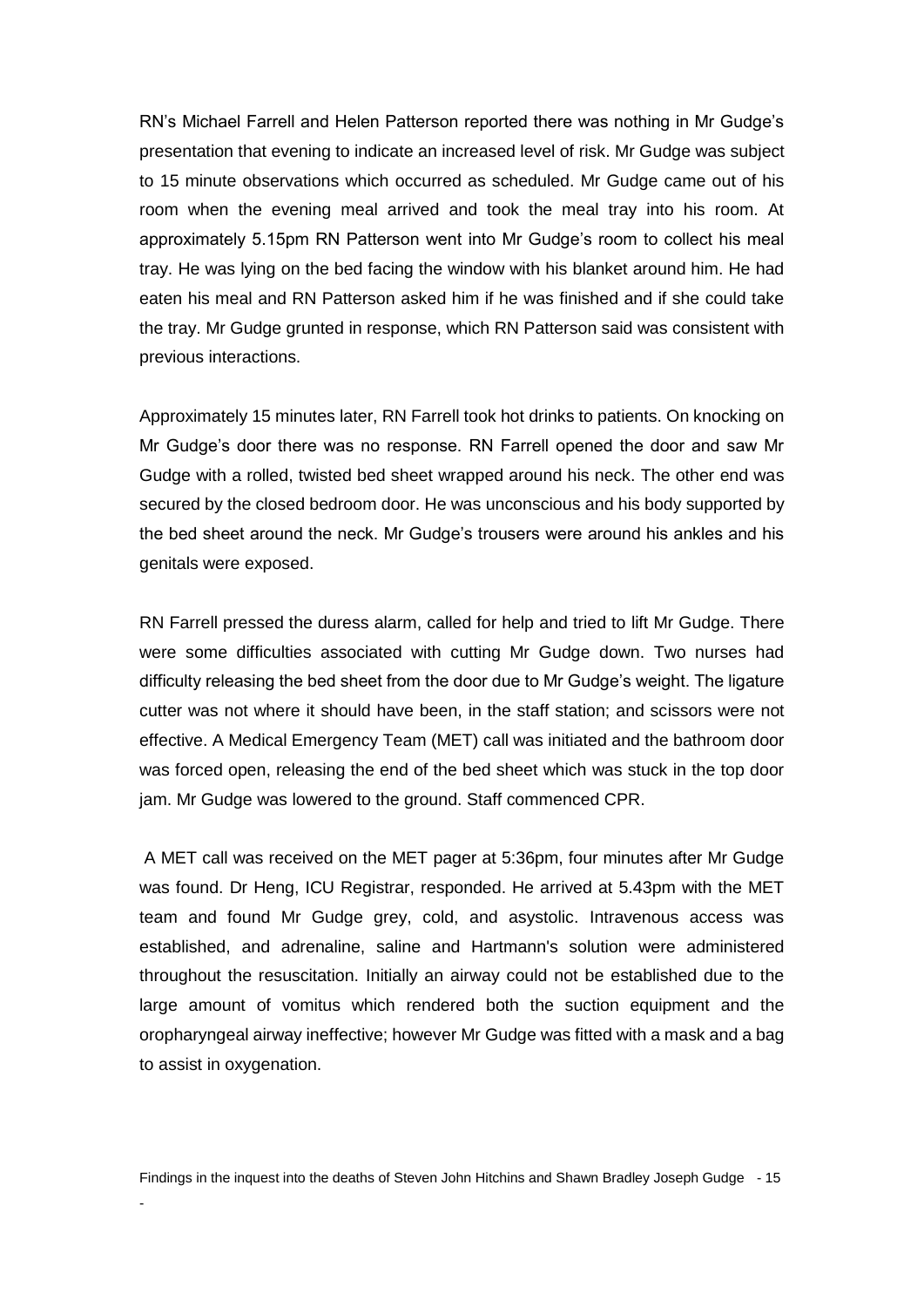At 5:44pm Dr Heng called Dr Jones, the second ICU Registrar with greater experience in anaesthetics, for assistance. Dr Jones was advised of the situation, particularly that Mr Gudge had pulseless electrical activity since being found. Dr Jones arrived at the outside of the unit at 5.47am however was not able to gain access as she did not have a swipe card that allowed access. Only the immediate MET team had access by swipe entry. Dr Jones was not able to gain access for thirteen minutes. She was eventually let into the unit arriving at Mr Gudge at 6pm.

On attending, Dr Jones saw defibrillator pads attached to Mr Gudge, although one pad had slid off and was re-attached shortly after. No shocks were administered as Mr Gudge was in PEA (pulseless electrical activity).

Dr Jones gave priority to securing a definitive airway to attempt to improve oxygenation as soon as possible. This was difficult due to vomit clogging the airway. Dr Jones reverted to a gloved hand bailing out vomitus until able to confirm a clear view of the vocal cords and placed the endotracheal tube for oxygenation. Mr Gudge continued to remain in pulseless electrical activity despite ongoing bagging with oxygenation. Mr Gudge could not be revived and resuscitation efforts were ceased. Mr Gudge was declared deceased at 6:35pm.

#### <span id="page-18-0"></span>*Internal Review*

-

A Root Cause Analysis (RCA) was conducted by a Patient Safety Team pursuant to section 113 of the *Hospital and Health Boards Act 2011.* The report was completed on 28 July 2015.

The RCA team found that the advanced life support provided by the Medical Emergency Team was in accordance with protocols. However, opportunities for improvement were identified, relating to placement of, and access to, emergency response equipment (an anti-ligature device and resuscitation equipment) within the HDU, and improved access to the mental health unit for all staff attending in support of the Medical Emergency Team. However, the absence of a readily available ligature tool and the difficulty the second ICU Registrar experienced in accessing the ward were found not to have contributed to Mr Gudge's death.

In relation to environmental considerations, the RCA team visited the HDU including the bedroom in which the incident occurred. The linen used in the room was standard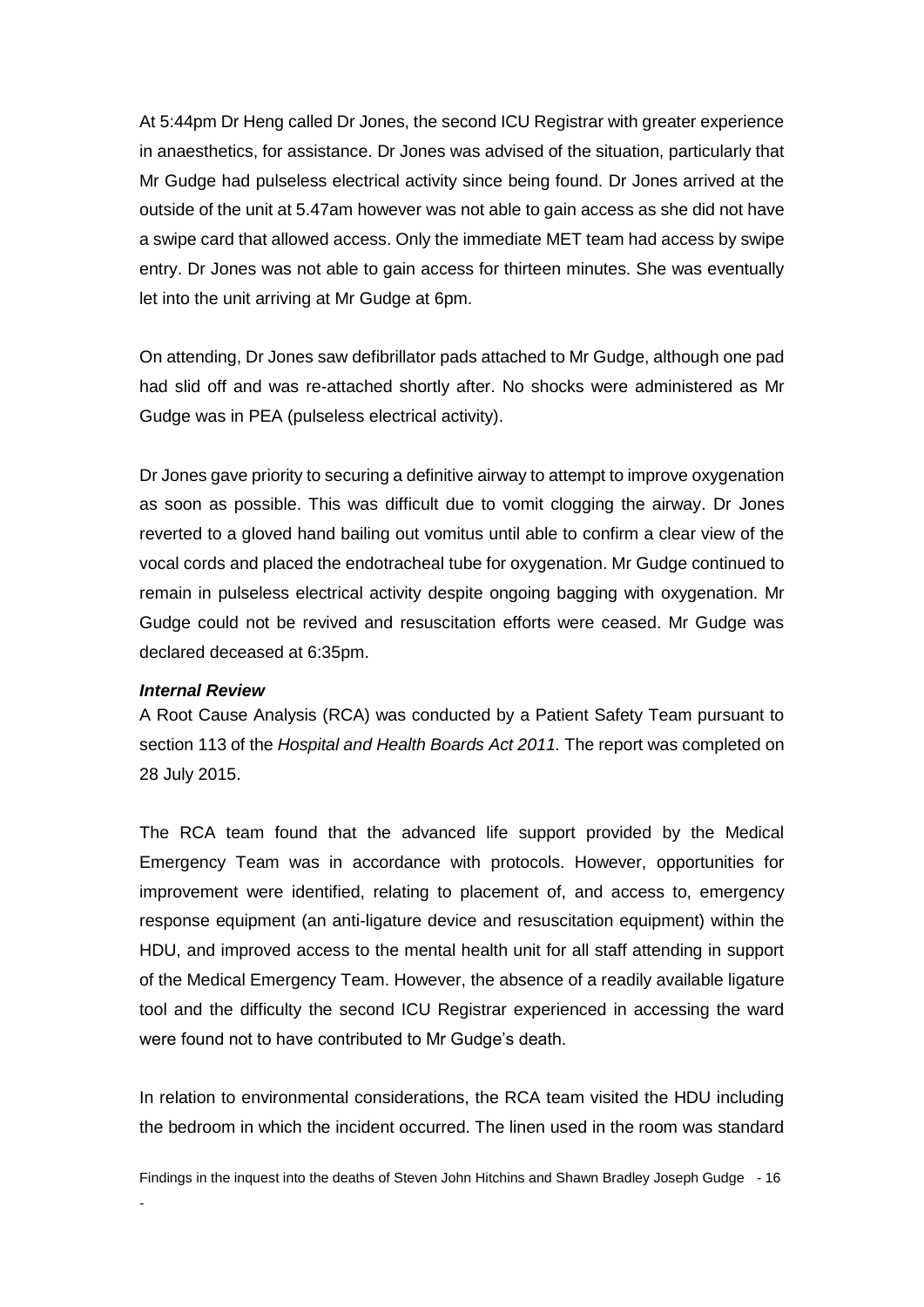hospital linen. Anti-ligature linen was available for use where indicated by risk but was not normally used as it provided less comfort than standard linen. Further, anti-ligature linen was used only in conjunction with anti-ligature clothing, which becomes a consideration for patient dignity in a recovery-focused environment. The RCA team considered each of the risk assessments, engagement and observations conducted by the treating team; and concluded that there was no clinical indication to switch the patient to anti-ligature clothing or linen.

The RCA noted CCTV was located in the common areas of the HDU and provided live feedback to the Health Security Office at the Townsville Hospital but was not used for clinical observation or monitoring. Further, CCTV cameras were not permitted in bedrooms or clinical areas (interview rooms or treatment rooms) to protect the privacy and dignity of patients.

The RCA report noted doorways were significant ligature risk points on inpatient units and that the door used by Mr Gudge in this incident was a standard full length door, opening only into the bedroom, with protruding horizontal handles and standard door hinges. The RCA team re-created the ligature used and found the rolled bed sheet did jam tightly between the door and the door frame when closed, holding a significant weight and rendering the door difficult to open.

There are various anti-ligature design measures that can be incorporated into doorways, for example, the top of the door can be cut down and tapered, preventing the jamming of a ligature between the door and frame. Hinges can run the length of the door preventing a ligature being hung down a side. Handles can be designed to drop or release when pressure is applied or alternatively shaped so that nothing can be secured to them. Pressure sensors are available for the tops of doors to alert staff when any pressure is placed over a door. The RCA team acknowledged that ligature risk cannot be eliminated on an inpatient unit and anti-ligature measures were only one aspect of a safety culture, to be deployed alongside client engagement, assessment and observation. However, it was noted the absence of anti-ligature measures in the doorway of the patient's bathroom facilitated an environment where he was able to enact a high-lethality suicide attempt in the brief period between observations.

Findings in the inquest into the deaths of Steven John Hitchins and Shawn Bradley Joseph Gudge - 17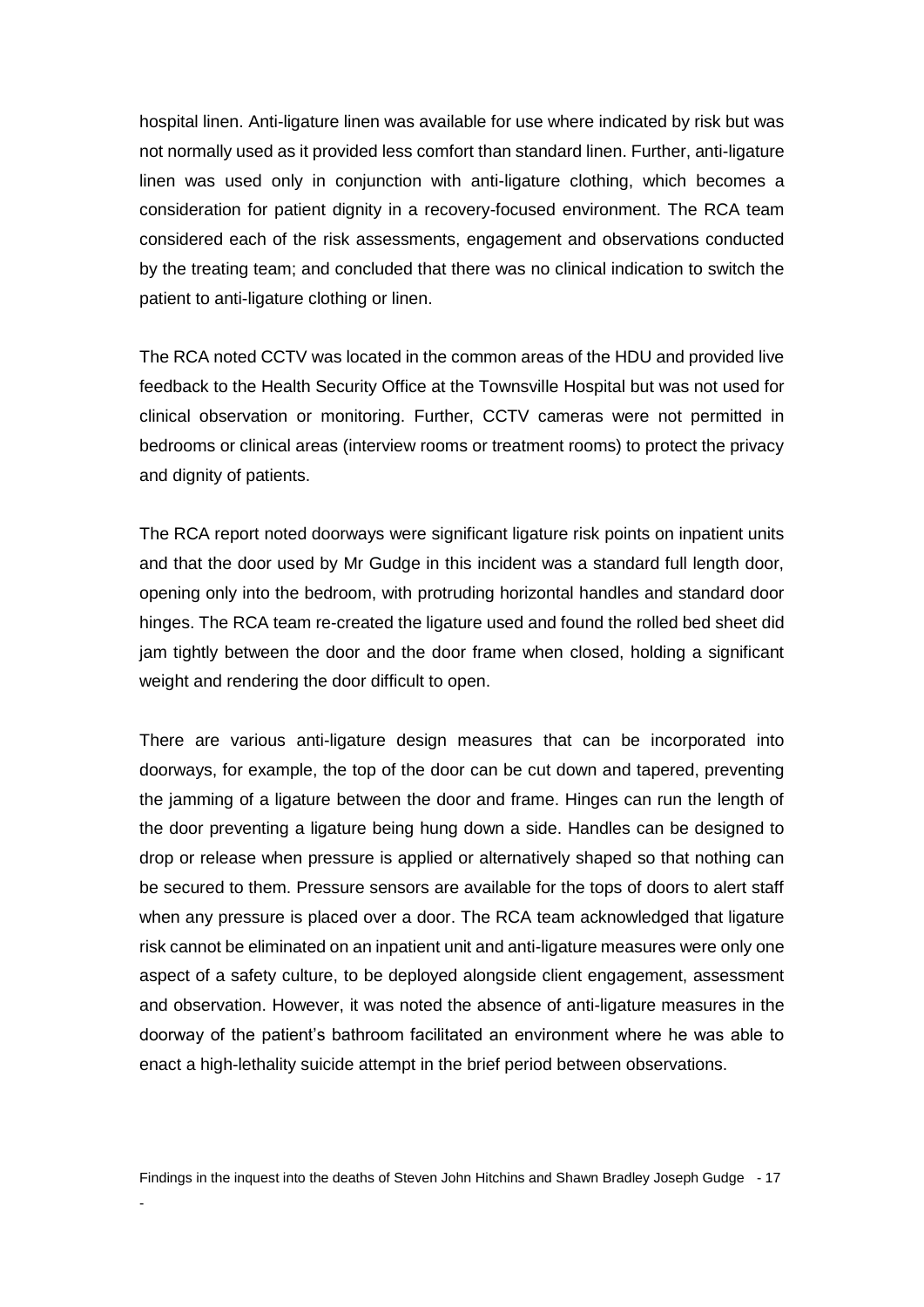The RCA team also considered the efficacy or otherwise of 15 minute observations in guaranteeing patient safety in a HDU. It noted that while the practice of 15 minute observations in HDU was consistent with practices in other HDU wards, such observations are not able to eliminate most of the risks for which they are commonly implemented (self-harm, suicide, absconding and aggressive incidents). It was the opinion of external experts in the analysis group that consideration should be given to the implementation of continuous back-to-base monitoring with threshold parameters to trigger patient safety alerts as occurs in medical Intensive Care and Cardiac Care Units.

Finally, the RCA report noted serious issues about the management of, and communications with, Mr Gudge's family members in the immediate aftermath of Mr Gudge's suicide.

In summary, the RCA identified that the ligature, which was constructed using standard hospital linen and secured in a tightly fitting doorway, was a contributing factor to the death. The absence of anti-ligature measures in the design of the doorway contributed to the effectiveness of the ligature, increasing the likelihood of a high-lethality suicide attempt occurring between regular visual observations. It recommended the Mental Health Service Group undertake a program of works to identify and address ligature points across all inpatient units and develop an action plan to enhance the internal response to medical emergencies and access to clinical areas for all responders to medical emergency calls.

#### <span id="page-20-0"></span>*External Review*

-

As part of the coronial investigation process, Consultant Psychiatrist, Dr Jill Reddan was asked to conduct a clinical review of the management of Mr Gudge. Her report was admitted into evidence.

Dr Reddan considered the suicide and/or risk assessments conducted in the HDU were appropriate. However, she noted that any sort of risk assessment should be viewed as a guide to clinical management, rather than as a predictor. She also noted that there was no evidence base to support suicide risk categorisation of mental health patients generally, including psychiatric inpatients, as a useful guide to treatment, particularly over time.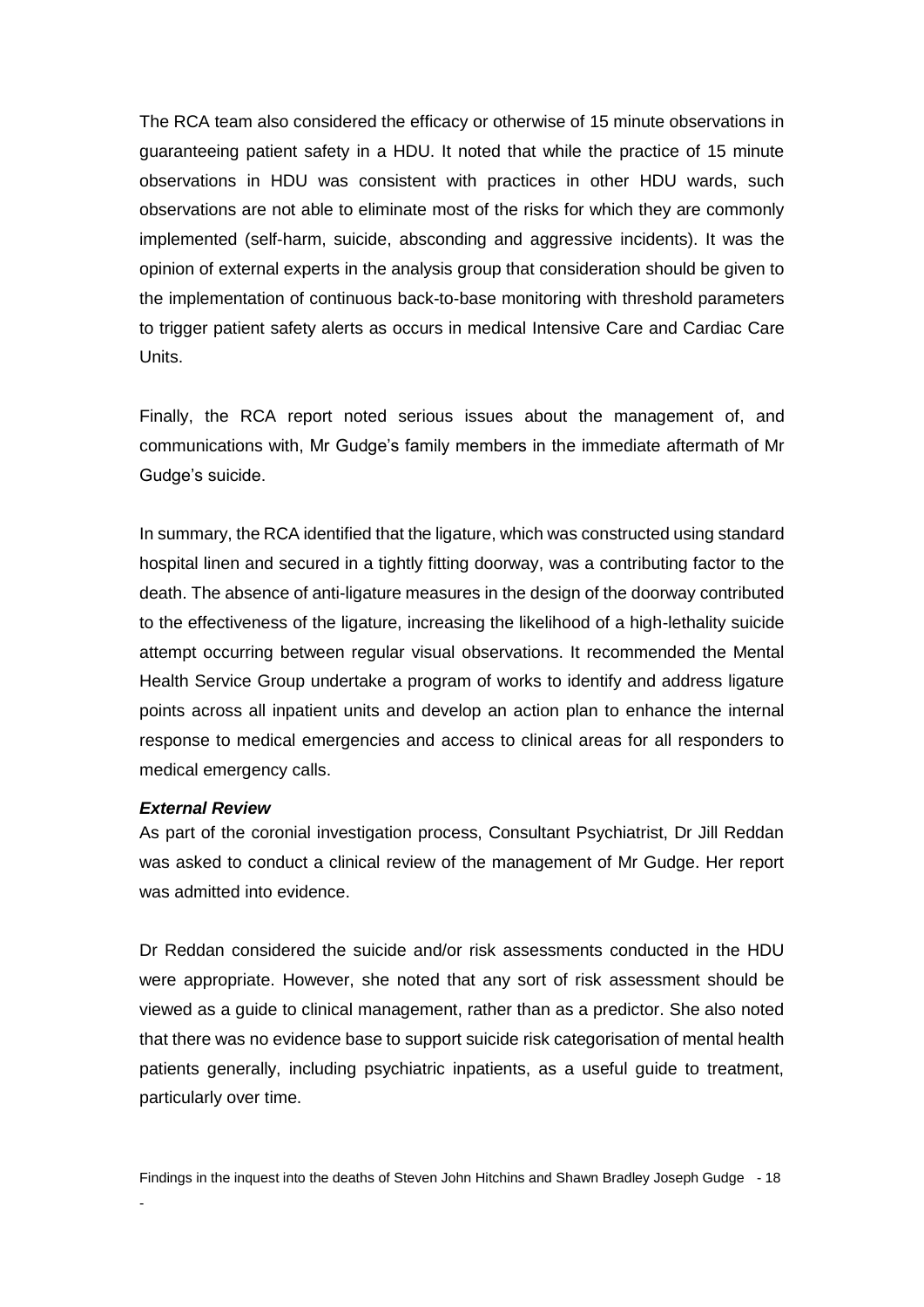Dr Reddan considered that the level of observations (15 minute observations) of Mr Gudge in the HDU was appropriate. She noted that expressed suicidal ideation has been shown by various studies to be a poor predictor of future suicide. She noted suicide risk categorisation does not have the necessary discriminating power to distinguish groups of higher and lower risk of suicide in a way that provides a useful guide to treatment. Dr Reddan did not consider continuous observations ought to have been in place and noted that continuous observations can cause regression in patient's clinical state while increasing risks to nurses as patients find continuous observation extremely intrusive.

Although Dr Reddan would have chosen a different benzodiazepine to lorazepam, she considered the medications prescribed in this case were reasonable and orthodox. There were no other medications that would have made any difference to the outcome. She considered the medical care and treatment provided to Mr Gudge was reasonable, commending the amount of medical attention and the consultant review of Mr Gudge over the weekend.

In relation to the management of environmental hazards, Dr Reddan reported that antiligature linen or clothing should not routinely be used, but an implement sharp enough to rapidly cut a ligature should be readily available. She reported that no mental health service should be built without anti-ligature measures in the built environment, including walls, doors and doorways. In relation to the suggestion of back-to-base monitoring raised as a possibility in the RCA Report, Dr Reddan noted that whilst it would have some utility, unintended consequences needed to be considered, such as the impact on patients of installing it in bedrooms and interview rooms as well as the need for someone to do the monitoring thereby reducing the number of staff available for actual patient interaction.

In relation to the emergency response, Dr Reddan noted the importance of all medical ICU or emergency staff having ready access to mental health units via swipe cards.

#### <span id="page-21-0"></span>*Remedial Action*

-

Immediately following this death, Mr Catt inquired of similar units across the state about the use of ordinary linen, resuscitation trolley equipment and checklists, and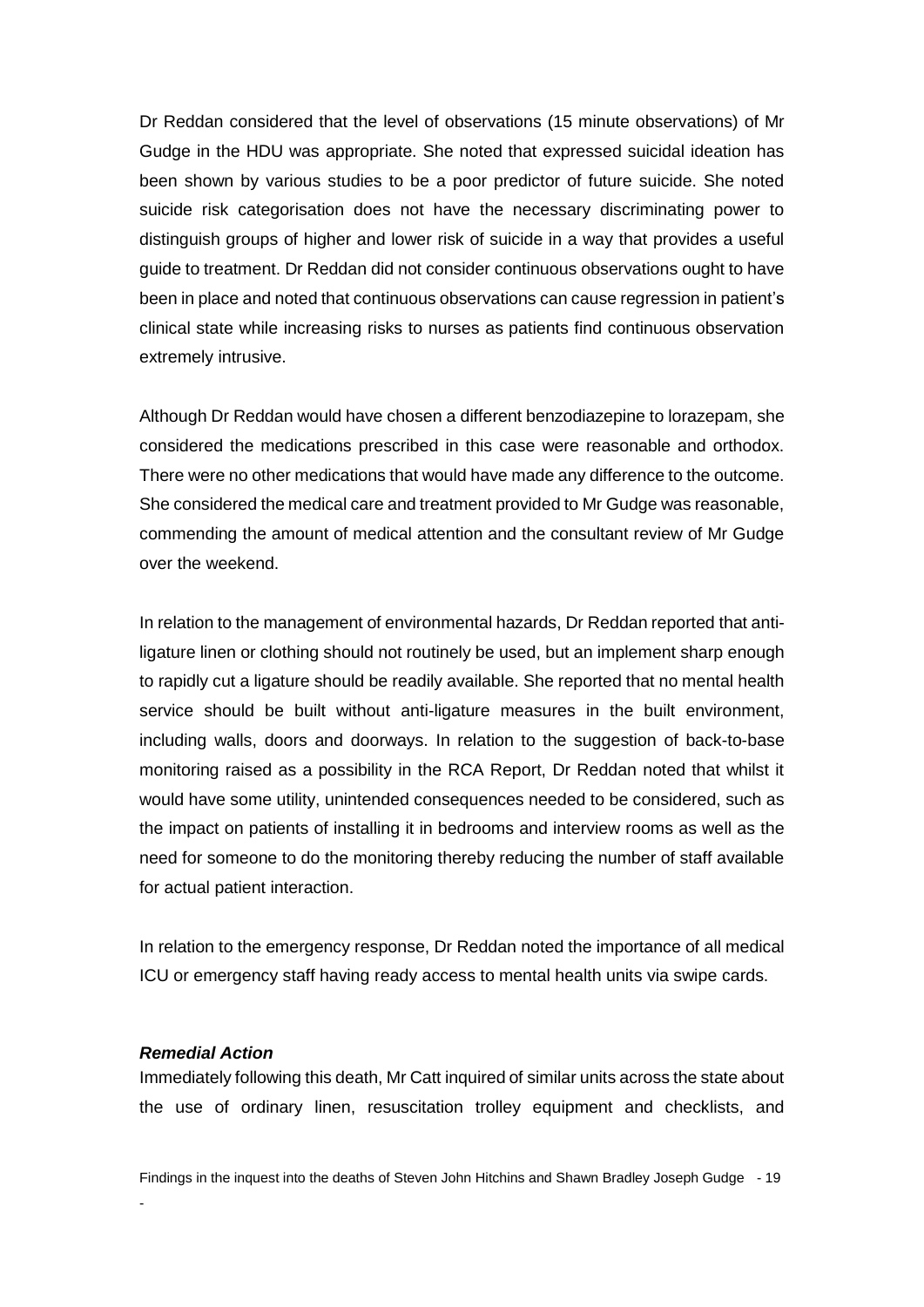observations procedures. He reported that Townsville was equivalent or comparable with the others.

Mr Catt also reported that the recommendations of the RCA report about a program of works to identify ligature points across all inpatient units was already underway at the time of this death. Completion of the Ligature Audit in January 2014 also included completion of a Risk Assessment and Management Plan with an action plan that included reconfiguration of the High Dependency Unit and ligature related repairs.

Mr Catt reported in his statement to the court:

I understand that the anti-ligature works in the high risk areas such as patient ensuite bathrooms, patient bedrooms, door handles and shower fixtures have been completed. Mr McHugh is progressing funding applications and waiting on further funds to complete low risk areas such as main AAMHIU areas. The redesign of the HDU has been approved in principle and is being progressed, including further submissions being made for additional funding.

In evidence at the inquest, he reported extensive work undertaken in cutting down the tops of doors in the MHU. In August 2015, the revised cost of proposed scope for antiligature works was about \$1.2 million. Bundles of documents were tendered about the nature and extent of the works undertaken.

What is happening elsewhere in the state in like mental health units? Was there a missed opportunity to make earlier and better progress in managing environmental hazards with state wide leadership and funding?

#### <span id="page-22-0"></span>*Comment and Analysis*

-

The overwhelming weight of evidence supports the finding that Mr Gudge died due to hanging and his death was suicide. The possibility of death through misadventure by auto-erotic asphyxiation was considered. Mr Gudge was found with his pants around his ankles and his genitals exposed. He had recently eaten a full meal and this might be thought inconsistent with an intention to take his own life. It was in this context, Dr Reddan raised the possibility of auto-erotic asphyxiation. However, on further investigation, the zip and buttons on his pants were fastened when he was found, his pants were baggy and he was not allowed to wear a belt in ICU. The scene investigation by police did not reveal any semen. I find that possibility unlikely.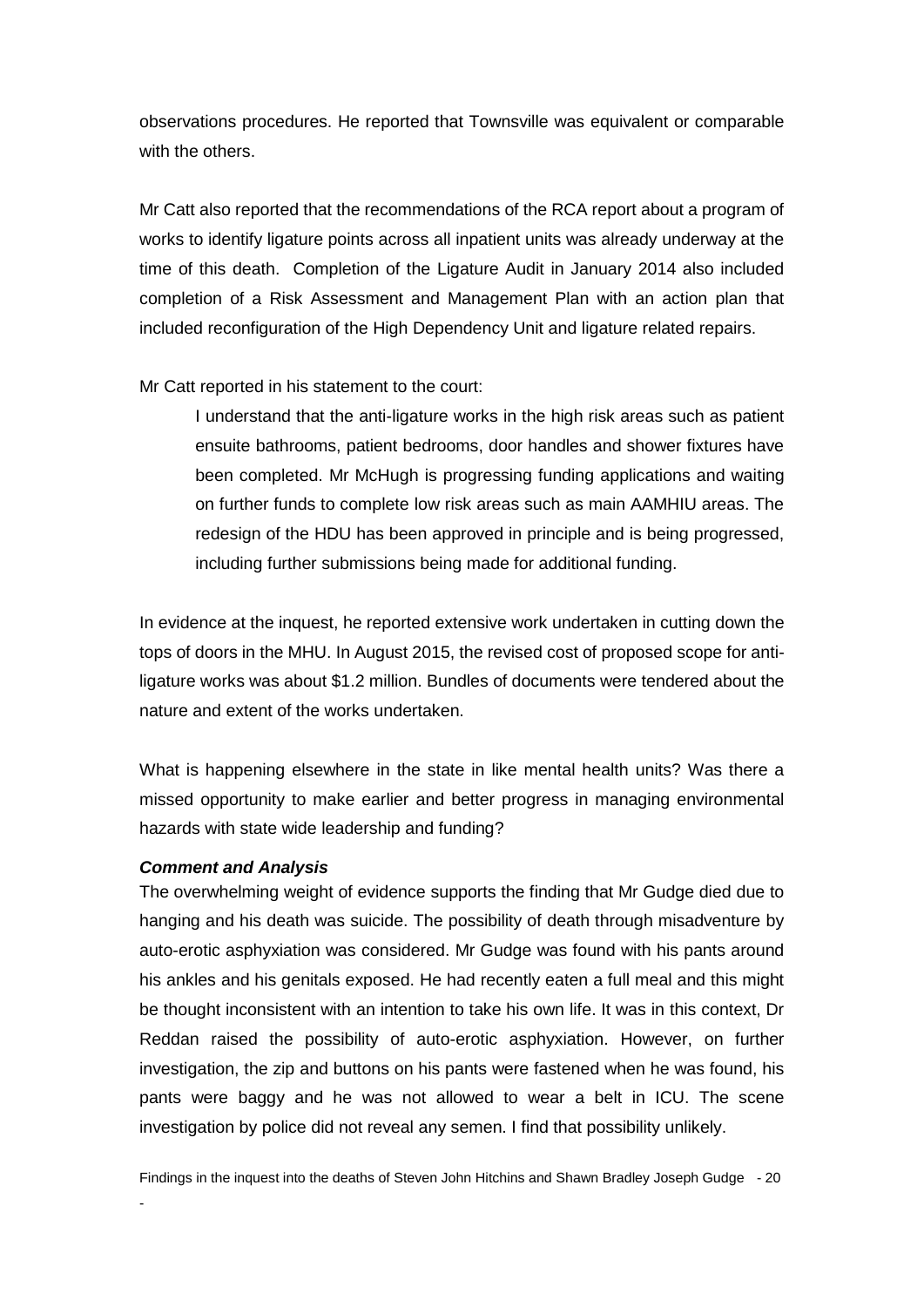The clinical treatment and care provided to Mr Gudge was appropriate and reasonable. I accept the opinion of Dr Reddan that a longer acting benzodiazepine may have been preferable due to Mr Gudge's history of substance abuse. However, the medication regime provided was within the bounds of what a reasonably competent practitioner might prescribe. Further, there is no evidence to suggest the medication regime contributed to Mr Gudge's death.

I accept that the choice of 15 minute observations was reasonable and that there were no clinical features warranting continuous observation. Dr Reddan warned that constant observations can cause regression in clinical state and that some patients find it intrusive and distressing. With the benefit of hindsight, while continuous observations might have prevented Mr Gudge constructing a ligature and hanging himself; his condition at the time of that decision did not warrant continuous observation.

It is of concern that a ligature cutting tool was not immediately available on discovery of Mr Gudge. However, Mr Catt, Executive Director of Mental Health, raised a valid point, namely that standard ligature cutting tools may not cut through a sheet.

There were issues with the MET team response. Access to the mental health unit was one. In a previous inquest into an inpatient death at the Townsville Mental Health Unit (Inquest into the Death of Justin), a similar issue arose about access by a responding MET team. The findings recorded that steps were taken to ensure swipe card access to MET members. The current RCA recommended that all staff attending in support of a MET call have swipe access to the unit. It is a serious concern that further issues arise with access by emergency medical staff. There was a clear missed opportunity by the Mental Health Service Group to consider the possibilities and develop access arrangements to address those possibilities.

However, I find that if Dr Jones attended to Mr Gudge earlier, and obtained airway access and oxygenation earlier, the outcome is unlikely to have changed. On arrival of the MET team, he was "grey, cold and asystolic", CPR started as soon as he was found and continued until further effort was considered futile.

Findings in the inquest into the deaths of Steven John Hitchins and Shawn Bradley Joseph Gudge - 21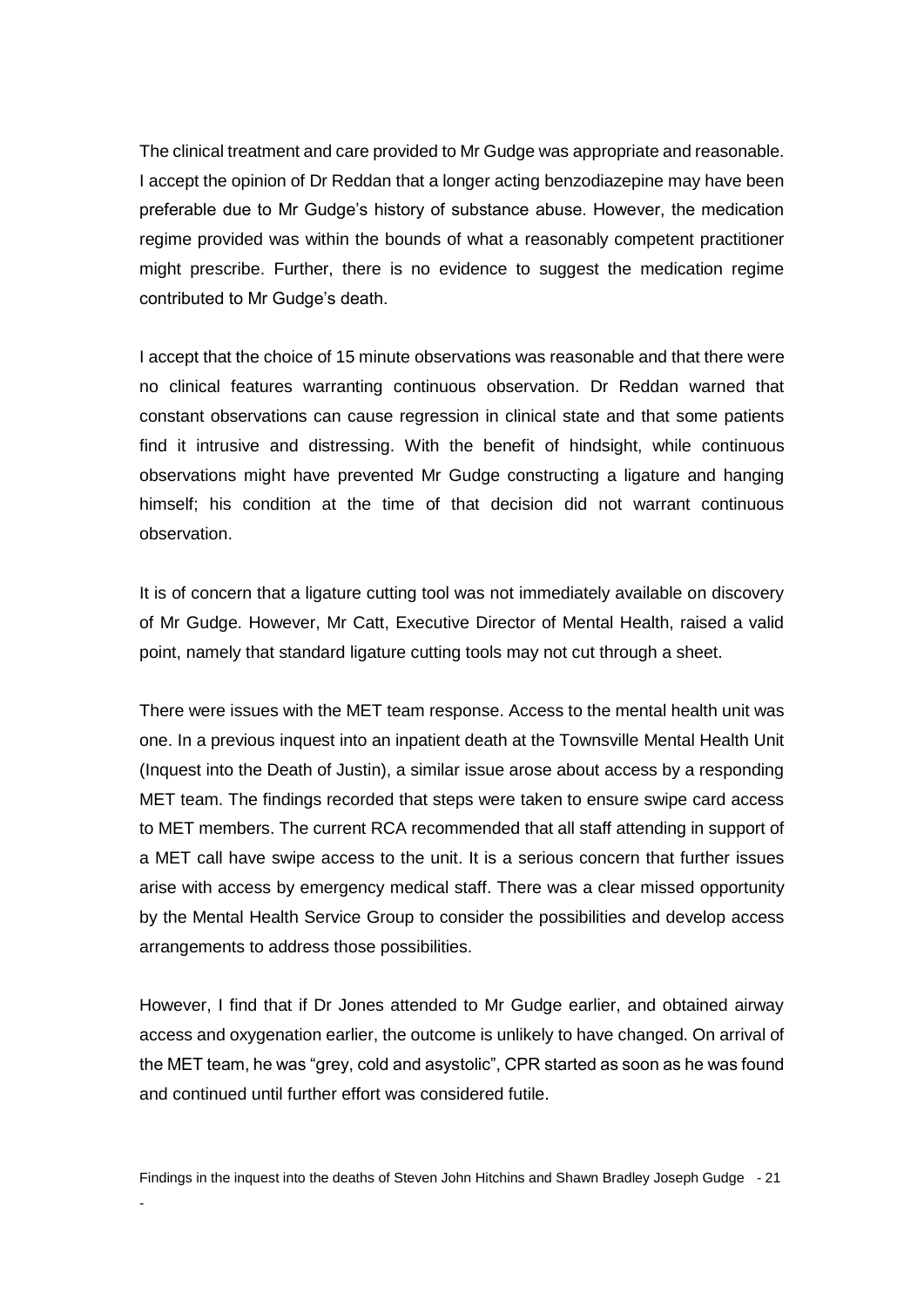The medical treatment and response provided to Mr Gudge, when located by the nurses in HDU and subsequent MET team was appropriate; save for the issue relating to access to the HDU, which has since been rectified.

While the use of anti-ligature linen (and associated anti-ligature clothing) was not indicated, it is of serious concern that Mr Gudge was able to access a ligature point in the form of the doorway to his bathroom, particularly given there are mechanisms and door designs that can decrease the risk of its use for this purpose.

# <span id="page-24-0"></span>**Inpatient Suicide Risk Management – Environmental Hazards**

The deaths of Mr Gudge and Mr Hitchins were facilitated or enabled by access to the physical means to suicide, a ligature and ligature point on the part of Mr Gudge, and the plastic bag on the part of Mr Hitchins. How were such hazards identified and managed? I start with the United States experience and then consider the history of endeavours in Queensland. I also consider the history specific to Townsville Mental Health Unit.

## <span id="page-24-1"></span>*The United States Experience*

-

In 2003, the American Psychiatric Association reported that about 1,500 suicides take place in inpatient hospital units in the United States each year, and that one third of these take place while the patient is on 15 minute observations.

In 2006, Veterans Affairs (VA) National Centre for Patient Safety completed a review of all root cause analysis reports of inpatient suicide and serious suicide attempts. A multi-disciplinary committee was formed and charged with the task of developing a checklist to be used to identify environmental hazards on acute mental health units treating suicidal patients.

The committee developed general guidelines to be applied to all areas of a psychiatric unit and detailed specific guidelines for specific rooms such as bathrooms, bedrooms and seclusion rooms. Drafts of the checklist were extensively piloted in early to mid-2007. In August 2007 the VA leadership decided the use of the *Mental Health Environment of Care Checklist* was mandatory for VA mental health units treating suicidal patients. All 113 mental health units in the VA system were required to form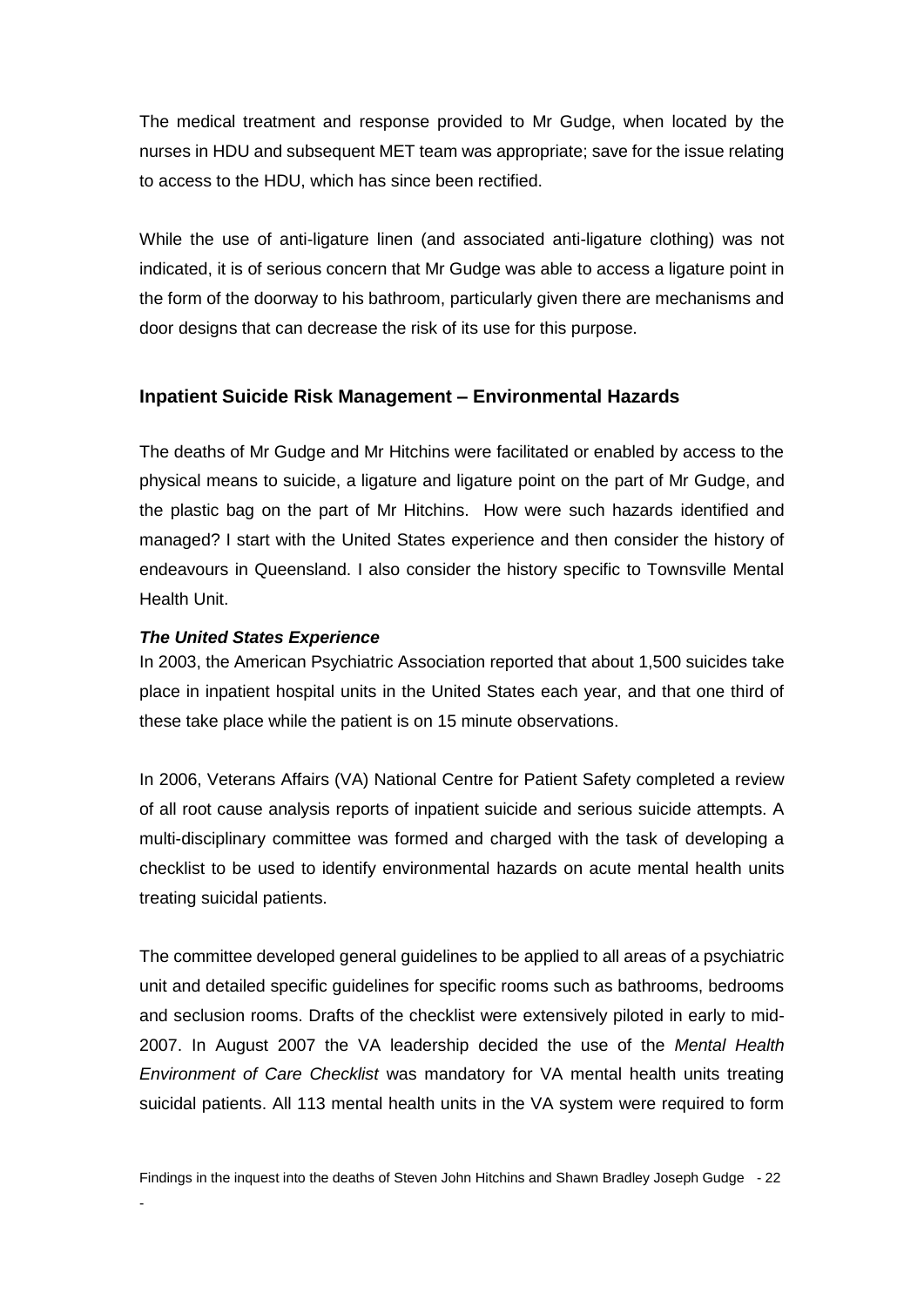an inspection team and review the unit on a quarterly basis. The teams were required to submit a list of all identified hazards, along with plans for abatement, to their facility directors and to a national data base. By October 2008, the facilities completed their fourth quarterly review. The results were analysed and published.

The findings included:

-

- The facilities identified and rated 7,642 hazards and at the end of the first year of the project, 5,834 (76.3%) hazards were abated;
- About 2% of the hazards were identified as critical hazards and another 27% were rated as serious, for a total of 2,192 hazards;
- The most common location of the hazards was bathrooms and bedrooms; and the most common hazard was anchor points (protrusions that could support the weight of a patient attempting to hang himself or herself); and
- The most common suffocation risk was the use of plastic liners in trash cans, while poisoning risk came from access to cleaning products.

The report published in February 2010, concluded it was too early to assess impact of the measures on the suicide rate because many facilities were still in the process of remodelling and abating identified hazards. The cost effectiveness of the measures was not within the scope of the report, the authors noting the overriding goal was that no veteran should ever commit suicide while hospitalized in a VA psychiatric unit.

A further report on progress within VA was published in 2013: "*Inpatient suicide on mental health units in Veterans Affairs hospitals - avoiding environmental hazards".* The authors reviewed root cause analysis reports of suicide or attempts in mental health units at VA hospitals from December 1999 to December 2011. There were 243 reports of suicide attempts and completions: 43.6% (106) were hanging, 22.6% (55) were cutting, 15.6% (38) were strangulation, and 7.8% (19) were overdoses. Doors accounted for 52.2% of the anchor points used for the 22 deaths by hanging; sheets or bedding accounted for 58.5% of the lanyards. In addition, 23.1% of patients used razor blades for cutting. The report provided a breakdown of anchor points used for hanging. Door and door handles accounted for 52% of anchor points. In examining lanyards, sheets and belts were used in the majority of completed suicides. The paper concluded: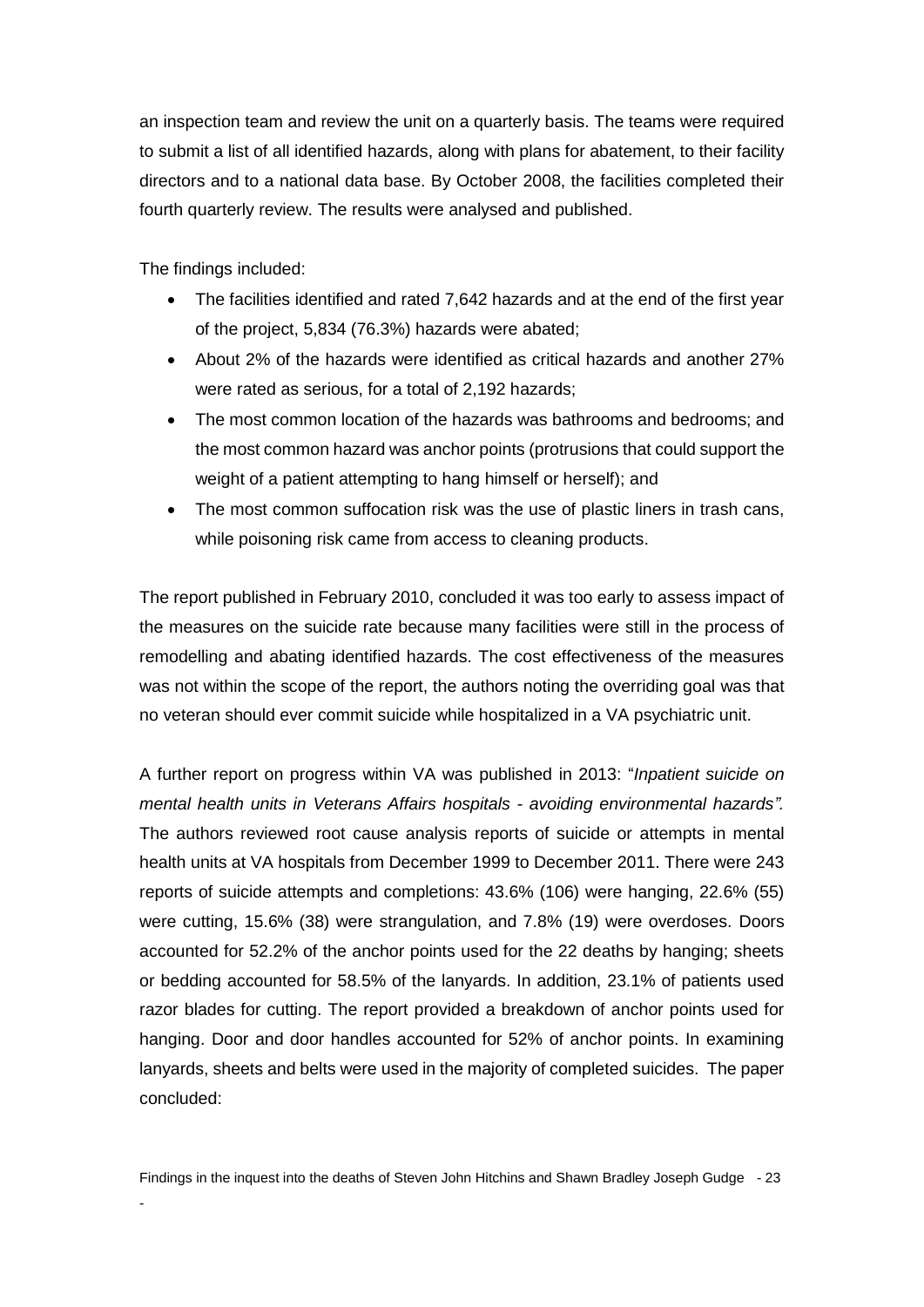The mental health environment presents many challenges for patient safety. Hanging is the most commonly reported method for inpatient suicide. Many materials can be used as a ligature (e.g., drapery cords, belts, shoe laces, ties, kerchiefs, bathrobe sashes, drawstrings from pants, coat hangers, call cords, privacy curtains, trash can liners, etc.), including clothing (e.g. pajamas) and bed sheets, which can't easily be removed from the unit. Therefore, systematic elimination of usable hanging/anchor points is the most critical step, being sure to include less obvious anchor points and ones that may be below a patient's head or closer to the floor, since complete suspension is not a requirement for suicide by hanging. It is impossible to completely eliminate suicide risk in mental health environments since systems or engineering fixes are not always 100% effective and because there is a delicate balance between safety and maintaining a humane environment that is welcoming and healing for patients (see the VHA Mental Health Design Guide for ideas on how to maintain both a safe and therapeutic environment [20]). Therefore, patient supervision by qualified staff plays a vital role in mitigating risk, along with adequate assessment, observation and therapy [21].

I conclude this topic with some observations about the *Mental Health Environment of Care Checklist* available at

<http://www.patientsafety.va.gov/professionals/onthejob/mentalhealth.asp>

- Detailed criteria is included about how to assess doors as potential anchor points and modifictions and alternatives that are effective;
- Bed sheets are identiifed as potential ligatures and suggestions made about alternatives;
- Bin liners are identified as potentially hazardous as the means of suffocation and the use of paper liners are recommended;
- The checklist descends into detailed criteria for particular rooms such as bedrooms, bathrooms and seclusion rooms.

I have to record that the existence of this checklist originally came to my attention early into my investigation into an inpatient suicide at Townsville that ultimately went to inquest (Inquest into the death of Justin) through a basic google search. It was listed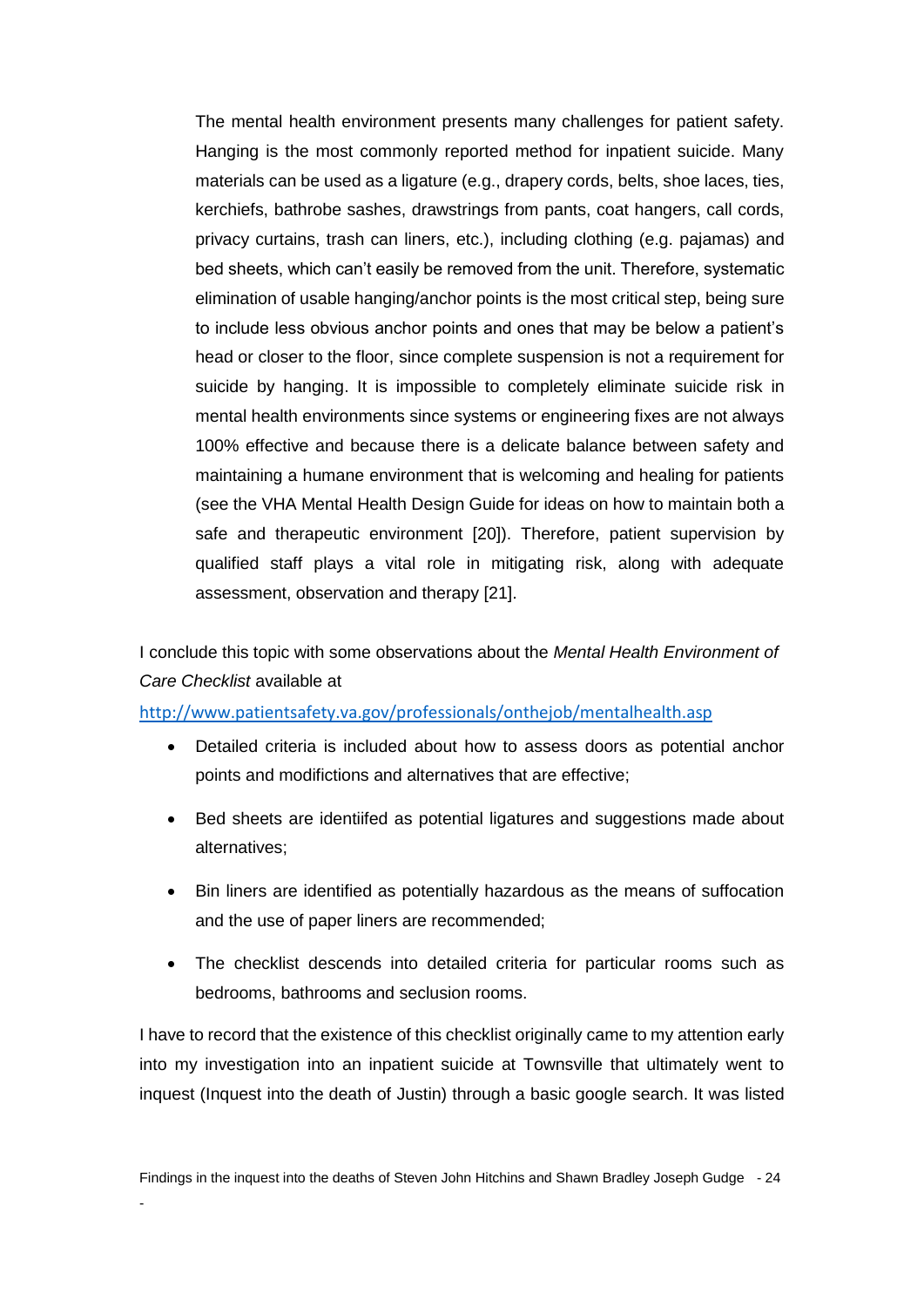on the first page of hits. Clearly, publicly available, and no sophisticated literature review was required to find it.

I now turn to consider the state of knowledge and its application in Queensland in the same area.

### <span id="page-27-0"></span>*The Queensland Experience*

-

What do we know about the Queensland experience with managing environmental hazards in mental health inpatient facilities?

In 2005, a report was published "*Achieving Balance: Report of the Queensland Review of Fatal Mental Health Sentinel Events"*. The Director General of Health established a committee to review deaths occurring between 2002 and 2003 involving people with a serious mental illness. It involved the review of 23 inpatient suicides and identified a number of systemic issues, including issues associated with visual observations as well as issues associated with environment and means to suicide.

I will let the report speak for itself on the number of topics relevant to these deaths. Firstly, as to environmental hazards:

Issues related to the environment and access to means of suicide were identified by the Committee in 11 of 23 inpatient suicides and 1 of 7 unexpected deaths. In 8 of the 23 inpatient suicides the Committee identified structural issues relevant to the suicide including 4 cases where the patient jumped from the hospital car park. In the prevention of suicide, important environmental issues include the structure of wards and nearby facilities such as car parks and railway stations, access to the means of suicide such as hanging points and ligatures, and security in inpatient wards.

Of the 7 patients who suicided in mental health wards, 5 used materials that they had brought with them, such as shoelaces, belts and a parka cord. There are detailed provisions in the *Mental Health Act 2000* around the searching of patients and visitors and the Committee supports the development and application of standardised policies on searching and the removal of harmful things whilst preserving the dignity and privacy of patients.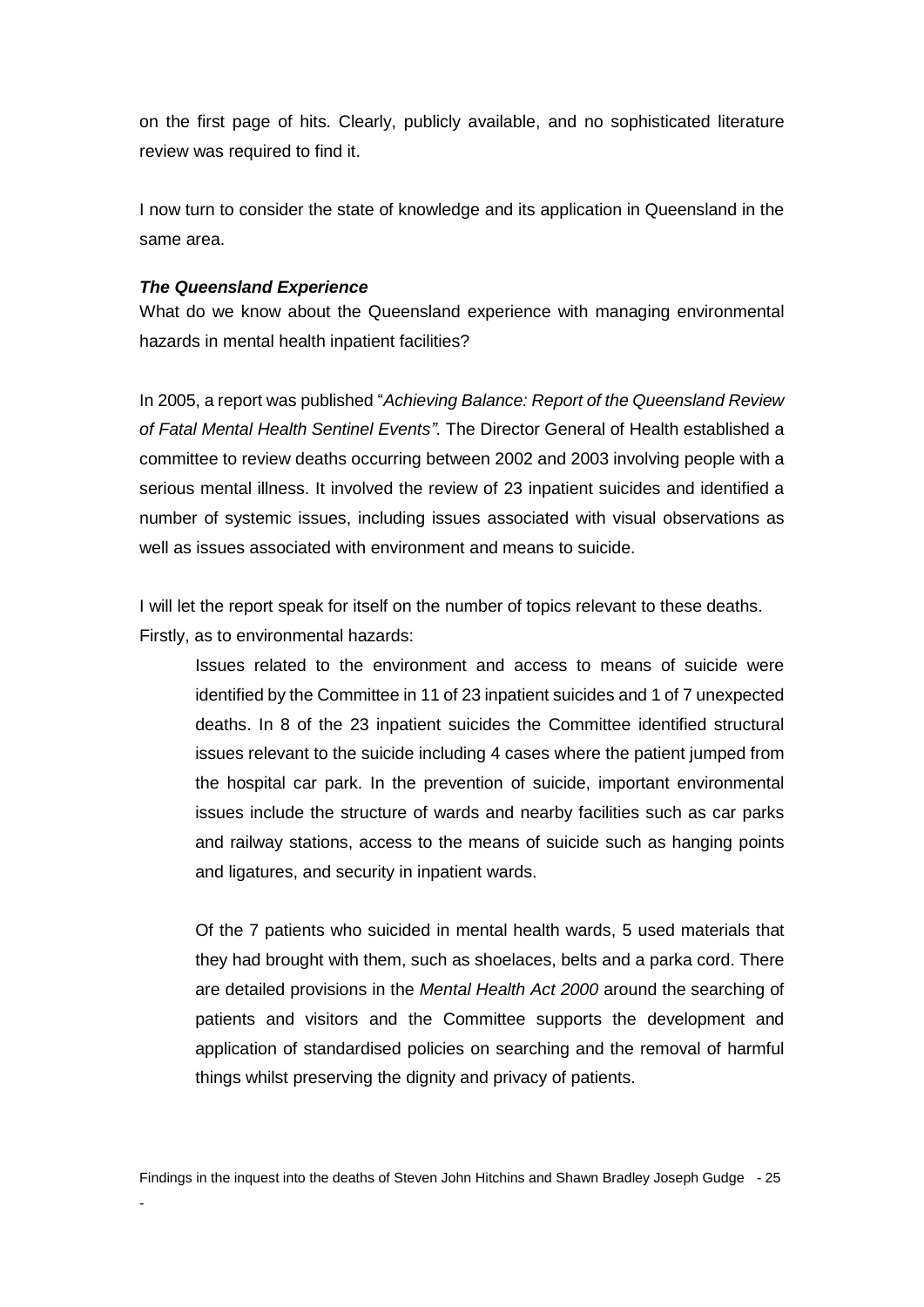The design of some units was clearly inappropriate, and fixtures and fittings such as door handles in high dependency units require review.

Secondly, as to immediate responses to sentinel events:

The Committee identified problems related to the mental health services' response to the incident in 5 of the 23 inpatient suicides and 4 of the unexpected deaths. Of these the Committee noted that in 3 of the inpatient suicides and 4 of the unexpected deaths following the collapse of a patient, there were problems in gaining access to emergency response services. There were variations among the facilities as to where emergency equipment was located, the ease of access to the required area and the type and working order of the equipment provided.

There was also variation in the communication of deaths to family members, and in providing follow-up to family members. In 2 of the 23 inpatient suicides the Committee noted untimely and/or inappropriate communication with the family after the incident. In the case of suicide, it is well known that surviving family members are considered to be at higher risk of suicide and the Committee believes there should be a process for providing information and support to these family members.

#### Thirdly, in relation to statewide guidelines:

The Committee supports the standardisation of investigations into future mental health sentinel events in accordance with the *Queensland Health Incident Management Policy 2004* and believes each review team should include a participant who is external to the health service district. Recommendations of sentinel event reviews should be examined at the corporate level to assist district mental health services where there is a need for statewide guidelines or training to address issues that arise.

The recommendations of the report included:

-

 Remove potential means of suicide wherever possible by implementing searching procedures in accordance with the *Mental Health Act 2000* and correcting potential structural factors in all inpatient mental health units and their immediate environment; and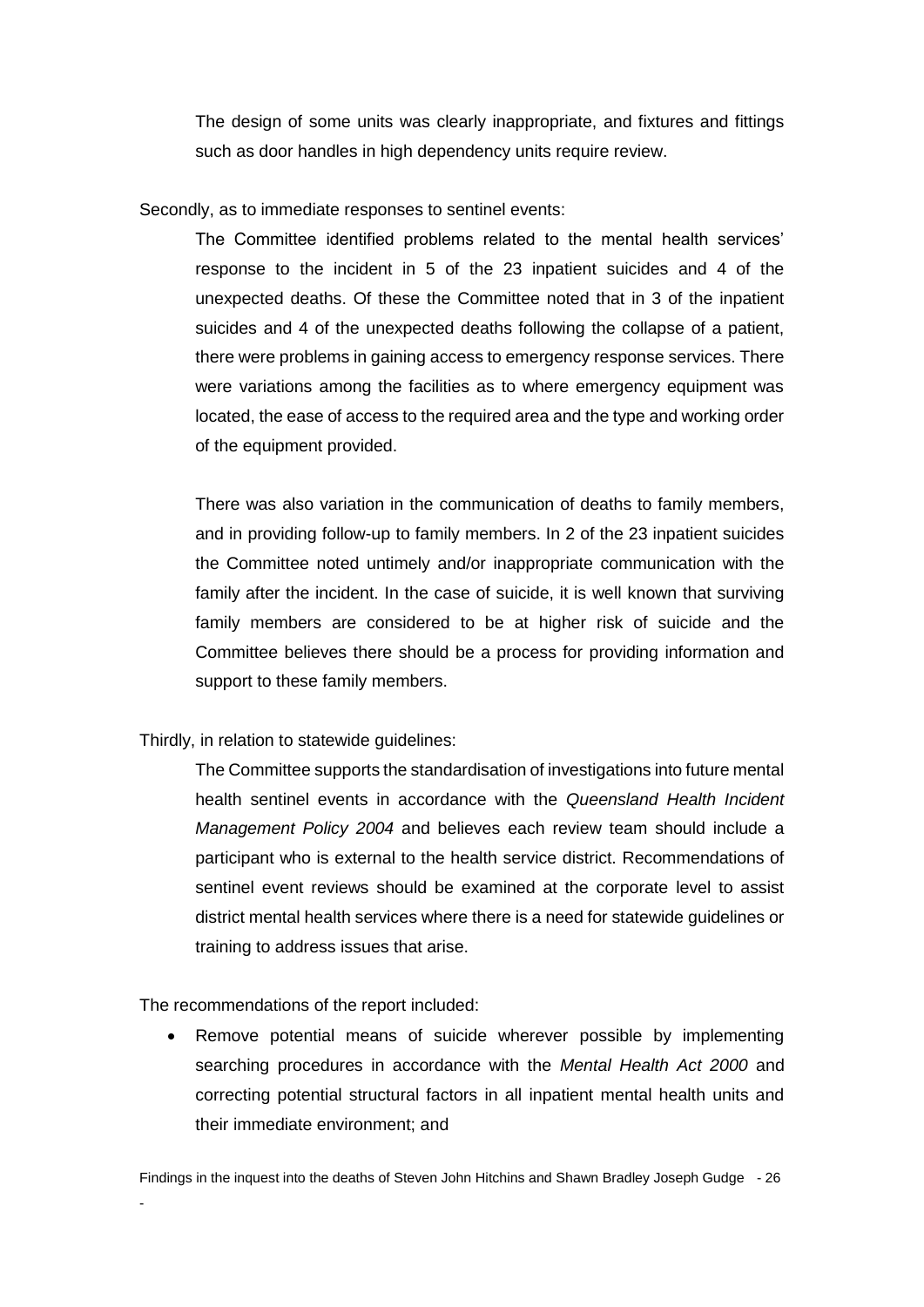Establish an ongoing process for monitoring the results of analysis of mental health sentinel events at the corporate level to determine trends and communicate these to the services.

In update of 7 March 2008, Queensland Health reported on progress with the *Achieving Balance* recommendations, relevantly stating:

A 12 week project that assesses the suitability of a standardised ligature risk audit tool has commenced in the Central Area Health Service. This is based at the Royal Brisbane and Women's Hospital and is being funded by the Patient Safety Centre. The Senior Project Officer (Bill Parlet) will be auditing all inpatient mental health facilities using the Ligature Risk Audit tool obtained from the United Kingdom National Health Service ('Assessing, addressing and managing ligature risks in in-patient areas, 24 hour off site nursed units and other clinical/ treatment areas'). Following the 12 week project, a final report will be submitted to the Central Area Health Service and Patient Safety Centre for consideration of a modified audit tool that can be standardised throughout Queensland Health and expanded to include potential environmental hazards other than ligature points.

Consultation has commenced regarding the development of an Environmental Design Guide. Modification of an existing US document *'Design guide for the built environment of behavioural health facilities: second edition 2007'* is being considered for Queensland Health. The guide outlines the safe fixtures and fittings that can be introduced into mental health facilities, and lists the local manufacturers that produce them.

The Searches Workgroup has completed the regular meetings for project deliverables regarding development of statewide guidelines. The guidelines are in the process of development and will be released following legislative clarification which remains ongoing.

There was an increasing awareness in Queensland, comparable with the VA experience in the United States, of opportunities to better manage environmental hazards that might be used as the means of inpatient suicide. But there are also emerging differences in approach. Queensland proceeds with ligature audits but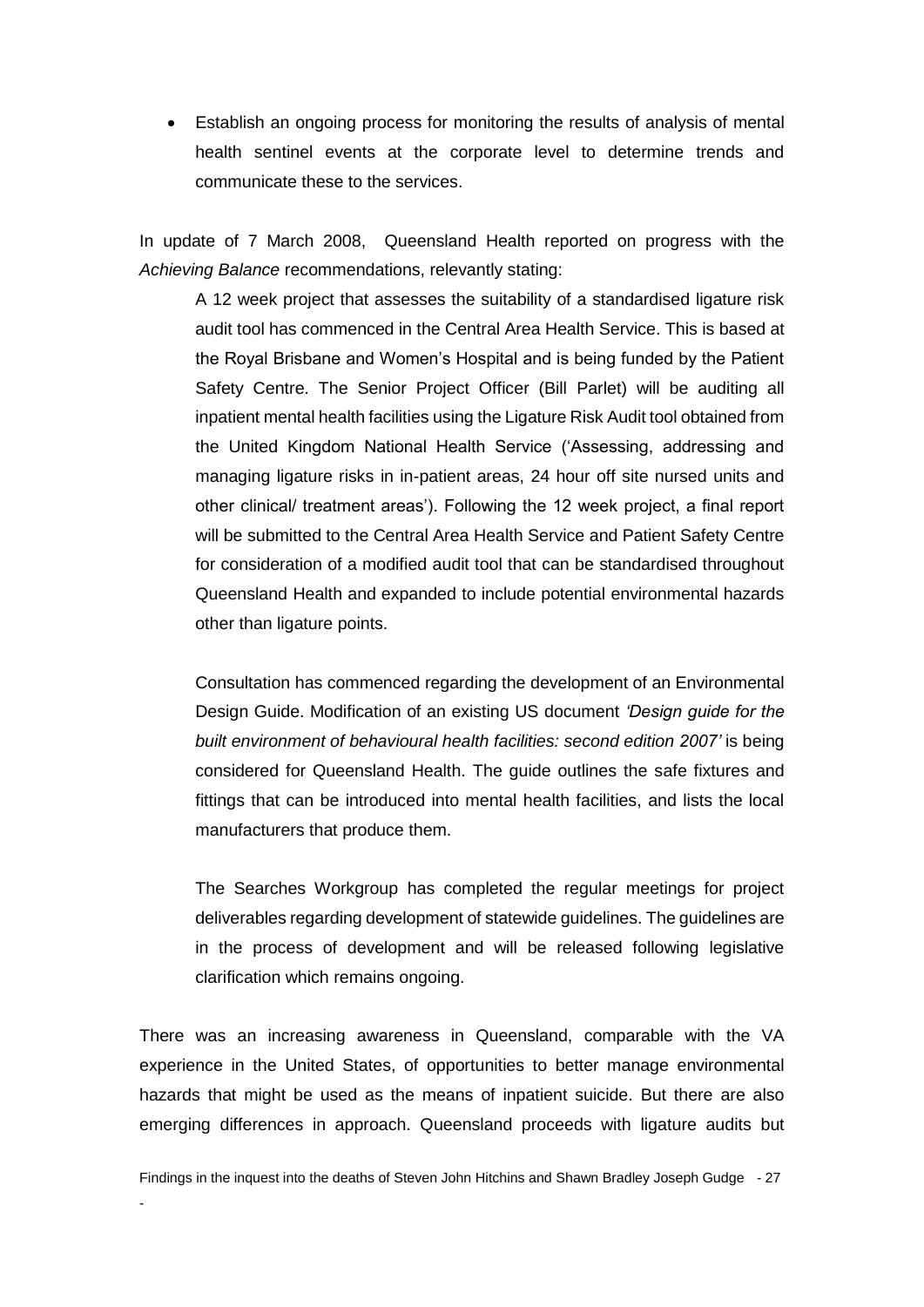progress on the broader subject of environmental hazards starts to significantly lag behind. What is under discussion in Qld is an environmental *design* guide. There is no discussion about what to do with existing hazards in the built environment.

For the moment, I will focus on environmental hazards relevant to the circumstances of Mr Hitchins then return to consider developments specific to ligature risks relevant to the circumstances of Mr Gudge.

On 3 May 2009, Justin died due to choking on a bar of soap while an inpatient in the Psychiatric Intensive Care Unit at the Townsville Mental Health Unit. His death was suicide. There were immediate learnings at the MHU and bars of soap were replaced with small bars that reduced the prospect of obstruction in the throat. On reflection, the death of Justin should have put the broader issue of environmental hazard management back on the radar for Queensland Health. Did any other mental health units in Queensland learn from the experience at Townsville Mental Health Unit? If not, was there a system for statewide dissemination of lessons learnt and how effective was it?

The Inquest into the Death of Justin concluded with findings published in July 2013. The issues addressed in that inquest included the need for improved observations and environmental risk management. During the inquest, Dr Riley, then Clinical Director of the Townsville Mental Health Unit, conceded that there was no systematic approach to identification of hazards (means of inpatient suicide) and assessment of associated risk. I made a recommendation to the State Director of Mental Health to develop and implement an Environmental Risk Management System for the identification of hazards and assessment of associated risks for inpatient suicide. I suggested as a starting point the development of checklists to guide staff conducting routine inspections to identify environmental hazards and to take appropriate corrective action. During the course of that hearing, reference was made to the US VA checklist.

In 2014, the Office of the Chief Psychiatrist advised the Office of the State Coroner that the Coronial recommendations from the Inquest into the Death of Justin would be implemented by way of a guideline.

Findings in the inquest into the deaths of Steven John Hitchins and Shawn Bradley Joseph Gudge - 28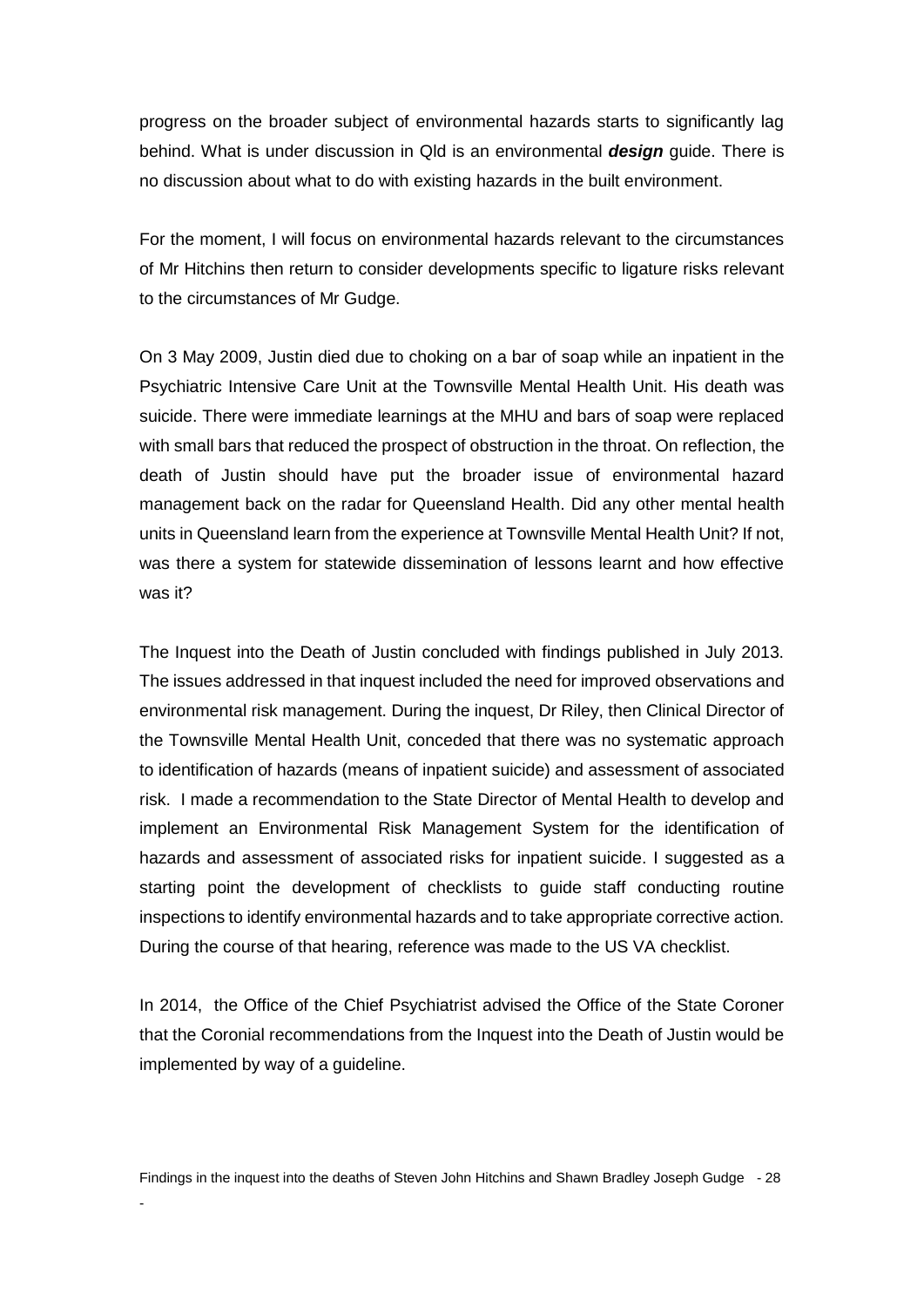On 9 September 2014, not long after the death of Mr Hitchins, Mr Catt, an executive member of the leadership team for the Townsville Mental Health Unit, wrote to Associate Professor Allan and Dr Kingswell (both members of the senior leadership team at state level for mental health) asking for an update on the implementation of the recommendation from an Inquest into the Death of Justin. He was told the guideline was still being developed and received no further response.

To recap a few key points relevant to environmental risk management vis-à-vis the inpatient suicide of Mr Hitchins:

- Through the *Achieving Balance* report in 2005, and update in 2008, Queensland identifies the need to remove the means for suicide; a ligature risk audit tool was implemented as a trial and discussion started about an environmental design guide.
- The United States moves ahead with application of its checklists as well as studies into its effectiveness and continues with its efforts over the period 2008 to 2013.
- Justin dies in May 2009 from an environmental hazard (choking on a bar of soap) and Townsville MHU immediately identifies lessons to be learnt and takes appropriate remedial action. But there were no lessons learnt on a statewide basis, and corresponding action on a statewide basis towards a broader environmental risk management guideline.
- In July 2013 I made recommendations directed to State Director of Mental Health to develop and implement an Environmental Risk Management System for the identification of hazards and assessment of associated risks for inpatient suicide.
- In August 2014 Mr Hitchins died due to asphyxiation with a plastic bag.
- The leadership team responsible for Mental Health at a State level is unable to identify any action taken in the interim to advance that recommendation.

I now turn to management of the ligature risk vis-à-vis Mr Gudge.

-

In 2012, seven years after the *Achieving Balance* report, Queensland Health published the *Guideline for Managing Ligature Risks in Public Mental Health Services*. The guideline applies to all public mental health inpatient facilities, providing a systematic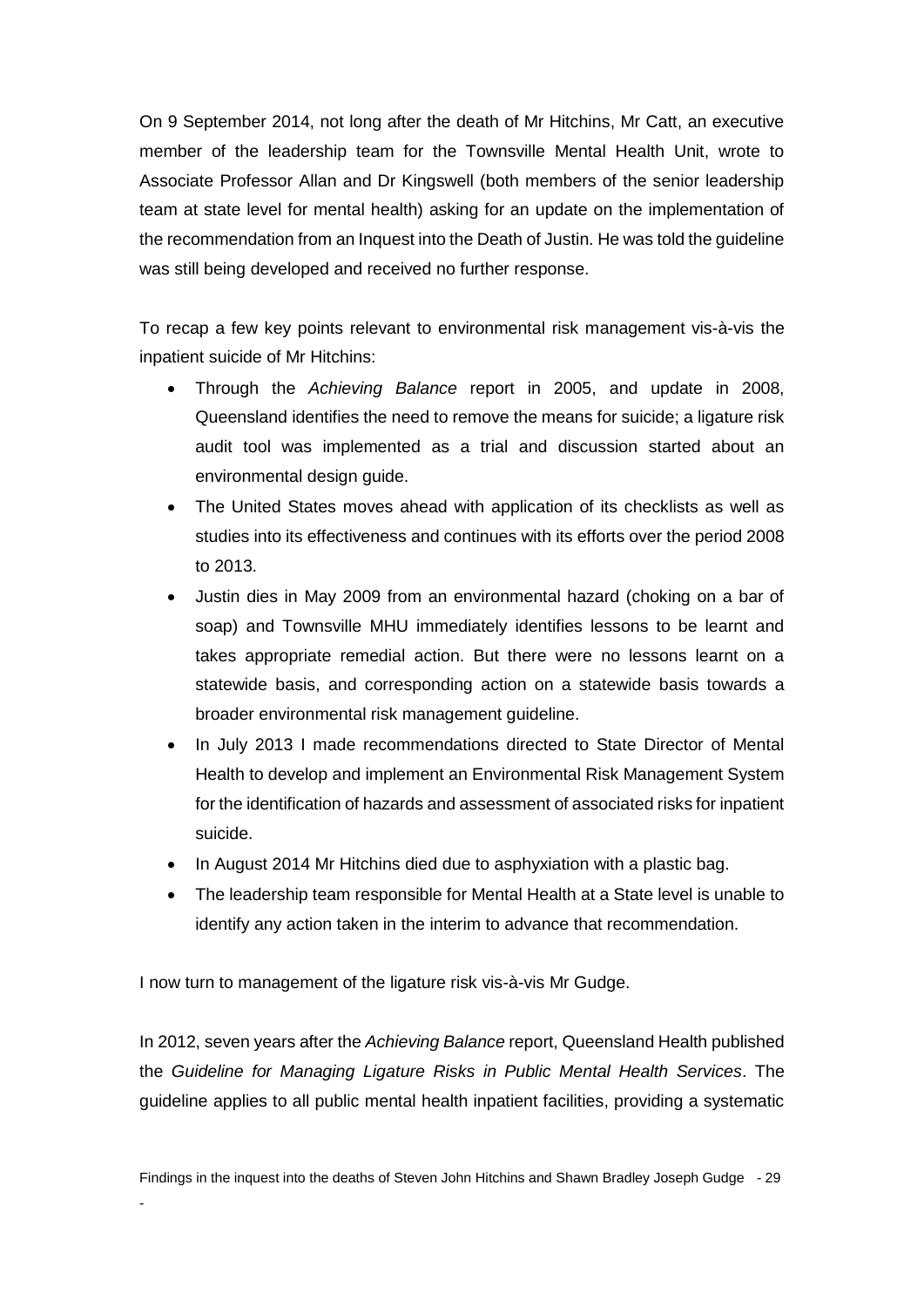approach to management of ligature risks through the use of a ligature audit tool in conducting annual ligature environmental audits.

Ligature risks are identified, assessed, and scored. Compensatory factors are identified. Recommendations for remedial action to mitigate the risk are expected to be reported to management. The risk assessment is a function of the type of room or location, the risk profile of consumers who have access, and the prospect of physical risk from the ligature point. Interestingly, the examples given of ligature points include doors in bedrooms, common areas and corridors.

Unfortunately, the Guideline does not provide any assistance about how to mitigate the risk of doors used as a ligature point. Table 4, 'Ligature Point Identification' merely refers to doors without specifics about the features that might present a ligature hazard. Table 6, 'Recommended Courses of Action' refers to suggested actions including 'remove' or 'remove and replace' or 'modify'. No guidance is given statewide about what might practically be done. Contrast that approach with the United States' VA checklist. It might be argued that the Guideline was a good start. However, given the opportunity to learn from the VA checklist, I rate the 2012 Guideline as abysmal in comparison.

Interestingly, VA conducted studies after implementation of its checklist to review impact and effectiveness of that strategy. There was no evidence offered to suggest that Queensland Health monitored statewide implementation for effectiveness or shared lessons learnt during implementation. The Guideline was offered, but not monitored. Why not? Was there concern about the cost implications?

The 2012 Guideline was published in August of that year. Mr Gudge died on 10 May 2015. How did Townsville MHU progress implementation of that guideline in that period?

A two page table resulting from a ligature audit of the High Dependency Unit at Townsville in November 2012 identified a number of ligature points including doors, carried out the risk assessment, arrived at scores, then in respect of recommended remedial action noted, "To be locally managed". No further detail is provided. Clearly,

Findings in the inquest into the deaths of Steven John Hitchins and Shawn Bradley Joseph Gudge - 30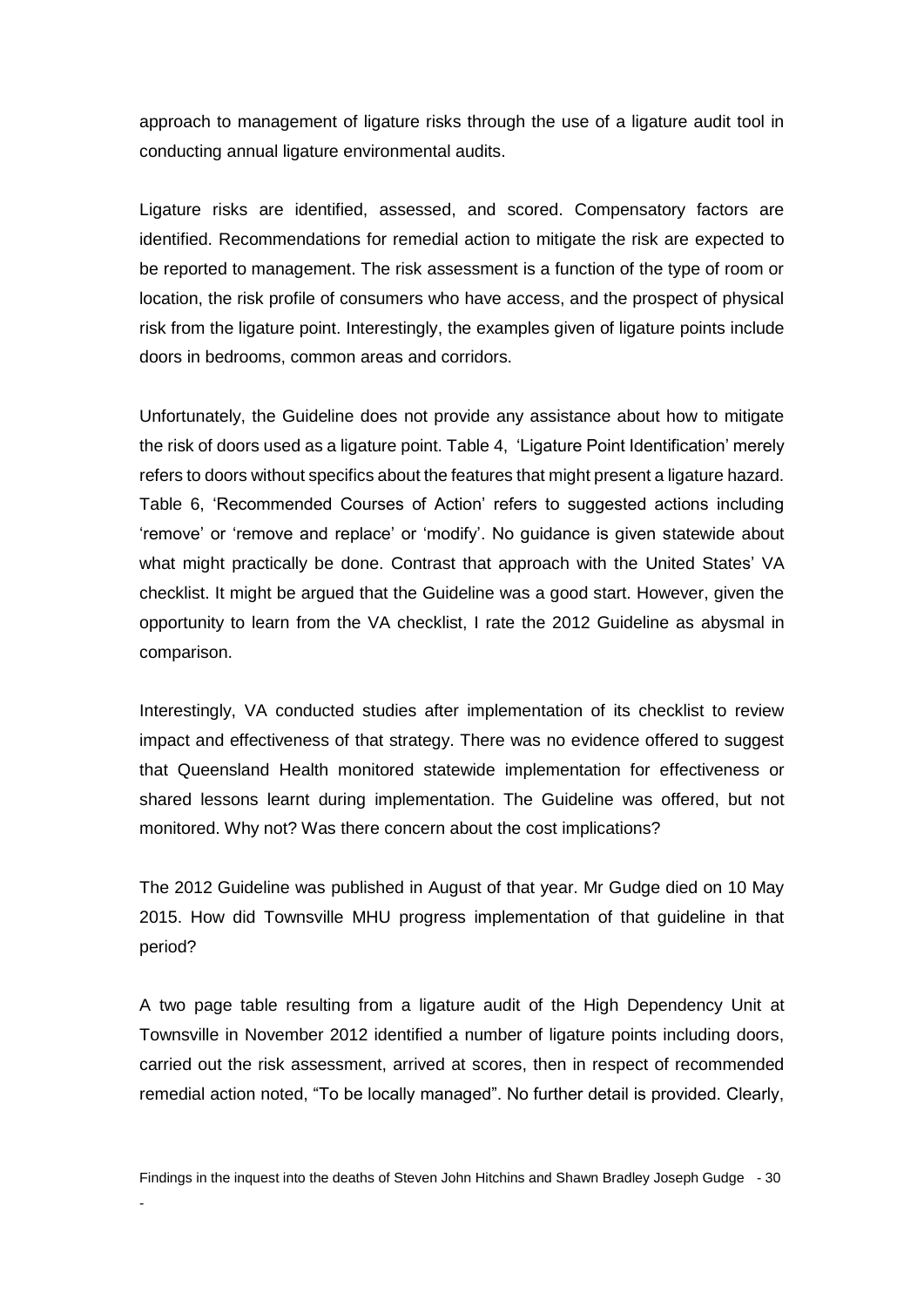implementation of the guideline was in its infancy. But given the lack of detail in the guideline, the expectation in terms of outcomes could only have been low.

A report of a ligature audit of the Townsville Mental Health Unit in January 2014 shows a similar table format but starts to discuss substantive remedial action. For example, door handles scored high risk and the recommended remedial action was replacement with pressure drop handles. However, the doors were not identified as ligature points in themselves and therefore no remedial action considered. Contrast that with the United States experience.

The April 2015 ligature audit (now on an excel spreadsheet) is a vast improvement on earlier audits. In respect of bedrooms in the High Dependency Unit, it notes doors open inwards and the recommended remedial action is 'remove/replace'. However, the recommendations were not implemented before the death of Mr Gudge. I accept the scope of work resulting from this audit was major and could not have been expected to be carried out immediately. However, the lag in developing internal knowledge and experience in the auditing process, due to a lack of detailed guidance given in the guidelines, failed Mr Gudge.

In September 2015 I sought an update on progress with implementation of recommendations from the Inquest into the Death of Justin. A status report was provided noting delays had been caused by a restructure of the department and other priority work commitments. It also advised that further work was ongoing including a review of international literature.

It was at this point that the convening of these inquests became necessary.

On 17 June 2016, nine months later, *Draft Guidelines for Managing Ligature Risks in Queensland Public Mental Health and Alcohol and Other Drugs Inpatient Units* were distributed for consultation with feedback required by 1 July 2016. An accompanying memo advised that "The Guidelines provide Hospital and Health Services with guidance on service responsibilities for the routine assessment and management of environmental safety risks including ligature risks within inpatient environments. The guidelines are a complementary package to assist in annual comprehensive assessments of ligature risks and environmental safety risks in inpatient units."

Findings in the inquest into the deaths of Steven John Hitchins and Shawn Bradley Joseph Gudge - 31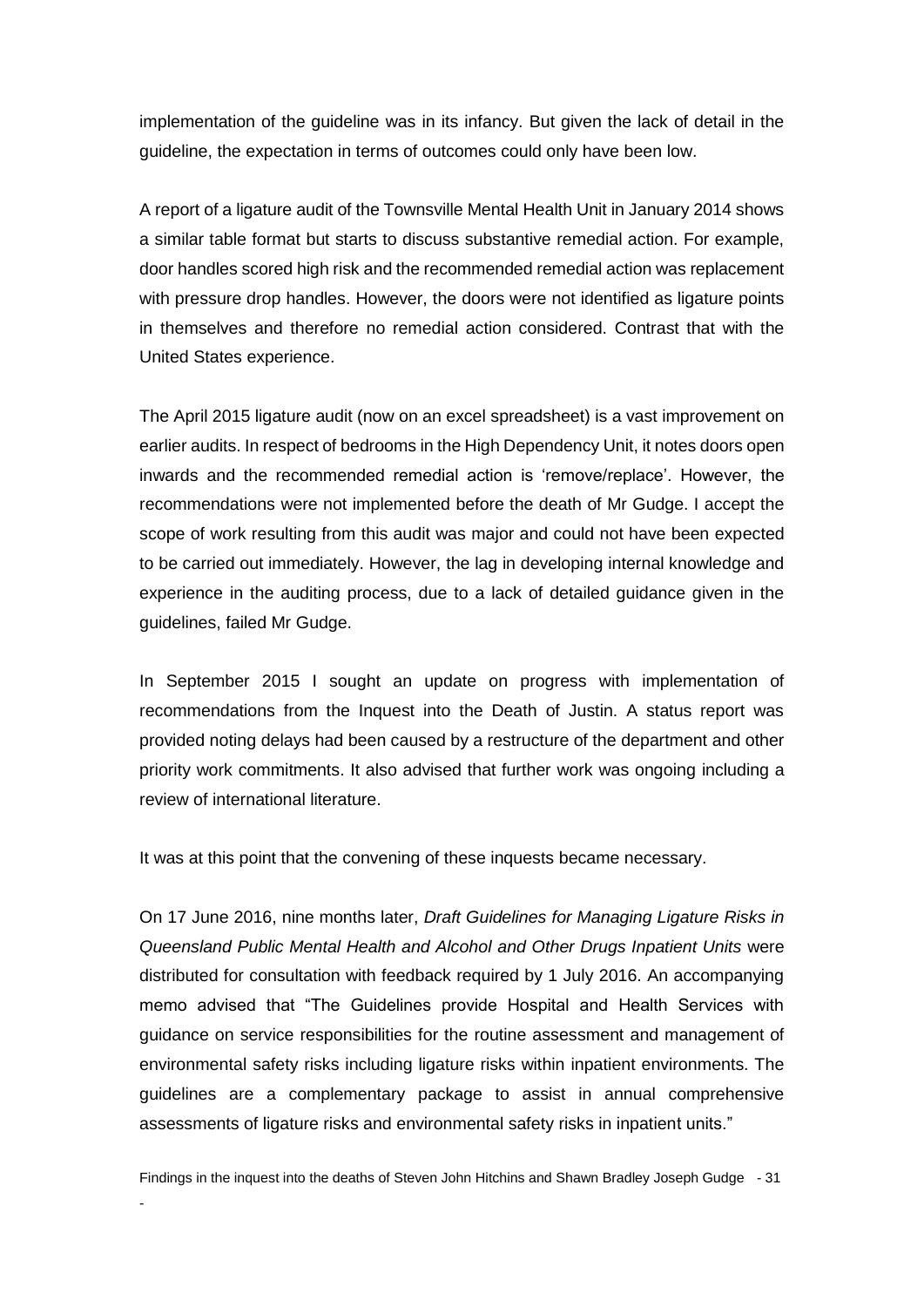On 18 November 2016, Associate Professor Allan, in his capacity as Acting Executive Director, Mental Health Alcohol and Other Drugs Branch, reported to me that in response to my recommendations Queensland Health had developed two documents (Guidelines and a Checklist) to assist Hospital and Health Services operating public mental health inpatient units to recognise, respond to and mitigate against potential environmental hazards. These documents were titled:

- Managing ligature risks in Queensland public mental health alcohol and other drugs in patient units 2016 (incorporating an audit tool for monitoring ligature risks) (the *Ligature Guidelines 2016*);
- Recognising and managing potential environmental hazard risks in Queensland public mental health alcohol and other drug inpatient units 2016 (incorporating the recognising and managing of potential environmental hazards and facility checklist) (the *Environmental Hazard Guidelines 2016*).

The report of Associate Professor Allan explains that the decision to develop detailed ligature risk assessment guidelines and audit tool, complemented by a broader guideline for the identification and management of environmental hazards was informed by robust literature on ligature risk assessment, the prevalence of death by ligature, consultation with and feedback from Hospital and Health Service clinical units and expert clinical opinion of a working party. According to the report of Associate Professor Allan, the expert working party comprised senior mental health clinicians, patient safety clinicians and CIDU representatives. Ultimately it was decided to retain and amend the existing 2012 Queensland Health *Managing Ligature Risks Guidelines.* 

There was little evidence at the inquest, other than the fact of a departmental restructure and higher priority work commitments, as to why it took more than two years for the guidelines to be developed. This delay by Queensland Health to provide comprehensive guidelines was a missed opportunity to ensure environmental safety in Queensland mental health inpatient units.

It also remains unclear to me exactly how the *Environmental Hazard Guidelines* are to be used. The *Ligature Guidelines* include a risk rating matrix whereas the *Environmental Hazard Guidelines* do not. Dr Heffernan gave evidence that the Environmental Guidelines is a broad tool that should be read in conjunction with other

Findings in the inquest into the deaths of Steven John Hitchins and Shawn Bradley Joseph Gudge - 32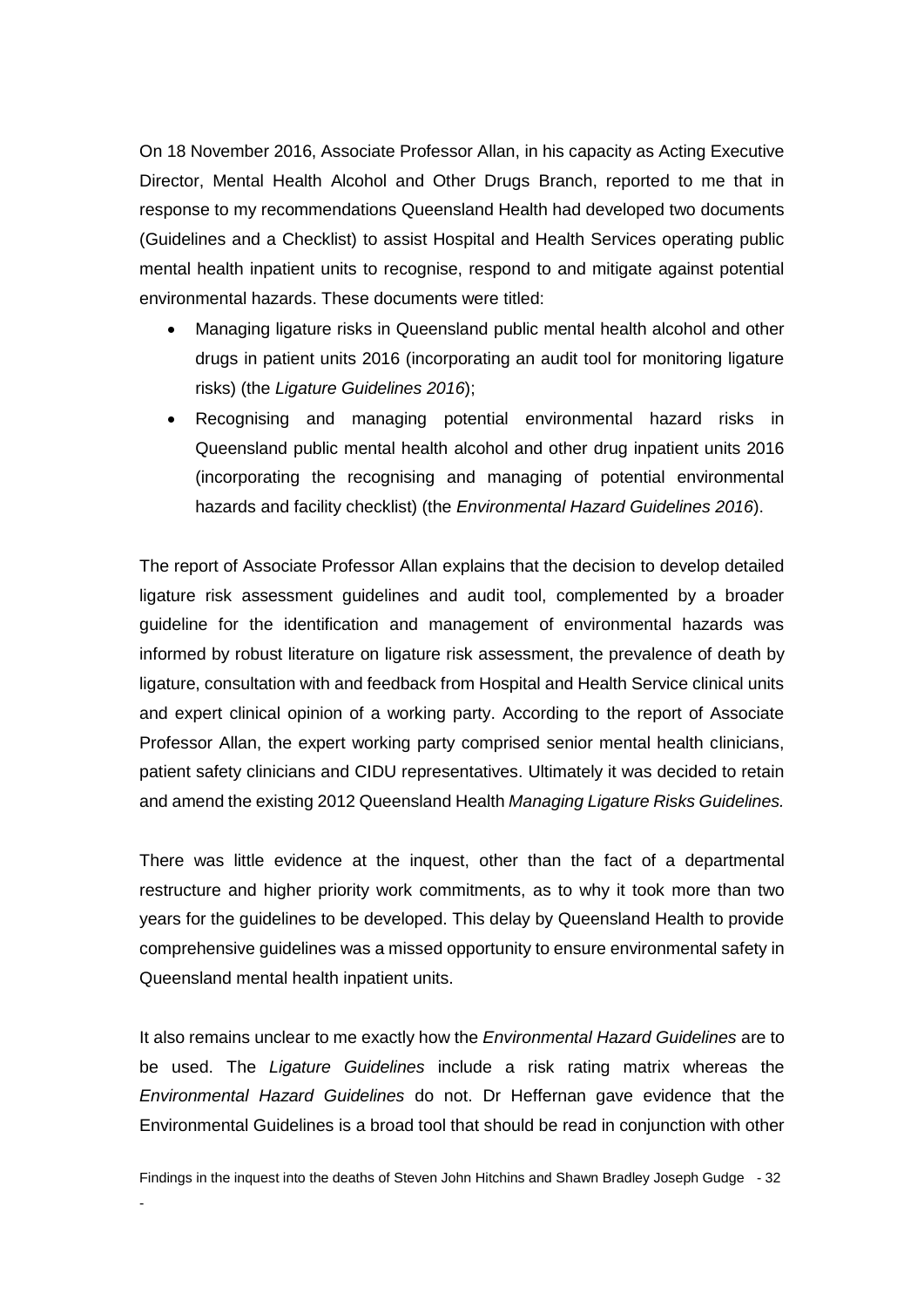more specific guidelines. He stated *"And so the intent is that this is an overarching document that considers physical, relational and procedural risk and helps clinical services step through the auditing…and that underneath that overarching guideline is a series of guidelines such as the sexual safety guidelines and the ligature audit guidelines ".* Unfortunately this is not clear from the document itself.

The recommendation from Inquest into the Death of Justin was to develop a checklist to guide staff to conduct routine inspections to identify environmental hazards, and take appropriate corrective action. It is not clear that the *Environmental Hazard Guidelines* on its own will serve that purpose. I remain concerned that the Environmental Guidelines alone are not adequate without relevant practical guidelines being developed to assess for and audit specific hazards.

The current guidelines are a product of a working group. Thus, the reasoning for adopting particular approaches to development of the guideline are not immediately transparent or ascertainable. I don't understand the reasoning for different approaches to ligature risk in comparison to other environmental hazards.

During the inquest, I asked Dr Heffernan, the newly appointed Chief Psychiatrist, if he could assure me that bars of soap, plastic bags and doors similar to the door used by Mr Gudge had been removed or modified in other Mental Health Units around the state. He could not give me that assurance. This may be because Dr Heffernan was newly appointed or it may reflect a situation whereby lessons learned from one Hospital and Health Service are not considered centrally by the Office of the Chief Psychiatrist and disseminated to other Hospital and Health Services; with follow up for compliance.

I note the evidence of Dr Heffernan, that there was a distinct change in how the Office of the Chief Psychiatrist operates when compared to the period before 2012. There was a restructure in Queensland Health in 2012 (and the passage of the *Hospital and Health Boards Act 2012)* resulting in some loss of centralised oversight and devolution of responsibility to Health Services for reviewing inquest recommendations, findings of RCAs and critical incidents. Dr Heffernan reported that as a result of recommendations from the recent *Sentinel Events Review Report 2015,* the Office of the Chief Psychiatrist has agreed to take part in a quality assurance committee and the Queensland Government has guaranteed that the committee will be established. This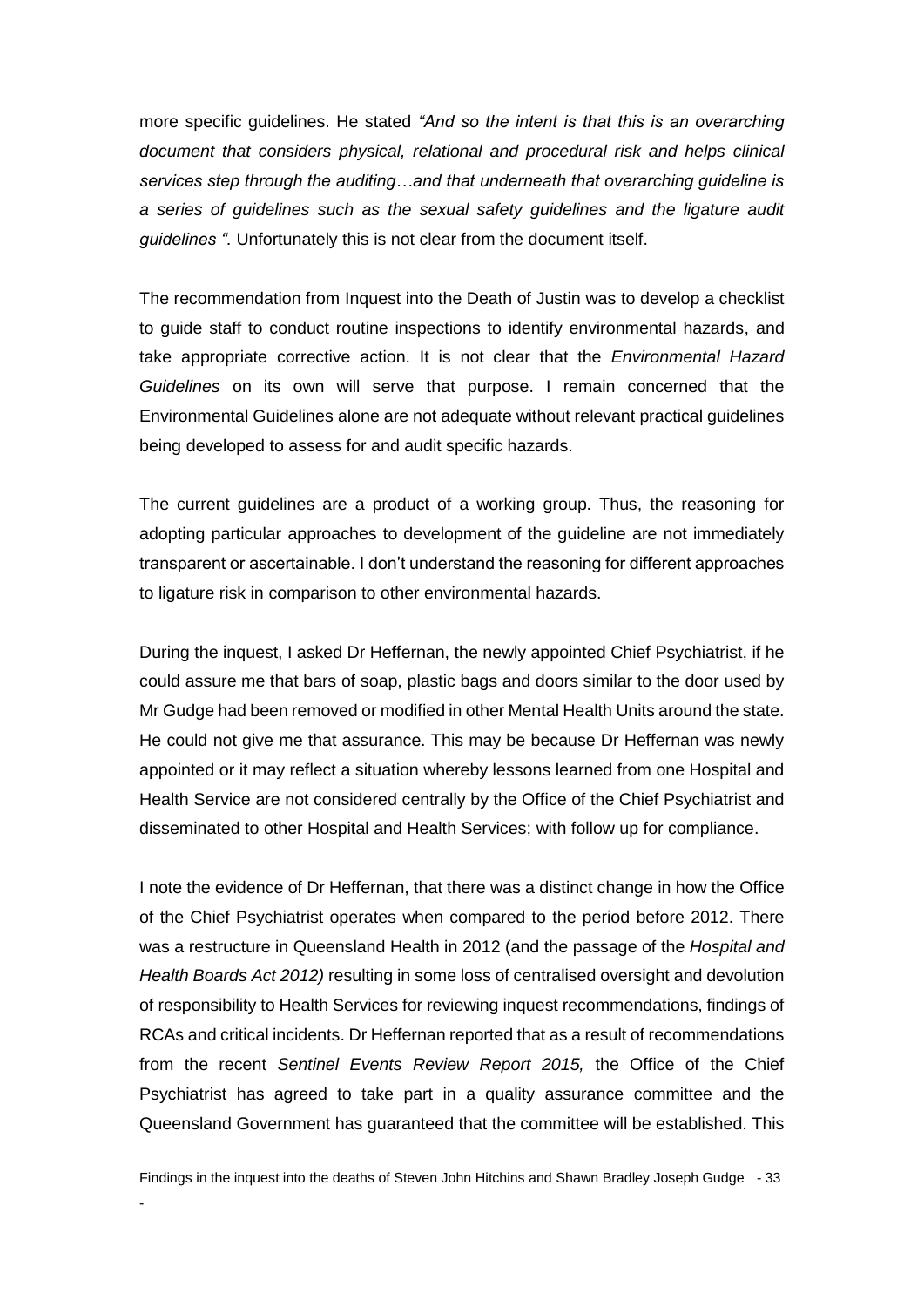may be one forum in which to discuss lessons learned from critical incidents, in particular serious critical incidents involving injuries and deaths.

# <span id="page-36-0"></span>**Findings required by s. 45**

<span id="page-36-8"></span><span id="page-36-7"></span><span id="page-36-6"></span><span id="page-36-5"></span><span id="page-36-4"></span><span id="page-36-3"></span><span id="page-36-2"></span><span id="page-36-1"></span>

| <b>Steven Hitchins</b>          |                                                                                                                                                                                                                                                                                                                                         |
|---------------------------------|-----------------------------------------------------------------------------------------------------------------------------------------------------------------------------------------------------------------------------------------------------------------------------------------------------------------------------------------|
| <b>Identity of the deceased</b> | <b>Steven John Hitchins</b>                                                                                                                                                                                                                                                                                                             |
| How he died $-$                 | Mr Hitchins obtained a plastic bin liner from the<br>kitchen area of the facility and use a belt to secure it<br>over his head and asphyxiated himself.                                                                                                                                                                                 |
| Place of death $-$              | Townsville Adult Acute Mental Health Inpatient Unit,<br>Dependency Unit.<br>Townsville<br>Hospital<br>Low<br>Townsville Queensland 4810 Australia                                                                                                                                                                                       |
| Date of death-                  | 03 August 2014                                                                                                                                                                                                                                                                                                                          |
| Cause of death -                | 1(a) Plastic bag asphyxiation.                                                                                                                                                                                                                                                                                                          |
|                                 |                                                                                                                                                                                                                                                                                                                                         |
| <b>Shawn Gudge</b>              |                                                                                                                                                                                                                                                                                                                                         |
| <b>Identity of the deceased</b> | Shawn Bradley Joseph Gudge                                                                                                                                                                                                                                                                                                              |
| How he died $-$                 | Mr Gudge used a standard hospital sheet that was<br>on his bed, rolled and twisted it tightly and wrapped<br>it around his neck and then tucked it up under itself.<br>He then secured the other end into his ensuite<br>bathroom door opening and closed the door creating<br>a strong ligature and then proceeded to hang<br>himself. |
| Place of death -                | Townsville Adult Acute Mental Health Inpatient Unit,<br>High Dependency Unit. Townsville<br>Hospital<br>Townsville Queensland 4810 Australia                                                                                                                                                                                            |
| Date of death-                  | 10 May 2015                                                                                                                                                                                                                                                                                                                             |
| Cause of death -                | 1(a) Hanging                                                                                                                                                                                                                                                                                                                            |

# <span id="page-36-13"></span><span id="page-36-12"></span><span id="page-36-11"></span><span id="page-36-10"></span><span id="page-36-9"></span>**Recommendations**

#### <span id="page-36-14"></span>*Recommendation 1*

-

I recommend Queensland Mental Health centralise within the State a body, with oversight from the Office of Chief Psychiatrist, tasked with the function of reviewing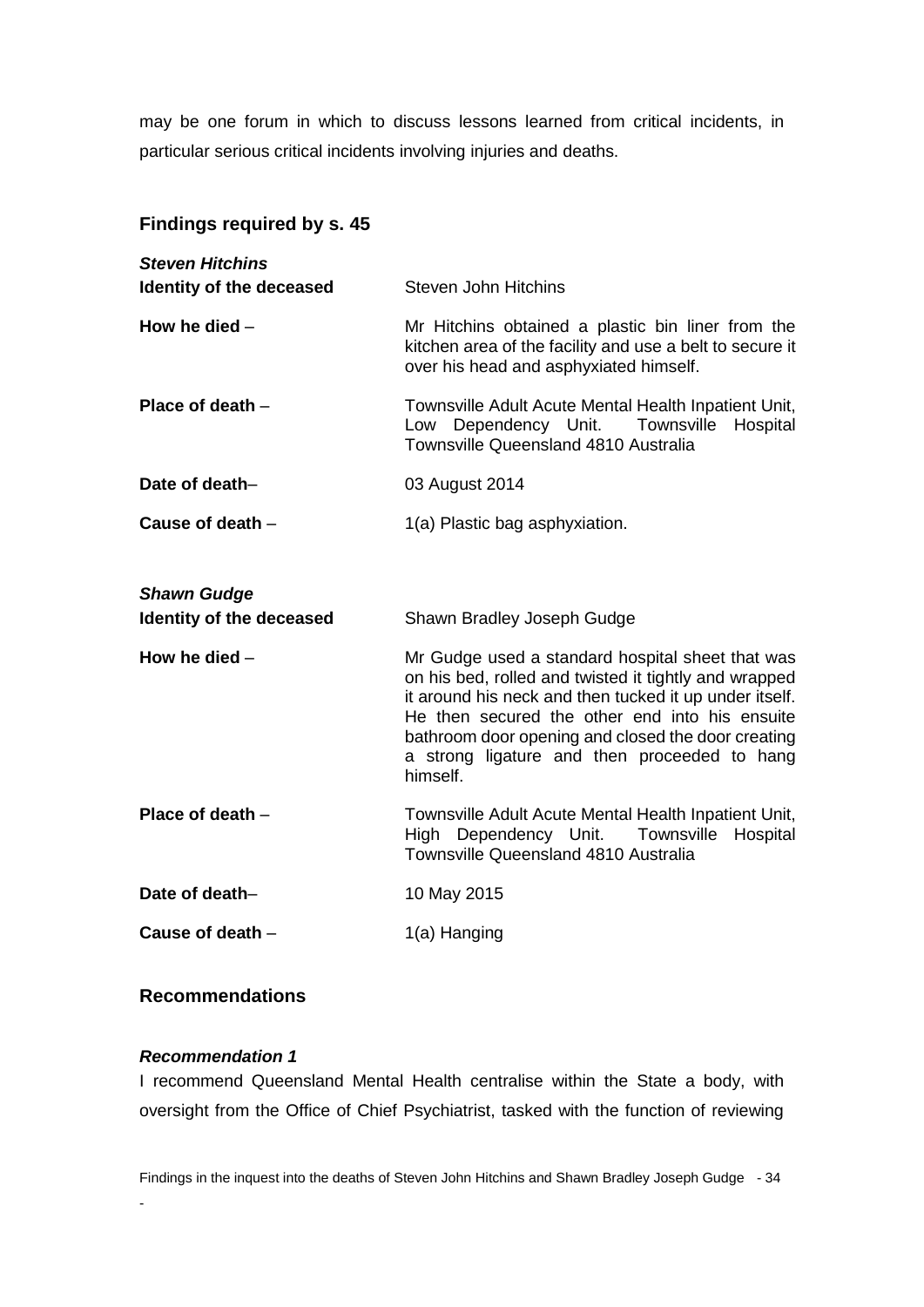and reporting to Hospital and Health Services on lessons learnt and other opportunities for improvement through internal and external investigations (including RCA reports, Health Service Investigation Reports, Health Ombudsman Reports, Coronial findings and recommendations) as well as like reports from other States.

#### <span id="page-37-0"></span>*Recommendation 2*

I recommend that the Office of the Chief Psychiatrist commission an independent, external audit and review of the extent to which each relevant Hospital and Health Service has implemented the Ligature and Environmental Guidelines as well as the effectiveness of that implementation. The results of that audit and review be shared with each Hospital and Health Service as well as any opportunities for improvement.

I close the inquest.

Kevin Priestly Coroner **CAIRNS** 5 February 2018

-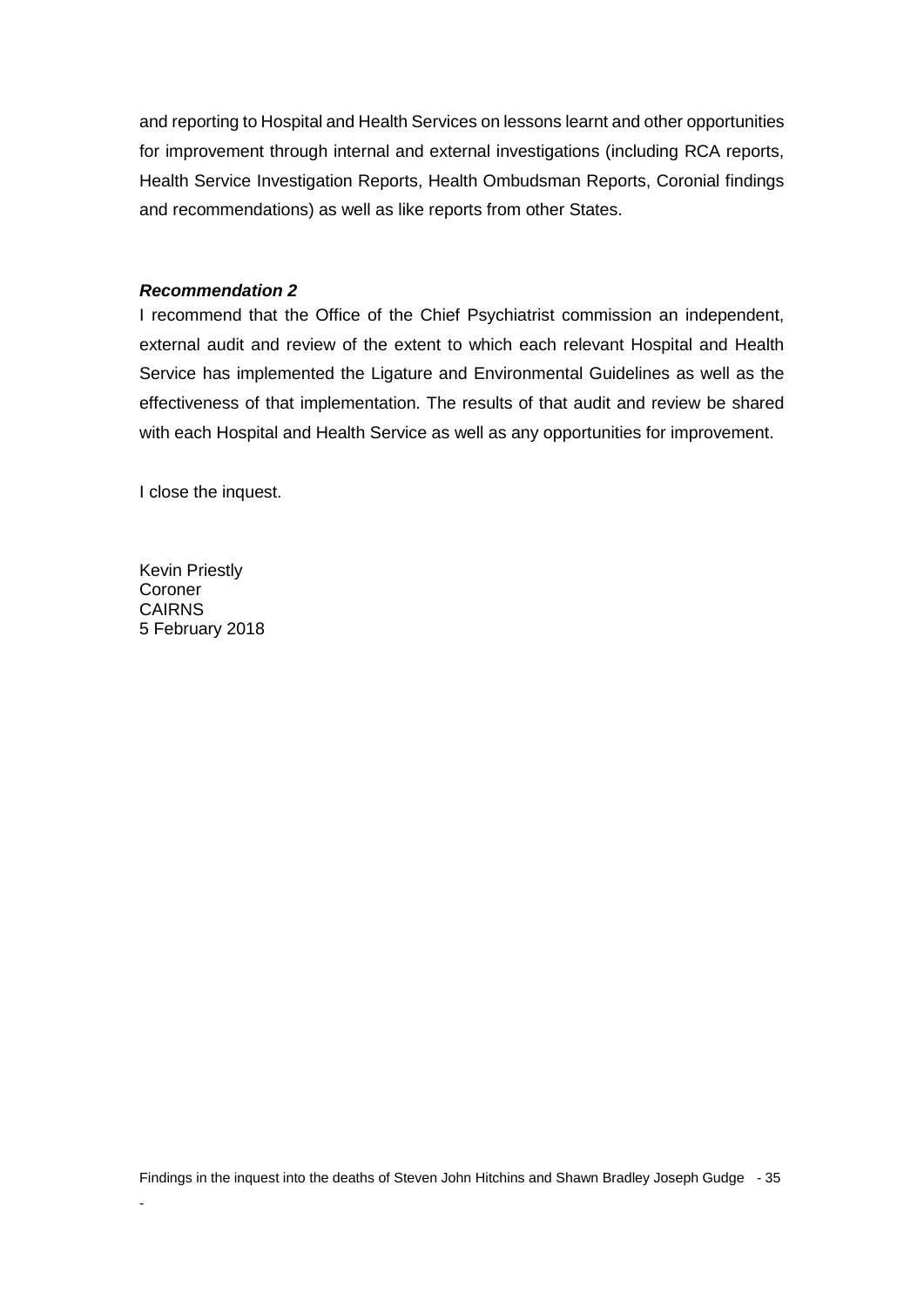#### <span id="page-38-0"></span>**Appendix 1: Relevant Resources**

- Aimola, L., Jasim, S., Tripathi, N., Holder, S., Quirk, A., & Crawford, M.J. (2016). Quality of low secure services in the UK: development and use of the quality of environment in low secure services (QELS) checklist. *The Journal of Forensic Psychiatry & Psychology*, 27(4), 504-516. doi:10.1080/14789949.2016.1158849
- Baskind, R., Kordowicz, M., & Chaplin, R. (2010). How does an accreditation programme drive improvement on acute inpatient mental health wards? An exploration of members' views. *Journal of Mental Health*, 19(5), 405-411. doi:10.3109/09638230903531118
- Cardell, R., Bratcher, K.S. & Quinnett, P. (2009). Revisiting "suicide proofing" an inpatient unit through environmental safeguards: A review. *Perspectives in Psychiatric Care*, 45(1), 36 - 44. doi:10.1111/j.1744-6163.2009.00198.x
- Coroners Court of Queensland. Inquest findings are listed in reverse chronological order most recent first. Retrievable fro[m http://www.courts.qld.gov.au/courts/coroners](http://www.courts.qld.gov.au/courts/coroners-court/findings)[court/findings](http://www.courts.qld.gov.au/courts/coroners-court/findings)

Department of Health, United Kingdom. Secure Services Policy Team. (2011). *Environmental Design Guide Adult Medium Secure Services.* Retrieved from [https://www.gov.uk/government/uploads/system/uploads/attachment\\_data/file/2](https://www.gov.uk/government/uploads/system/uploads/attachment_data/file/215623/dh_126177.pdf) [15623/dh\\_126177.pdf](https://www.gov.uk/government/uploads/system/uploads/attachment_data/file/215623/dh_126177.pdf)

- De Santis, M. L., Myrick, H., Lamis, D.A., Pelic, C.P. Rhue, C., & York, J. (2015). Suicide-specific safety in the inpatient psychiatric unit. *Issues in Mental Health Nursing* 36(3), 190- 199. doi:10.3109.01612840.2014.961625
- Dlugacz, Y. D., Restifo, A., Scanlon, K.A., Nelson, K., Fried, A.M., Hirsch, B., Greenwood, A. (2003). Safety strategies to prevent suicide in multiple health care environments. *Joint Commission Journal on Quality and Safety*, 29(6), 267- 278.

Findings in the inquest into the deaths of Steven John Hitchins and Shawn Bradley Joseph Gudge - 36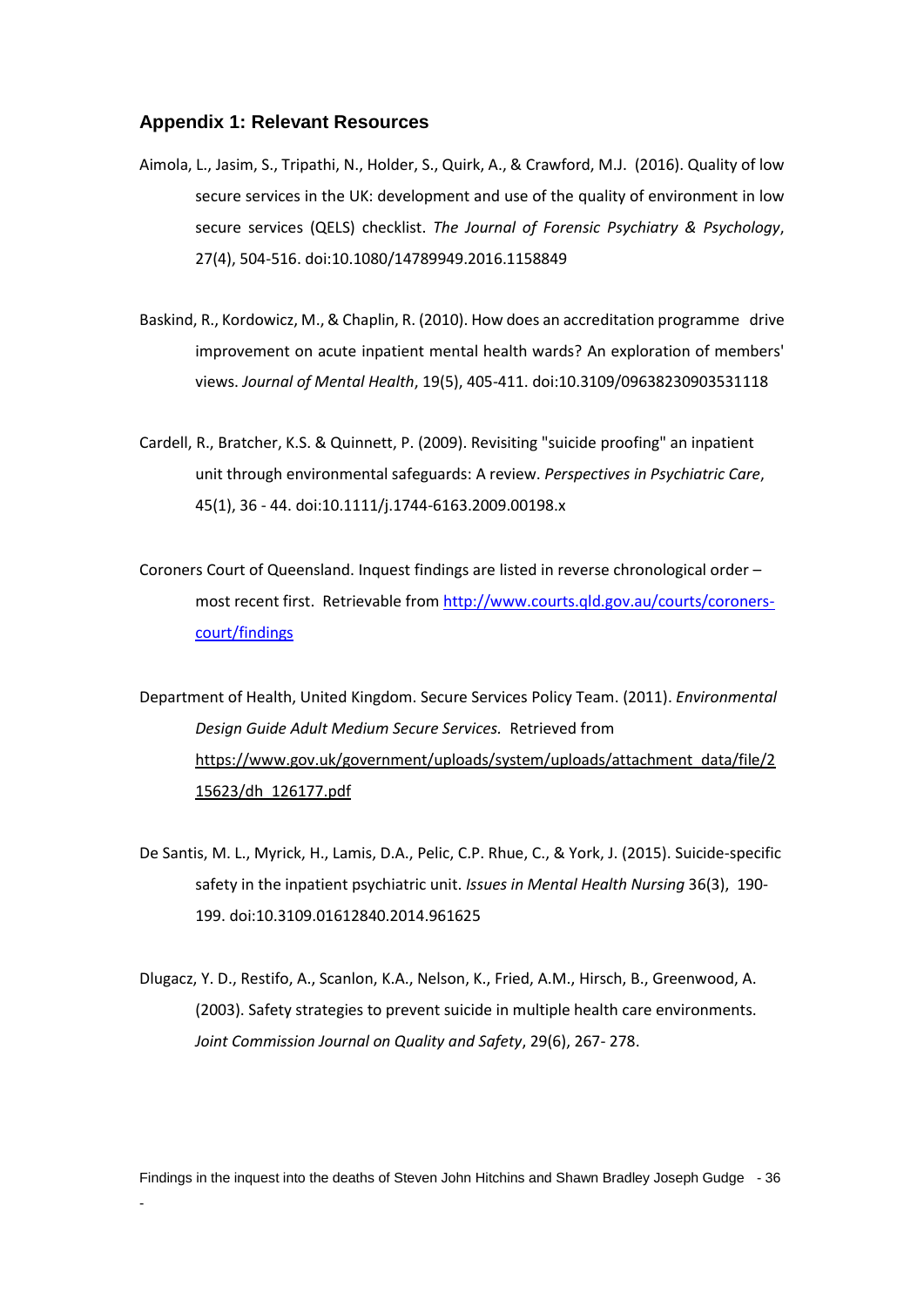- Engel, Z., Mitrani, M., & Zalsman, G. (2005). Prevention of suicide in an inpatient adolescent unit by environmental safety modification. *International Journal of Adolescent Medicine and Health,* 17(3), 309.
- Ghahramanlou-Holloway, M., Brown, G.K., Currier, G.W., Brenner, L., Knox, K.L., Grammer, G., …..Stanley, B. (2014). Safety Planning for Military (SAFE MIL): Rationale, design, and safety considerations of a randomized controlled trial to reduce suicide risk among psychiatric inpatients**.** *Contemporary Clinical Trials,* 39(1), 113-123. doi:10.1016/j.cct.2014.07.003
- Gunnell, D., Bennewith, O., Hawton, K., Simkin, S., & Kapur, N. (2005). The epidemiology and prevention of suicide by hanging: A systematic review. *International Journal of Epidemiology*, 34(2), 433-442. doi:10.1093/ije/dyh398
- Hunt, J. M., & Sine D.M. (2017). *Design guide for the built environment of behavioural health Facilities*. version 7.2. Retrieved from [https://www.fgiguidelines.org/wpcontent/uploads/2017/03/DesignGuideBH\\_7.2\\_17](https://www.fgiguidelines.org/wpcontent/uploads/2017/03/DesignGuideBH_7.2_1703.pdf) [03.pdf](https://www.fgiguidelines.org/wpcontent/uploads/2017/03/DesignGuideBH_7.2_1703.pdf)
- Hunt, I. M., Windfuhr, K., Shaw, J., Appleby, L., Kapur, N., & National Confidential Inquiry into Suicide and Homicide. (2012). Ligature points and ligature types used by psychiatric inpatients who die by hanging: A national study*. Crisis: The Journal of Crisis Intervention and Suicide Prevention,* 33(2), 87-94. doi: 10.1027/0227=5910/a000117
- Jahrig, J. (n.d). *Suicide Risk Management in Inpatient Psychiatric Settings*. Alberta Addiction and Mental Health Research Partnership Program. Retrieved from [http://www.albertahealthservices.ca/assets/info/res/mhr/if-res-mhr-kn-08-suicide](http://www.albertahealthservices.ca/assets/info/res/mhr/if-res-mhr-kn-08-suicide-risk-mgmt.pdf)[risk-mgmt.pdf](http://www.albertahealthservices.ca/assets/info/res/mhr/if-res-mhr-kn-08-suicide-risk-mgmt.pdf)
- Janofsky, J. S. (2009). Reducing inpatient suicide risk: Using human factors analysis to improve observation practices. *The Journal of the American Academy of Psychiatry and the Law.* 37(1), 15.

Findings in the inquest into the deaths of Steven John Hitchins and Shawn Bradley Joseph Gudge - 37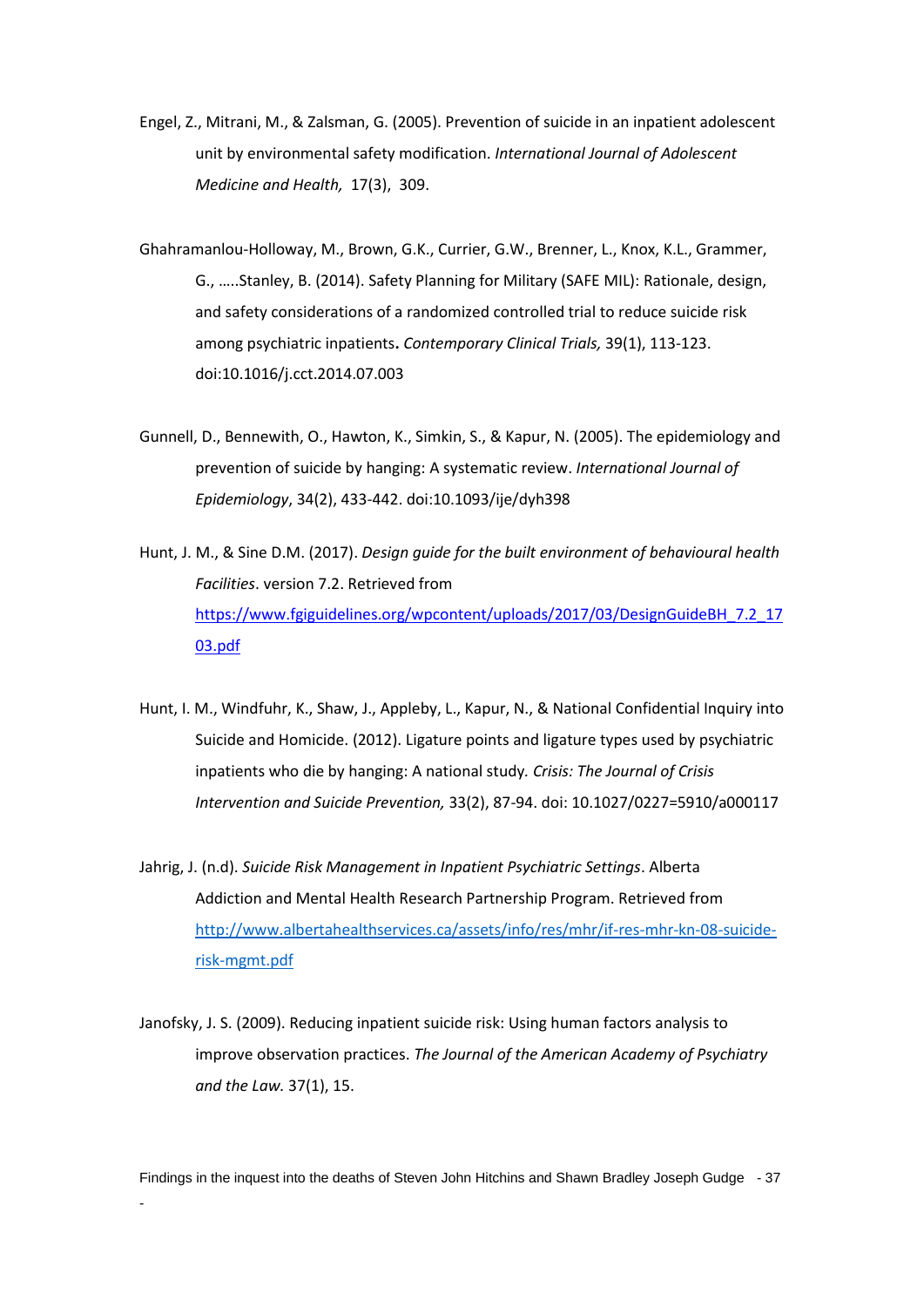- Jayaram, G. (2014). Inpatient suicide prevention: Promoting a culture and system of safety over 30 years of practice. *Journal of Psychiatric Practice*, 20(5), 392-404.
- Lieberman, D. Z., Resnik, H.L.P., & Holder-Perkins, V. (2004). Environmental risk factors in hospital suicide**.** *Suicide and Life-Threatening Behavior*, 34(4), 448-453, doi:10.1521/suli.34.4.448.53 740
- Mills, P. D., Watts, B.V., Miller, S., Kemp, J., Knox, K., DeRosier, J.M., & Bagian, J.P. (2010). A checklist to identify inpatient suicide hazards in veterans affairs hospitals. *Joint Commission Journal on Quality and Patient Safety/Joint Commission Resources,* 36(2), 87-93.
- Mills, P. D., King, L.A., Watts, B.V., & Hemphill, R.R. (2013). Inpatient suicide on mental health units in Veterans Affairs (VA) hospitals: Avoiding environmental hazards. *General Hospital Psychiatry,* 35(5), 528-536. doi: 10.1016/j.genhosppsych.2013.03.021
- Queensland Health. (2005 2008) *Achieving balance: Report of the Queensland review of fatal mental health sentinel events*. retrieved from <http://pandora.nla.gov.au/tep/80033>
- Queensland Health. 2013 *Guideline for clinical incident management*. Retrieved from https://www.health.qld.gov.au/ data/assets/pdf file/0018/155016/qh-hsdgdl-[032-2.pdf](https://www.health.qld.gov.au/__data/assets/pdf_file/0018/155016/qh-hsdgdl-032-2.pdf) (newer version than the 2004 Incident Management Policy? )

Queensland Health. (2012). *Guideline for managing ligature risks in public mental health services.* Retrieved from [http://citeseerx.ist.psu.edu/viewdoc/download?doi=10.1.1.395.5848&rep=rep1&ty](http://citeseerx.ist.psu.edu/viewdoc/download?doi=10.1.1.395.5848&rep=rep1&type=pdf) [pe=pdf](http://citeseerx.ist.psu.edu/viewdoc/download?doi=10.1.1.395.5848&rep=rep1&type=pdf)

Findings in the inquest into the deaths of Steven John Hitchins and Shawn Bradley Joseph Gudge - 38